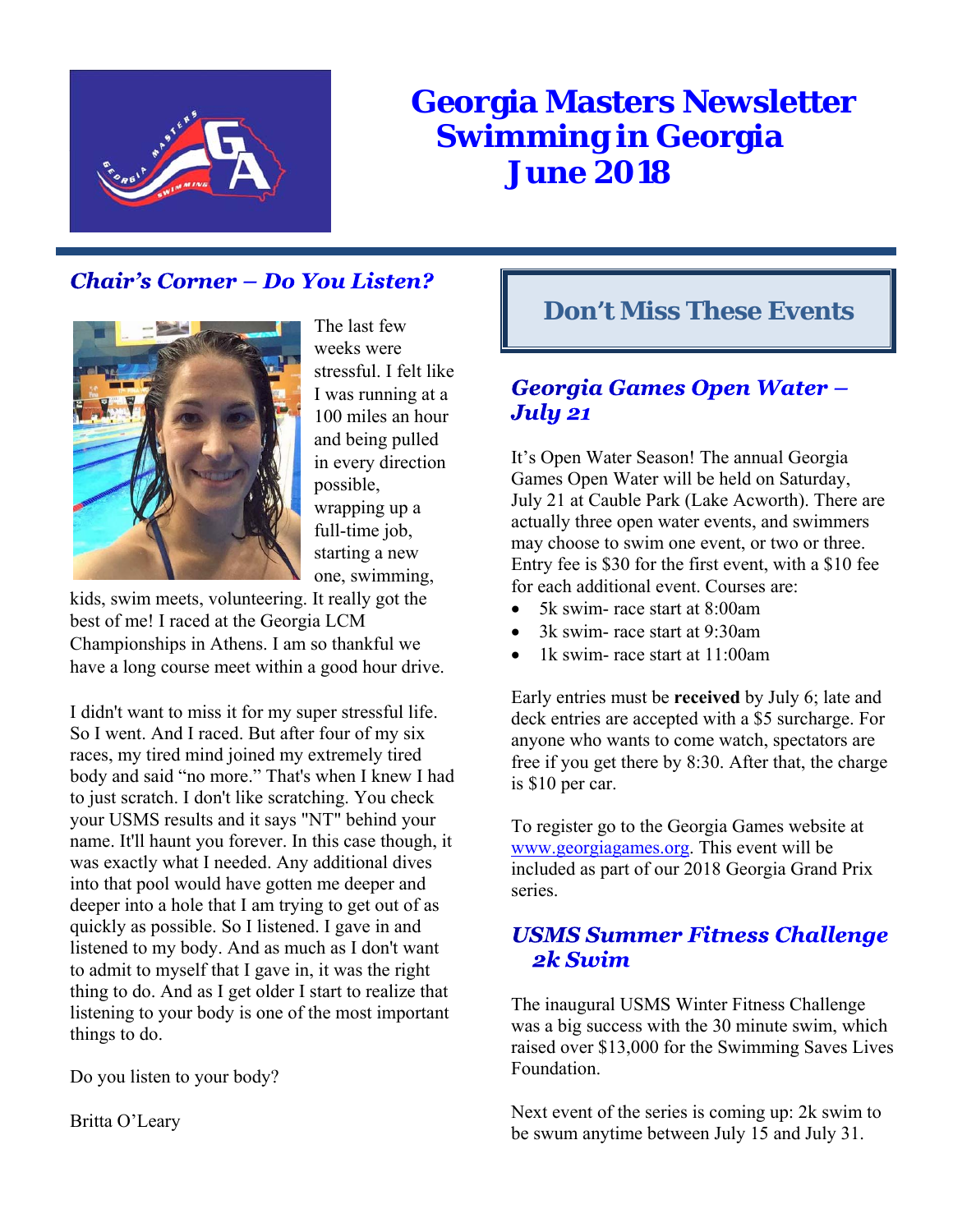This can be done in any course pool, doing any strokes (or kicking or pulling). Coaches are encouraged to allot one or more workouts for the specific purpose of having swimmers complete the 2k. It can also be done as a relay, which could make it a fun team event. Be creative!

Swimmers can register for the swim at www.usms.org. Click on 'Fitness Events.' The registration fee is \$10, which will be donated to the Swimming Saves Lives Foundation. Clubs who wish could also use it as an additional fundraiser for another local charity if they choose.

All three of these Fitness Challenges will be included as part of our Georgia Grand Prix Series (last event is the 1 mile swim in November).

# **Pan Am Masters Championships** July 28 -August 4



Entry deadline is JUNE 30 and fast approaching! You can find info on the Pan Ams (held in Orlando, Florida) on both our Georgia Masters website (www.georgiamasters.org ) and

the Dixie Zone website (www.dixiezone.org ). Coaches Chair DONNA HOOE will be serving as the coach for all GAJA swimmers.

Be sure to contact Donna if you are available and want to swim relays. She will need to know what days you are available, and what strokes and approximate times for your swims. Contact Donna at rdhooe1@juno.com.

The Pan Ams will be counted as part of the Georgia Grand Prix as well- swimmers will receive points for participating in the meet. Good luck to all our Georgia competitors!

# **Pan Am Open Water - August 5**

There will also be an open water event at Daytona Beach on August 5. Courses are 1.5k and 5k.

# **Georgia 2018 Grand Prix Events**

| February 15-18          | <b>USMS Winter Fitness Challenge:</b>      |  |  |  |
|-------------------------|--------------------------------------------|--|--|--|
|                         | 30-minute swim                             |  |  |  |
| <b>March 17&amp; 18</b> | St Pat SCY @ Dynamo                        |  |  |  |
| April 15                | <b>ART Spring Splash</b>                   |  |  |  |
| June 10                 | Athens Bulldog LC Invitational             |  |  |  |
| July 21                 | Georgia Games Open Water-Lake<br>Allatoona |  |  |  |
| <b>July 15-31</b>       | USMS Summer Fitness Challenge 2k           |  |  |  |
| July 28-Aug 4           | Pan Am Championships-LCM<br>Orlando        |  |  |  |
| September 8             | Southside Seals SCY Pentathlon             |  |  |  |
| November 15-30          | USMS Fall Fitness Challenge: 1 mile        |  |  |  |
| December 2              | <b>St Nicholas SCM Invitational</b>        |  |  |  |

Swimmers participating in the Pan Am Championships will receive points for competing, but not for performance. Fitness Challenge events are worth five points. For questions about the Grand Prix, contact **Pat Eddy** at pateddy52@aol.com

# **Meet Recaps**

# **UGA Recap - June 10**

Thanks so much to meet director **Craig Page** and all the Athens Bulldog volunteers for hosting the annual Athens Bulldog LC Invitational which was held at the fabulous UGA Aquatic Center on Sunday, June 10. They went through a number of hurdles in order to have the meet. Due to work being done at the facility in May, they had to change the annual date of the first Saturday in June to the following weekend on a Sunday. They also had to wait until later than usual to send out the meet info, due to some last minute conflicts that had to be corrected.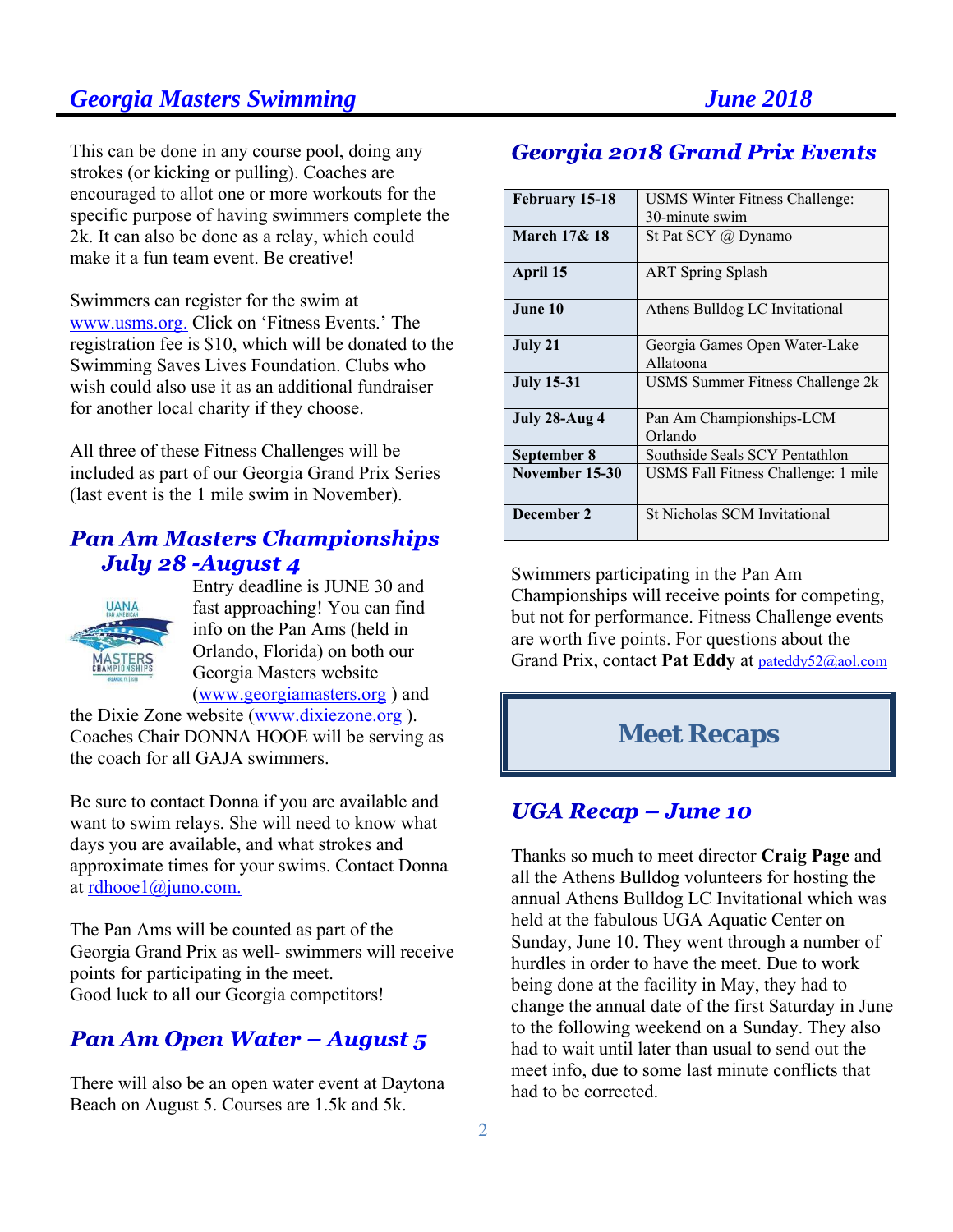Meet turnout was 77 swimmers throughout Georgia and the Dixie Zone. This was a decent turnout, considering the late posting of meet info.

Among those swimmers were representatives from the following Georgia teams: meet hosts Athens Bulldogs (ABSC), Atlanta Rainbow Trout (ART), ASL Silverking Tri-Masters (ASLM), Atlanta Water Jocks (AWJ), Dynamo Masters (DYNA), Gwinnett County Masters (GMAC), Georgia Killer Whales (GMKW), Marietta Stingrays (RAYS), Swim Atlanta Masters (SAMS), Windy Hill Aquatic Club (WHA), and Northwest Y Grayfins (YGF).

Results can be accessed on our Georgia Masters website. This meet was part of the 2018 Georgia Grand Prix Series.

# **Spring Nationals - Indianapolis**

Spring Nationals this year were held May 10-13 at the renovated aquatics facility at IUPUI in Indianapolis.



Georgia was represented by the following teams: Atlanta Water Jocks (AWJ), Georgia Masters (GAJA), Atlanta Rainbow Trout (ART) and three unattached swimmers.

Despite a record 2,300 competitors, days at the pool weren't too long, due to an amazing staff of officials and the use of two pools.

The small Georgia group of **Malena Hankins, Britta O'Leary, Andy Dyer, David Hildebrandt, Marianne Countryman, Carrie Hughes, Pam Rogan, Maddie Sibilia, Mindy Sullivan, Todd Weyandt, Leann Rossi**, and **Clarke Mitchell, Dan Snyder** and **Jason Weis** left their mark in the pools! All together they brought home an amazing 39 medals! At USMS Nationals, places 1-10 are awarded medals. Standing out from the crowd were **Clarke Snyder** and **Britta O'Leary**. They had five individual wins in their respective races, as well as **Pam Rogans** win in the 1000 free. Congratulations to all swimmers! I hope the airlines didn't stop you because your bags were too heavy from all the bling you won.

All results are available on the USMS website.



# **Fame Inductee**

It's official- **Francine Willliamson** has been selected as one of just four inductees for this year's Georgia Aquatic Hall of Fame. Many of you know of Francine and her Masters prowess. For those who have not had the pleasure of seeing her swim, here is a brief recap of her Masters career.

She was an accomplished age group swimmer who left competition to marry and have a family, Francine started Masters swimming after the birth of her third child (her first meet back was in the late 1980s at the Cobb County SCY Developmental meet. From then on, a Masters start was born. She has set and still holds 39 state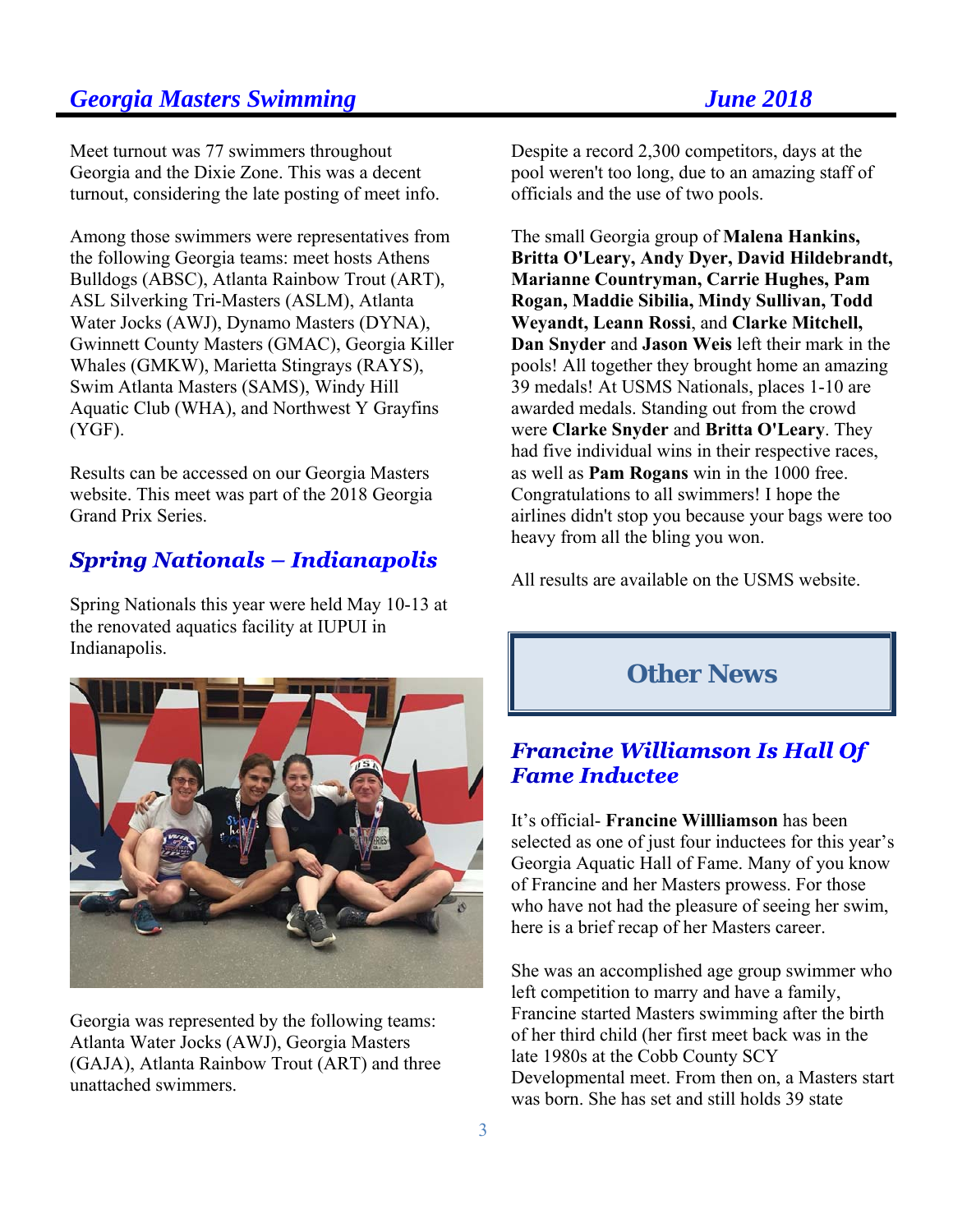# records in multiple events from 1994-2014, was a National Top Ten swimmer in 50 individual events and three relay events. Also during that time, she

broke 10 National records, earned All American honors (placing first in the country in her age group) in 14 individual events and four relay events. Francine just turned 70, so we expect many more records to come in the years ahead! See the end of this newsletter for a full report of her accomplishments.

The banquet and ceremony honoring the inductees will be held on Saturday, August 25 at 6:00pm at the Atlanta Athletic Club in John's Creek. If you would like to attend, tickets are \$68 (it's worth itfabulous dinner and wonderful ceremony) and can be ordered by going to the Hall of Fame website at www.georgiaaquatichalloffame.org or www.gahof.org. Most of our Georgia LMSC board will be there, and we'd love to have a big Georgia Masters contingent present to see Francine receive this well-deserved honor.

# Swimmer Profile – Dan Beatty

The most enjoyable aspect of interviewing

surprising about each one. My interview with Dan Beatty was no different. Did you know he was born in Guyana? Do you even know where Guyana is

swimmers for "Swimmer Profile" features has been learning something interesting and

By Elaine Krugman



located on the world map?

Dan's father was a Lutheran pastor and did missionary work for ten years in this small country located east of Venezuela, in South America. Two

years into his work with the Lutheran Church, his wife gave birth to Dan in the city of Georgetown. Eight years later, his parents moved the family back to the U.S.A., in North Carolina.

It was in his new community where Dan became a swimmer. "Guyana is a fairly poor country, so there are no pools or opportunities to swim; so, I didn't know how to swim when I came back to the States." There was a pool and a swim team near his new neighborhood, so this was a great opportunity to learn. The requirement to make the team, though, was to be able to swim one length of the 25-yard pool—a bit of a challenge for a boy with no formal training. "My Mom couldn't remember how long it took me to do one lap, and it didn't look like I was moving forward at all. To her, it seemed like a long time, but I made it all the way over the one lap of the pool, and I could join the swim team," Dan said with a laugh.

A natural at his new sport, Dan swam summer league from age nine through  $8<sup>th</sup>$  grade, coached expertly by a local college coach who encouraged his swimmers to continue swimming year around, in high school, and in college. Taking his advice, this enthusiastic swimmer joined six of his teammates in a carpool and swam for a YMCA team, and then the Mecklenburg Aquatic Club.

Following high school, Dan swam for Furman University in Greenville, South Carolina, and was voted Team Captain in his senior year. He continued swimming after college, joining a Masters program at the YMCA in Dayton, Ohio where he landed his first computer programing job. This motivated swimmer enjoyed Masters so much that the first thing Dan did when he was relocated to Detroit, and then again to Houston, was look up the nearest Masters swimming program. Then, when the computer programmer moved to Atlanta for work in 1995, his first goal was to find a Masters team once again. He found the Killer Whales and has been swimming with them ever since.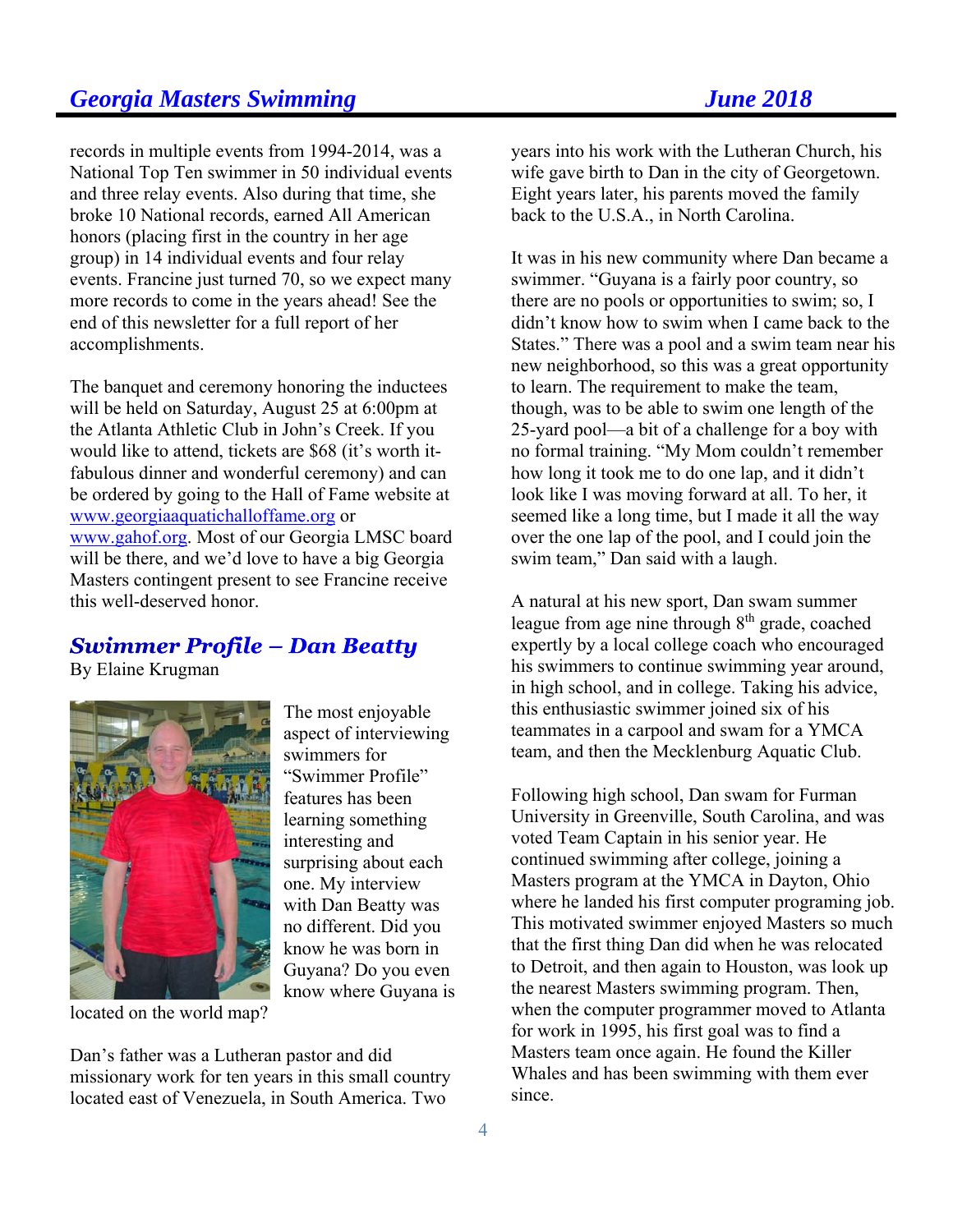One of the things Dan likes about Masters is the mix of people involved in the sport. "Swimming is something that you get people from a lot of different interests and jobs, but it seems like what everybody has in common is being self-motivated, driven, and successful in whatever field they do… It's always interesting to meet and see the different people. "[At Nationals], it's neat to see that many people that have the same interest in the sport competing together in all different age ranges, different levels, and different interests in the sport, and all coming together for a meet."

What is it about swimming in particular that has kept Dan in the pool since struggling to complete that 25-yard tryout when he was nine years old? As he explained, "I like the feeling of being in shape, and I like the feeling of working out. I had my annual physical this week, and all my blood work was in line with where it should be. I think the exercise itself helps you not only physically, but mentally. I like competing, too. The meets give me a reason to continue going to practice and continue swimming."

In addition to the personal fulfillment Dan enjoys, he is doing it with his family in mind. "I like to keep in shape as I get older, too, but for me right now in this point in my life, I am setting an example for my family-- to keep in shape and how exercise is important, not only when you're younger, but when you are an adult, too. My sons are 12 and 14, so I stress to them the importance of getting a good night's sleep, eating right, and exercising. It's one thing to tell them that, and it's another to show them by example," Dan said.

Living a healthy lifestyle is particularly important for Dan, too, because of a health scare he had several years ago. When you are out for a few months and faced with something potentially serious, and then you are able to get back in and swim and workout, you kind of appreciate it more. I think about that when I'm swimming now and

appreciate that I am able to swim as fast as I am and keep up the pace that I do."

That pace? In a word, FAST. As a new Masters swimmer at the age of 23, Dan was ranked  $1<sup>st</sup>$  in the country in the 200 IM, 100 Breaststroke, and 200 Breaststroke; and, 2nd in the 100 and 400 IM. To date, he has earned 72 individual and 20 relay USMS Top Ten Achievements, as well as a total of six Georgia state records in the 45-49 and 50-54 age groups.

The amazing thing is that Dan has slowed down much slower than many of his peers. "I've been really surprised as I've been keeping in shape how level my times drop-off has been over that time and how I've been able to maintain a good pace in racing and in practices. For a while there, I was out of college maybe five or six years, I was doing about one second slower for a 200 IM. I was taking off the summers… But, lately, I have been swimming through the summers, too, and that one second drop-off has stopped. I've been able to maintain that pretty close. I'm only four seconds slower than when I was 30 for a 200 IM, twenty years later." Dan explained, adding that he keeps his race times in perspective as he gets older. "I kind of accepted that my college times were the best times I am going to do, but that's ok. I only compare back to the last year or maybe the last two years and compare that as I have been going. When you're almost thirty years in Masters, you kind of have to do that, or you're going to get discouraged. I'm trying to focus on where I am at presently rather than where I was."

Dan's training program includes swimming four sessions per week for an average of 4,000 yards per workout, focusing on the 100 and 200 distances of both IM's and the four strokes. In addition, he lifts weights and does shoulder exercises with stretch cords twice per week, along with core work (planks and sit-ups).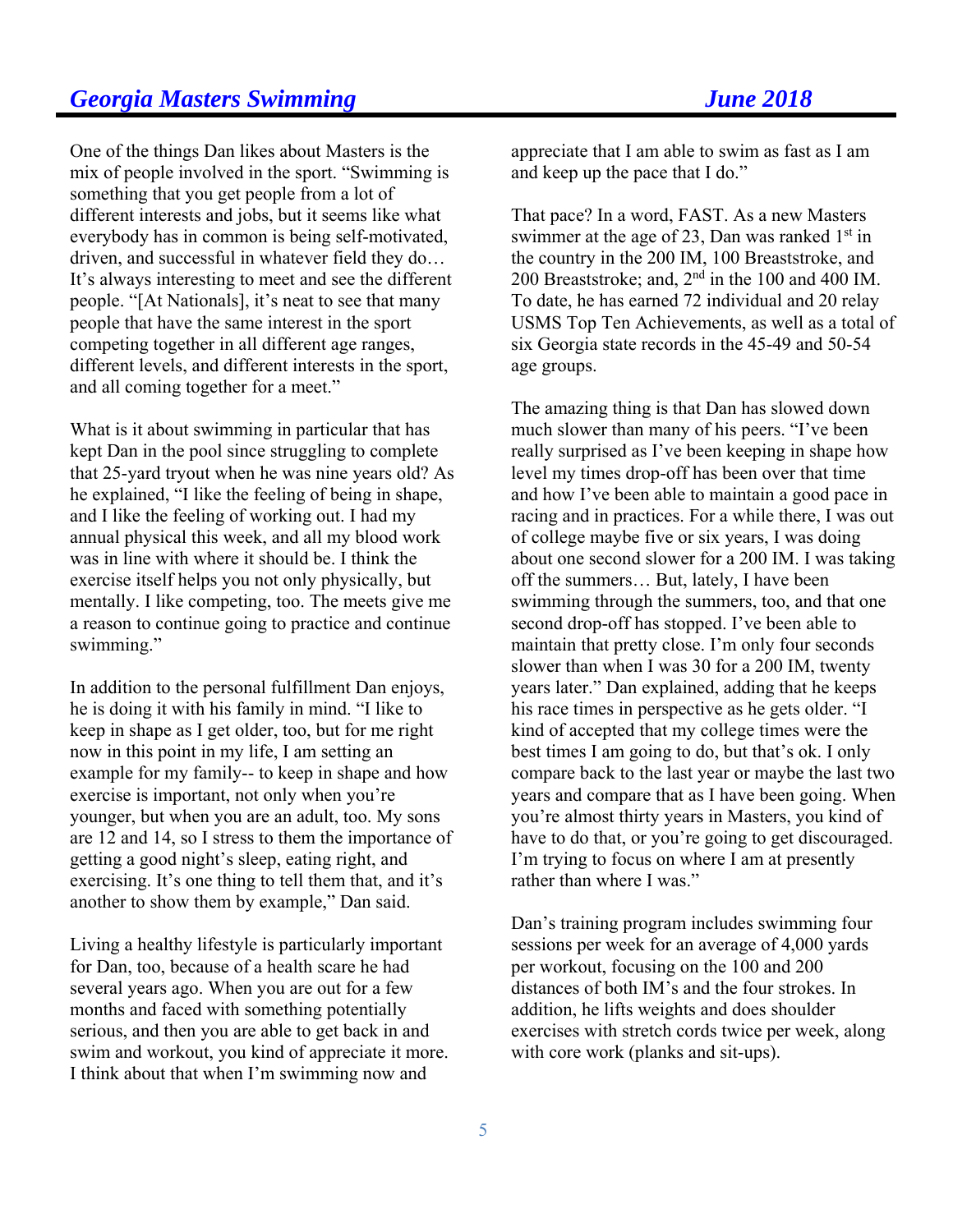At one of these upcoming meets, Dan hopes to break 1:00 in the 100 IM again—an achievement he last made in Birmingham when he won gold at the 2017 National Senior Games. "I always try to make the Top 10 in my times, but I'm trying to focus on the time that I want to do," he explained about his goals in general.

Those goals include more Georgia records. "As I'm getting older now, the state records for Georgia are more in reach than ten years ago when they were out of reach for me; so, I look at races where I may be able to set a record. For example, back at St. Nick's, I pointed to the 800 Meter Freestyle that I wanted to set the state record in; so, I focused on it in training. I had a pace that I wanted to do, and I trained it for three months leading up to the meet. I broke the record, so I was happy about that!" That record also earned him a 5<sup>th</sup> spot on the USMS Top Ten Achievement list.

For other swimmers who have goals to improve their race times, Dan has this advice, "I've always looked at swimming as a learning, evolving sport. For me, it's just not going in everyday and doing what I did twenty years ago. The strokes and techniques have evolved since I was in college thirty years ago. I try to look at the top people in the sport. Today on the Internet, it's just amazing the underwater videos of the Olympians. When somebody breaks a World Record, there's a video of it. Look online and look at what they're doing underwater, what technique they're doing or read about somebody analyzing their technique. Try to incorporate that into your stroke, too."

Studying stroke technique, training, and competing at meets all takes a lot of time, and dedication. Dan is thankful that his family has been with him on his journey. "With a busy life and taking care of your two sons, it really helps that I have an encouraging wife who supports me taking the time to swim four days a week and go to meets and cheers me along the way."

# **Elaine's Tip of the Month**

There is nothing more frustrating at the beginning of a race than losing your goggles the moment you hit the water after diving off the blocks. Here's a solution:

First of all, as I recommended in my first Tip of the Month (in May) spread a thin layer of Vaseline around your eye sockets before putting your goggles on. Next, put your goggles on *before* you put your cap on, fitting the strap around the crown of your head. Make sure the strap is snug, but not too tight to cause pain. (Alternatively, use two caps; one beneath and one on top of your goggles.) Finally, pull the top of your cap over the top edge of your goggles.

When you dive off the blocks, make sure to hold your upper arms against your ears in a tight streamline, and tuck your chin so that you are looking back at your feet.

If you follow all of these steps, you are sure to have success! (In my last 200m Butterfly race, I made the mistake of not repositioning the strap before my race when I noticed I had placed it too low on my head. It caused a loose fit, and the right side of my goggle filled with water immediately after my dive. I learned my lesson!)

# **Swimming Humor**



I Swim And I Know It **@SwimWithlesnes** 

other sports: "omg we only get 30 seconds rest???" swimmers: "OMG 30 SECONDS REST?? IS IT MY BIRTHDAY??"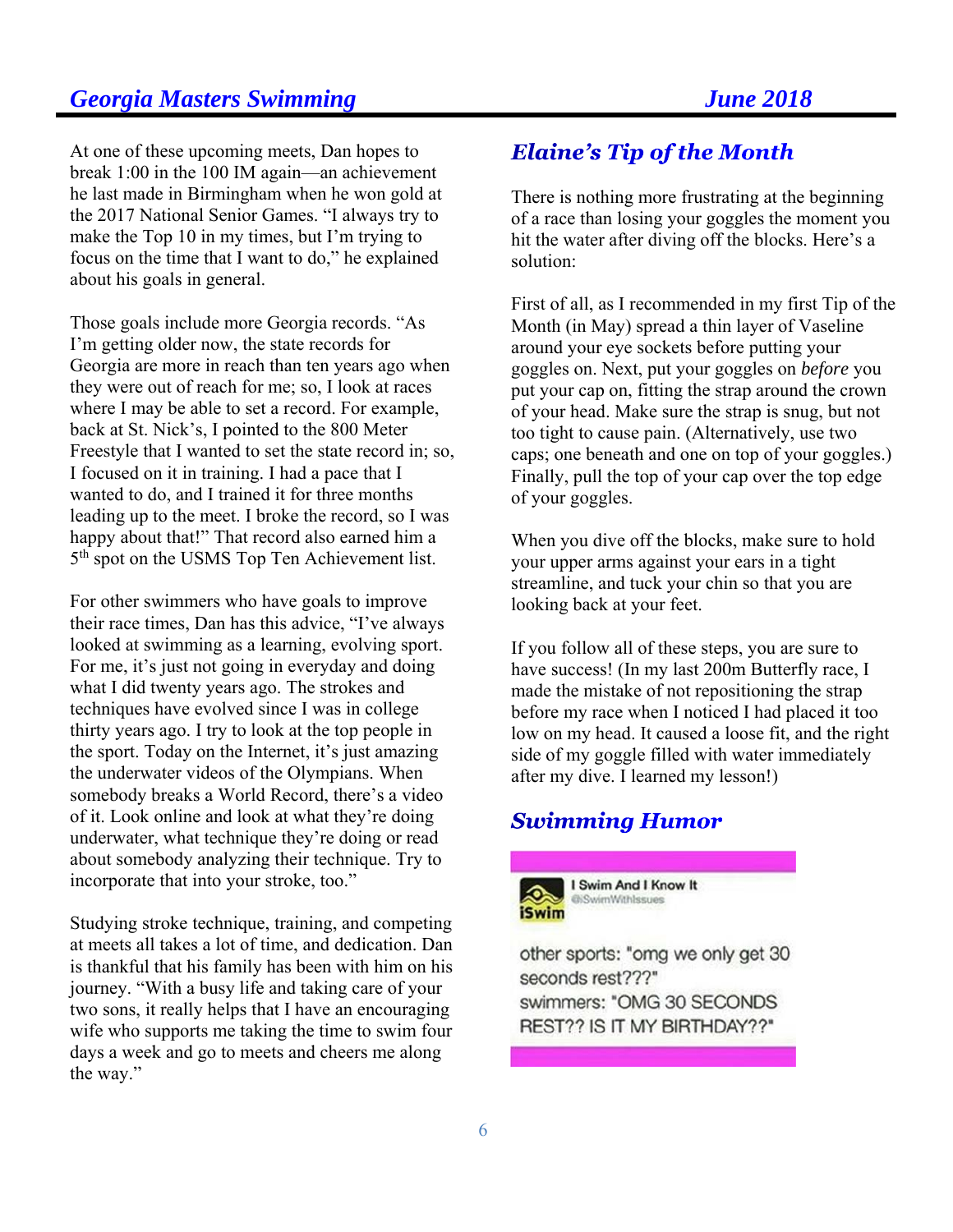|           | орсоннің бүсне                                |                       |                                             |  |  |  |  |
|-----------|-----------------------------------------------|-----------------------|---------------------------------------------|--|--|--|--|
|           | <b>July 2018</b>                              |                       |                                             |  |  |  |  |
| $*1$      | LMSC Conference Call; contact Britta if you'd | $7 - 8$               | St. Petersburg, FL - LC                     |  |  |  |  |
|           | like to participate                           |                       |                                             |  |  |  |  |
| $15 - 30$ | USMS Summer Fitness Challenge $-2k$ swim      | $*21$                 | Georgia Games Open Water                    |  |  |  |  |
| $28-4$    | Pan Am Masters Championships - Orlando        |                       |                                             |  |  |  |  |
|           | FL; entry deadline: June 30                   |                       |                                             |  |  |  |  |
|           |                                               | <b>August 2018</b>    |                                             |  |  |  |  |
|           | <b>LMSC Conference Call</b>                   | $1 - 4$               | Pan Am Championships, Orlando, FL - LC      |  |  |  |  |
| 5         | Pan Am Masters Championships-Open Water       | 18-19                 | Clearwater, FL - LCM                        |  |  |  |  |
|           |                                               | <b>September 2018</b> |                                             |  |  |  |  |
| $*8$      | Southside Seals SCY Pentathlon                | $*8$                  | Georgia Masters Annual Meeting              |  |  |  |  |
| $*22$     | Swim Across American Open Water - Lake        | $26 - 30$             | USMS Convention - Jacksonville, FL          |  |  |  |  |
|           | Lanier                                        |                       |                                             |  |  |  |  |
|           |                                               | October 2018          |                                             |  |  |  |  |
|           | <b>LMSC Conference Call</b>                   | $12 - 14$             | Rowdy Gaines SCM Masters Classic -          |  |  |  |  |
|           |                                               |                       | Orlando, FL                                 |  |  |  |  |
| $*28$     | Collins Hill SCM Developmental Meet -         |                       |                                             |  |  |  |  |
|           | tentative date                                |                       |                                             |  |  |  |  |
|           |                                               | November 2018         |                                             |  |  |  |  |
|           | <b>LMSC Conference Call</b>                   | $3-4$                 | SCM - Sarasota, FL                          |  |  |  |  |
| 17        | SCM – Nashville, TN                           |                       |                                             |  |  |  |  |
|           |                                               | December 2018         |                                             |  |  |  |  |
|           | <b>LMSC</b> Conference Call                   | $*2$                  | St Nicholas SCM Invitational @ Georgia Tech |  |  |  |  |
|           |                                               |                       |                                             |  |  |  |  |

 Information on these and other Dixie Zone events can be found on the Dixie Zone website at www.dixiezone.org/Meets.htm. \*Dates in red are Georgia LMSC events.

| <b>Swim Websites</b>              |                                                      |  |  |  |
|-----------------------------------|------------------------------------------------------|--|--|--|
| <b>ASL Silverking TRI-Masters</b> | Swimasl.com                                          |  |  |  |
| Athens Bulldog Swim Club          | http://www.athensbulldogs.com                        |  |  |  |
| <b>Atlanta Rainbow Trout</b>      | https://www.atlantarainbowtrout.com                  |  |  |  |
| Atlanta Water Jocks               | http://www.atlantawaterjocks.com                     |  |  |  |
| Chastain Park Athletic Club       | www.ChastainParkAthleticClub.org                     |  |  |  |
| <b>Columbus Aquatic Club</b>      | http://www.swimhurricanes.com                        |  |  |  |
| Concourse Athletic Club           | wellbridge.com/concourse-athletic-club/sandy-springs |  |  |  |
| <b>Cumming Waves Swim Team</b>    | www.cummingwaves.net                                 |  |  |  |
| <b>Decatur Family YMCA</b>        | ddy.ymcaatlanta.org                                  |  |  |  |
| <b>DeKalb Aquatics Masters</b>    | http://daqswim.com                                   |  |  |  |
| Douglas County Stingreys          | douglascountystingrays.org                           |  |  |  |
| Dynamo Swim Club Masters          | http://dynamoswimclub.com                            |  |  |  |
| Fyns                              | http://www.fynsmasters.com                           |  |  |  |
| <b>Great White Shark Aquatics</b> | www.gwsaswim.com                                     |  |  |  |
| John P. Thayer YMCA Masters Swim  | Columbusymca.com                                     |  |  |  |
| Savannah Masters                  | http://www.tlb975.wix.com/mastersswimming            |  |  |  |
| <b>Stingrays Masters Swimming</b> | http://www.stingraysswimming.com                     |  |  |  |
| <b>Swim Macon Masters</b>         | www.swimmacon.com                                    |  |  |  |

# *Upcoming Events*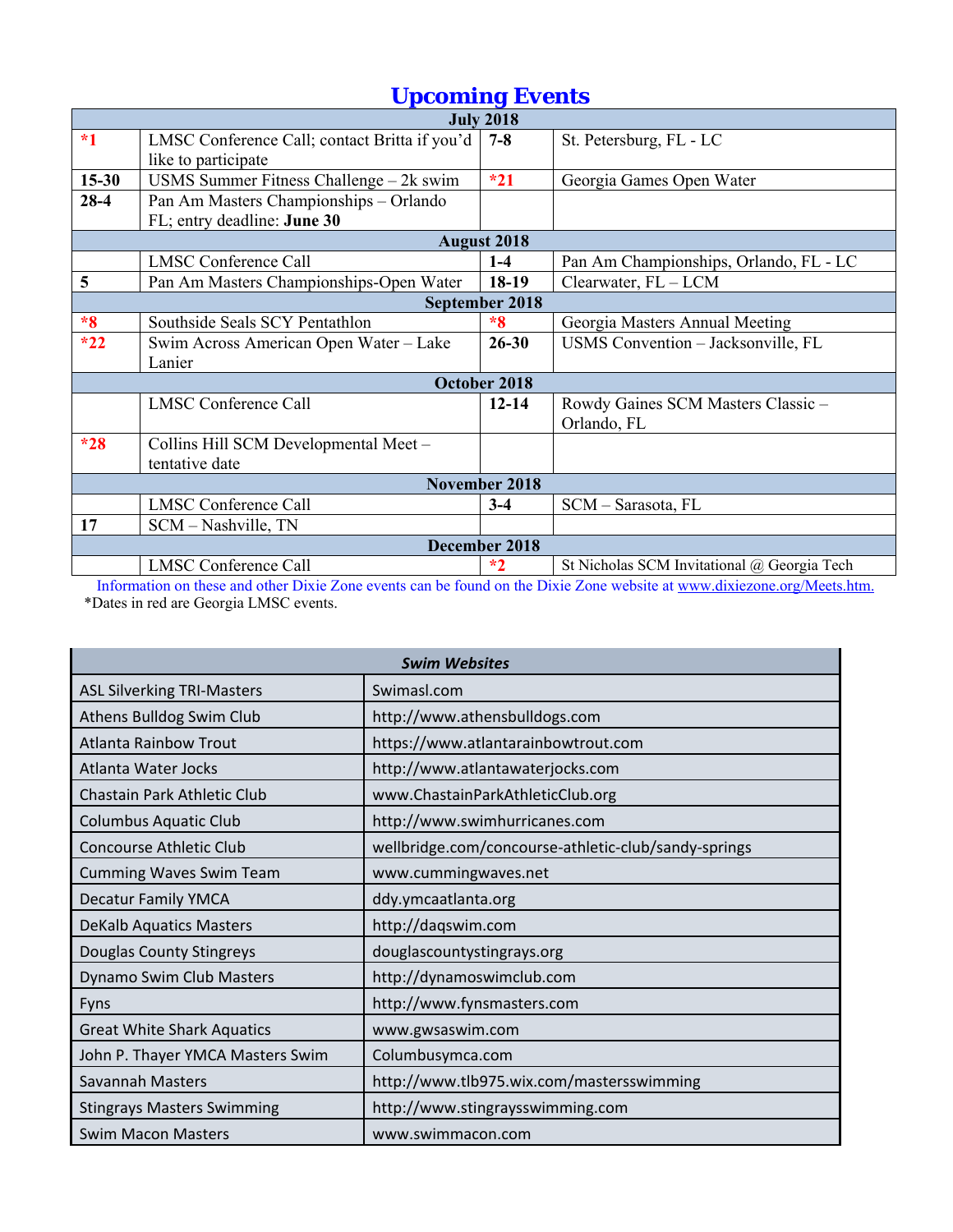| <b>Tidal Wave Masters Swimming</b> | tidalwaveswimming.com            |
|------------------------------------|----------------------------------|
| <b>Tidal Wave Masters Swimming</b> | tidalwaveswimming.com            |
| Windy Hill Athletic Club Masters   | http://www.midtown.com/windyhill |
|                                    |                                  |
| <b>Georgia Masters Swimming</b>    | www.georgiamasters.org           |
| <b>USMS Dixie Zone</b>             | www.dixiezone.org/links.htm      |
| <b>USMS</b>                        | www.USMS.org                     |

| <b>GEORGIA CLUBS</b>                 |             |                     |                                   |  |  |
|--------------------------------------|-------------|---------------------|-----------------------------------|--|--|
| <b>NAME</b>                          | <b>ABBR</b> | <b>CONTACT</b>      | <b>EMAIL</b>                      |  |  |
| <b>Atlanta Rainbow Trout</b>         | <b>ART</b>  | Sean Fitzgerald     | seanfit@gmail.com                 |  |  |
| <b>Atlanta Water Jocks</b>           | <b>AWJ</b>  | Lorenzo Benucci     | lbenucci@gmail.com                |  |  |
| Andrew & Walter Young YMCA Masters   | <b>AWYY</b> | Iilonga Thandiwe    | linz.t@mindspring.com             |  |  |
| John P. Thayer YMCA Masters Swim     | <b>BARM</b> | Scott Balkcum       | sbalkcum@ymcacolumbusga.com       |  |  |
| <b>Cumming Aquatic Center</b>        | <b>CMMS</b> | <b>Susan Alston</b> | cac2@cityofcumming.net            |  |  |
| <b>Concourse Athletic Club</b>       | <b>CONC</b> | Nancy Overheim      | noverheim@wellbridge.com          |  |  |
| Chastain Park Athletic Club          | <b>CPAC</b> | Jim King            | jimkingusa@gmail.com              |  |  |
| <b>Cumming Waves Swim Team</b>       | <b>CWGA</b> | <b>Teresa Coan</b>  | swimcummingwaves@gmail.com        |  |  |
| <b>DeKalb Aquatics Masters</b>       | <b>DAQM</b> | Melissa Wilborn     | daqswim@bellsouth.net             |  |  |
| <b>Decatur Family YMCA</b>           | <b>DFY</b>  | Beth<br>Costello    | bethc@ymcaatlanta.org             |  |  |
| Georgia Masters                      | <b>GAJA</b> | Lisa L Watson       | lisa.watson@ung.edu               |  |  |
| <b>Gwinnett County Masters Club</b>  | <b>GMAC</b> | Destry Dispain      | destry.dispain@gwinnettcounty.com |  |  |
| <b>Great White Shark Aquatics</b>    | <b>GWSA</b> | <b>Phil Donihe</b>  | coachphil17@yahoo.com             |  |  |
| <b>Columbus Aquatic Club</b>         | <b>HURM</b> | Kathy Gramling      | cachurricanes@gmail.com           |  |  |
| <b>Marietta Marlins</b>              | <b>LINS</b> | Larry Baskin        | larry@larrybaskin.com             |  |  |
| Life Time Swim Georgia               | <b>LTMS</b> | Alicia Kockler      | ryanbell@msn.com                  |  |  |
| <b>Stingrays Masters Swimming</b>    | <b>RAY</b>  | lan Goss            | rayscoach@gmail.com               |  |  |
| <b>Spartans Aquatic Masters Club</b> | <b>SAMC</b> | <b>Kris Kester</b>  | kris@kris-fit.com                 |  |  |
| <b>Tidal Wave Masters Swimming</b>   | <b>TWMS</b> | <b>Andrew Baer</b>  | swimbaer@comcast.net              |  |  |
| Windy Hill Athletic Club Masters     | <b>WHA</b>  | Keith<br>Berryhill  | keith.berryhill@windyhillclub.com |  |  |
| Northwest YMCA Grayfins              | <b>YGF</b>  | Muriel Cochran      | murielcochran@gmail.com           |  |  |
| <b>GEORGIA SUPERTEAM (GAJA)</b>      |             |                     |                                   |  |  |
| <b>ASL Silverking TRI-Masters</b>    | <b>ASLM</b> | Kathleen Greely     | aslcoachgreely@gmail.com          |  |  |
| Athens Bulldog Swim Club             | <b>ABSC</b> | <b>Craig Page</b>   | craigwpage@gmail.com              |  |  |

Douglas County Stingreys **DUCS** Jarrod Hunte douglascountystingrays@gmail.com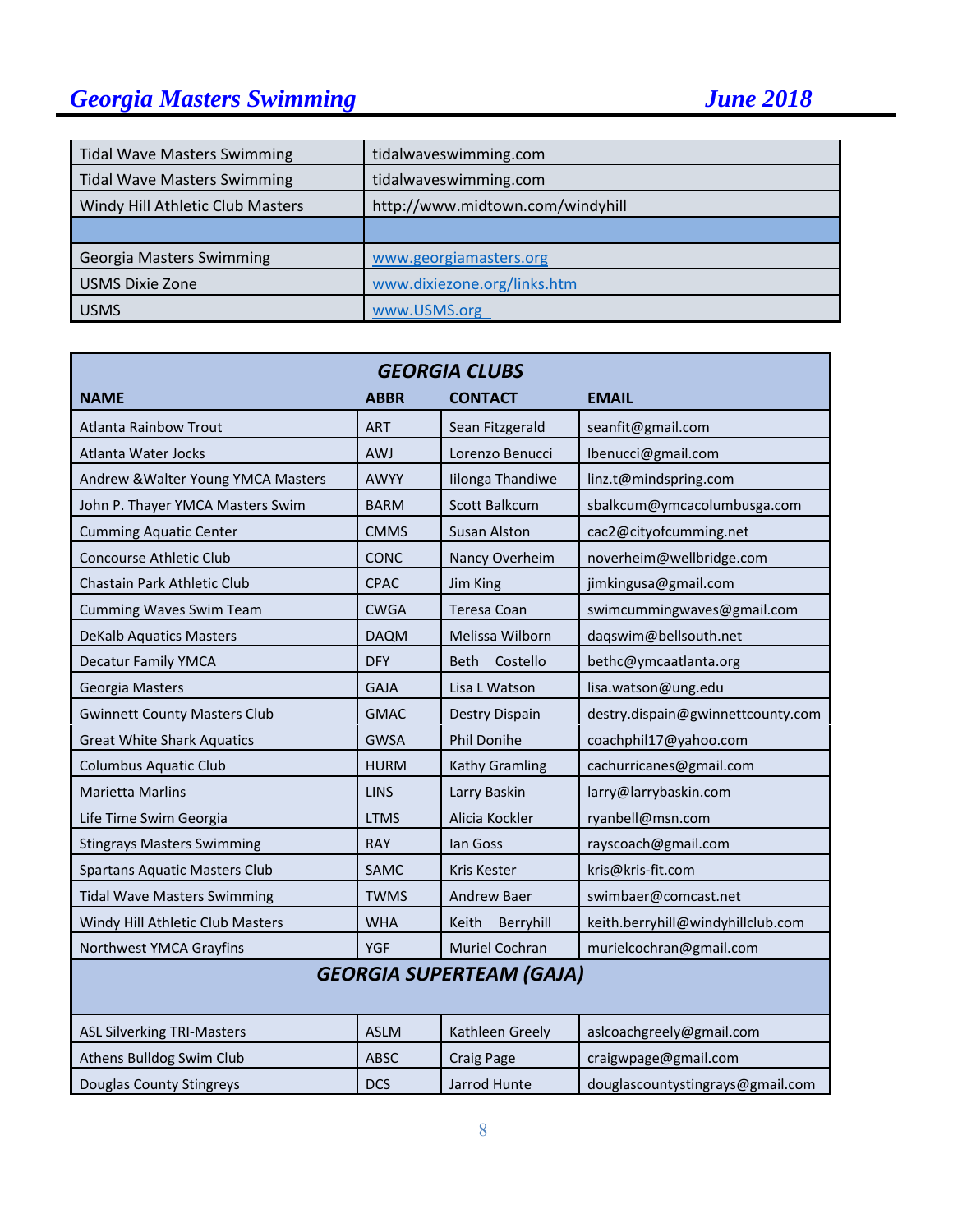| Dynamo Swim Club Masters           | <b>DYNA</b> | Mike Cotter            | mikedynamo@earthlink.net    |
|------------------------------------|-------------|------------------------|-----------------------------|
| <b>Fyns</b>                        | <b>FYNS</b> | Raquel Terroba         | fyns.coach@gmail.com        |
| Georgia Masters Killer Whales      | <b>GMKW</b> | Lisa Watson            | lisa.watson@gsc.edu         |
| Life Time Swim Alpharetta          | <b>ALPL</b> | <b>Moss</b><br>Ryan    | COCNAquaticsManager@lt.life |
| Life Time Swim Atlanta             | <b>ATLL</b> | Katie Payne            | GAATAquaticsManager@lt.life |
| Life Time Swim Johns Creek         | JCL         | Merrie Copeland        | GAJCAquaticsManager@lt.life |
| Life Time Swim Sugarloaf           | <b>SUGL</b> | <b>William Breland</b> | GASLAquaticsManager@lt.life |
| Life Time Swim Woodstock           | <b>WSKL</b> | Jonathan Sims          | GAMBAquaticsManager@lt.life |
| Savannah Masters                   | SAVM        | Donna Hooe             | rdhooe1@juno.com            |
| Southside Seals                    | <b>SSS</b>  | Rob Copeland           | rob copeland@comcast.net    |
| <b>Stingrays Masters</b>           | <b>RAYS</b> | lan Goss               | rayscoach@gmail.com         |
| Swim Atlanta Masters               | <b>SAMS</b> | <b>Scot Davis</b>      | sdavisswim1980@yahoo.com    |
| <b>Swim Macon Masters</b>          | <b>SMM</b>  | Tana Selby             | tanatanas@bellsouth.net     |
| <b>Tidal Wave Masters Swimming</b> | <b>TWMS</b> | Andrew Baer            | swimbaer@comcast.net        |

# *Who Y*=*All Can Call*

| <b>Name</b>           | <b>Title</b>               | <b>Phone</b>       | <b>Email</b>                       |
|-----------------------|----------------------------|--------------------|------------------------------------|
| Rob Copeland          | Long Distance              | $(678)$ 817-1602   | rob copland@comcast.net            |
| Pat Eddy              | Member at Large            | $(614) 670 - 1108$ | pateddy52@aol.com                  |
| Donna Hooe            | Coaches Chair              | $(912) 884 - 6456$ | rdhooel $@$ juno.com               |
| <b>Bob Kohmescher</b> | Newsletter Editor          | $(770) 722 - 2192$ | bobk340@comcast.net                |
| Elaine Krugman        | <b>Contributing Editor</b> | $(678)$ 603-1543   | ekrugman@aol.com                   |
| <b>Bill Lotz</b>      | Member At Large            | $(404)$ 261-1906   | blotz@mindspring.com               |
| David Morrill         | Safety                     | $(770) 862 - 2533$ | latycar@latycar.org                |
| Britta O'Leary        | <b>LMSC Acting Chair</b>   | $(636)$ 295-3222   | brittaoleary@gmail.com             |
| Andy Rettig           | <b>LMSC</b> Registrar      | $(678)$ 417-6411   | $\arcti\frac{g}{\omega}$ gmail.com |
| Ed Saltzman           | Treasurer, Records, Meet   | $(770)$ 442-9075   | swimsalt@bellsouth.net             |
|                       | Sanctions, Communications  |                    |                                    |
| Jeff Tacca            | Member At Large            | $(404)$ 256-0733   | jtacca@comcast.net                 |
| Lisa Watson           | Vice-Chair                 | $(770)$ 497-1901   | lisa.watson@ung.edu                |
|                       |                            | $(678)717 - 3646$  |                                    |
| Karol Welling         | Secretary                  | $(770)$ 631-9195   | krw83@mindspring.com               |
| John Zeigler          | Fitness                    | $(770)$ 972-7981   | jvzeigler@bellsouth.net            |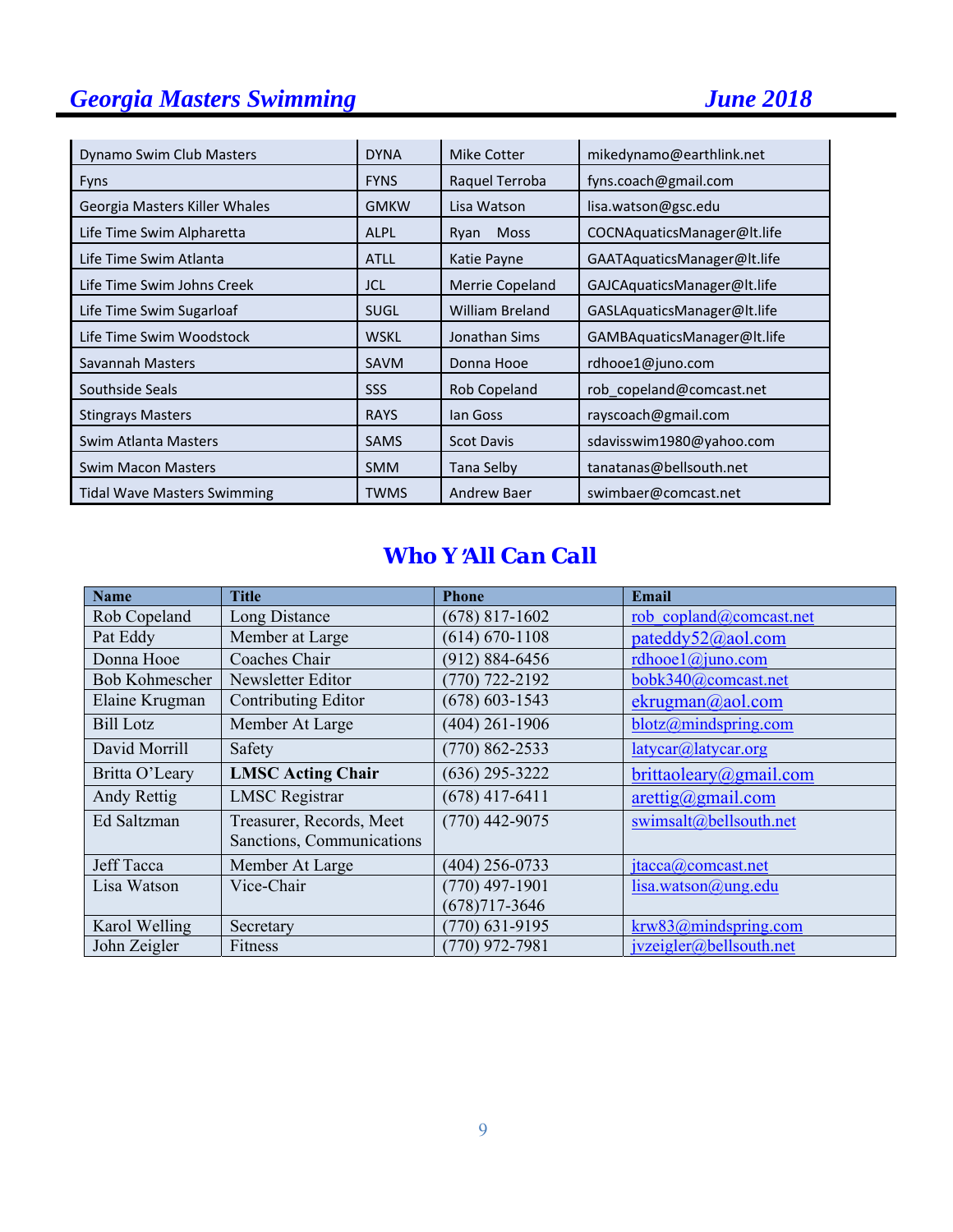Status: **Current Member** 

**Name:** Francine S Williamson

**LMSC:** Georgia

**Most Recent Club:** Stingrays Masters Swimming (RAY)

## **Swimming Achievements for Francine S Williamson:**

- Meet results for Francine S Williamson (134 swims)
- Top Ten achievements (299 individual, 53 relay)
- All-American Honors (13 years pool individual, 4 years pool relay, 1 years long distance individual)
- USMS Records (pool individual: 0 currently held, 10 lifetime , pool relay: 0 currently held, 2 lifetime records)

# **USMS Service & Recognition for Francine S Williamson:**

- **Francine is a USMS Recognized Coach for 2015**
- USMS Certified Coach:
	- $\circ$  Level 1 achieved Jun 27, 2014
	- $\circ$  Level 2 achieved Jun 27, 2014
- *SWIMMER* magazine contributions and references:
	- o November-December 2010 Issue: Featured in "Competition in the Caribbean"

#### **Photo of Francine S Williamson:**

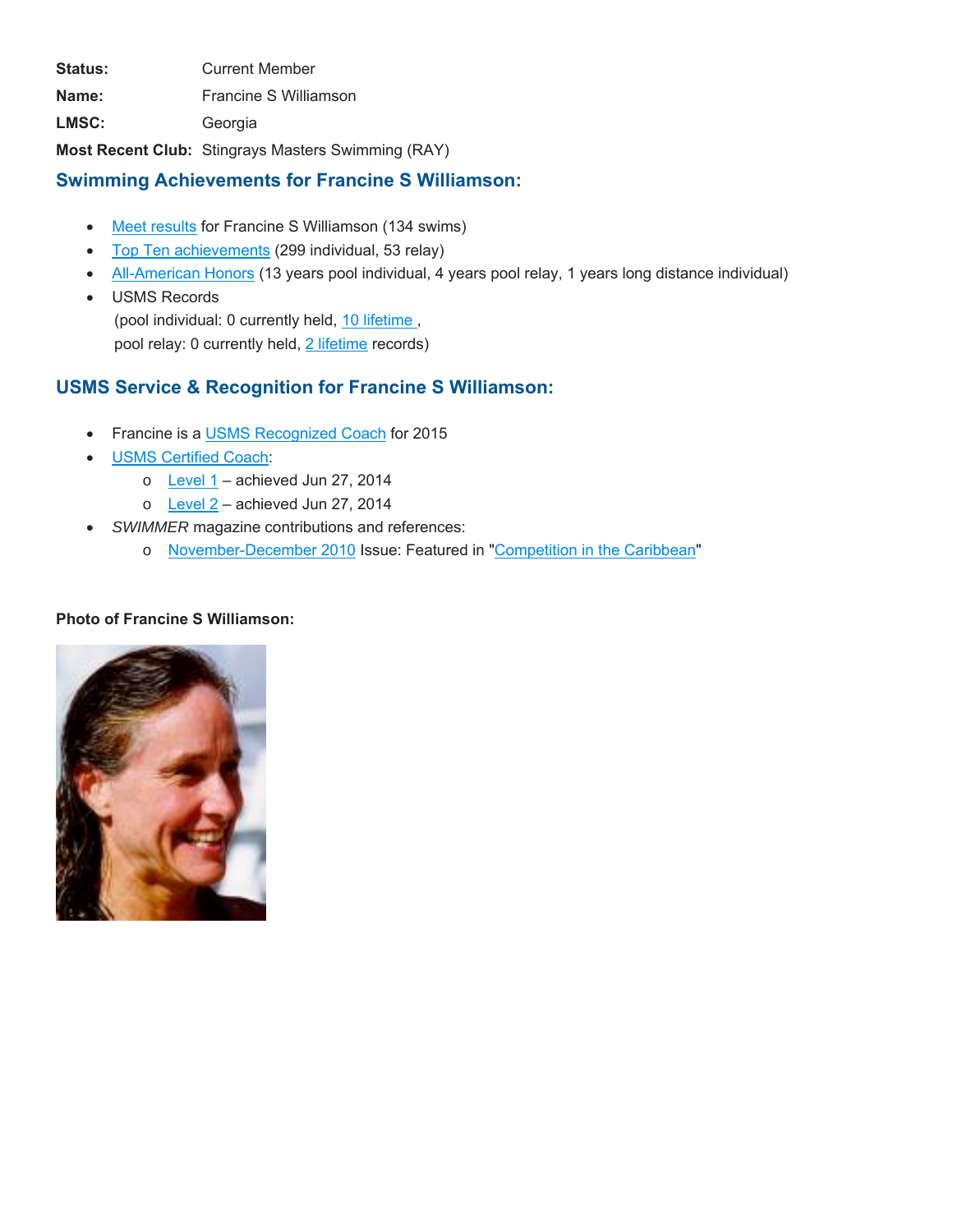| Age Group       | <b>Event</b>   | <b>Name</b>                           | <b>Date</b> | <b>Time</b> |
|-----------------|----------------|---------------------------------------|-------------|-------------|
| W45-49          |                | 1500 Free (SCM) Francine S Williamson | 11-07-93    | 21:16.14    |
| W55-59          |                | 100 Free (LCM) Francine S Williamson  | 08-17-03    | 1:09.55     |
|                 |                | 200 Free (LCM) Francine S Williamson  | 08-07-03    | 2:33.60     |
|                 |                | 100 Free (SCM) Francine S Williamson  | 12-07-03    | 1:08.70     |
| <b>O</b> W60-64 | 100 Free (SCY) | <b>Francine S Williamson</b>          | 05-10-09    | 1:01.27     |
|                 | 100 Free (SCY) | <b>Francine S Williamson</b>          | 05-04-08    | 1:02.74     |
| $\blacksquare$  | 200 Free (SCY) | <b>Francine S Williamson</b>          | 05-10-09    | 2:15.60     |
|                 | 200 Free (SCY) | <b>Francine S Williamson</b>          | 05-04-08    | 2:18.52     |
|                 | 500 Free (SCY) | <b>Francine S Williamson</b>          | 05-10-09    | 6:07.77     |
|                 |                | 100 Free (LCM) Francine S Williamson  | 08-16-08    | 1:09.29     |

# **USMS National Records - Relays**

|              | <b>Lifetime Relay Records for Francine S Williamson</b> |                 |                                                                                   |                 |                       |  |  |  |
|--------------|---------------------------------------------------------|-----------------|-----------------------------------------------------------------------------------|-----------------|-----------------------|--|--|--|
| Age<br>Group | Event                                                   | Team            | <b>Swimmers</b>                                                                   | <b>Date</b>     | <b>Time</b>           |  |  |  |
| $W55+$       | 200 Medley Relay GEORGIA                                | (SCY)   MASTERS | Patricia S Constantino, Skippy Mattson, Pamela E<br>Sharpe, Francine S Williamson | 10              | $05 - 23 -  2:12.46 $ |  |  |  |
| W160-<br>199 | 200 Freestyle   GEORGIA<br>Relay (LCM) MASTERS          |                 | Penny P Noyes, Beth Gardner, Francine S<br>Williamson, Laureen K Welting          | 00 <sup>1</sup> | $08-20-1:56.93$       |  |  |  |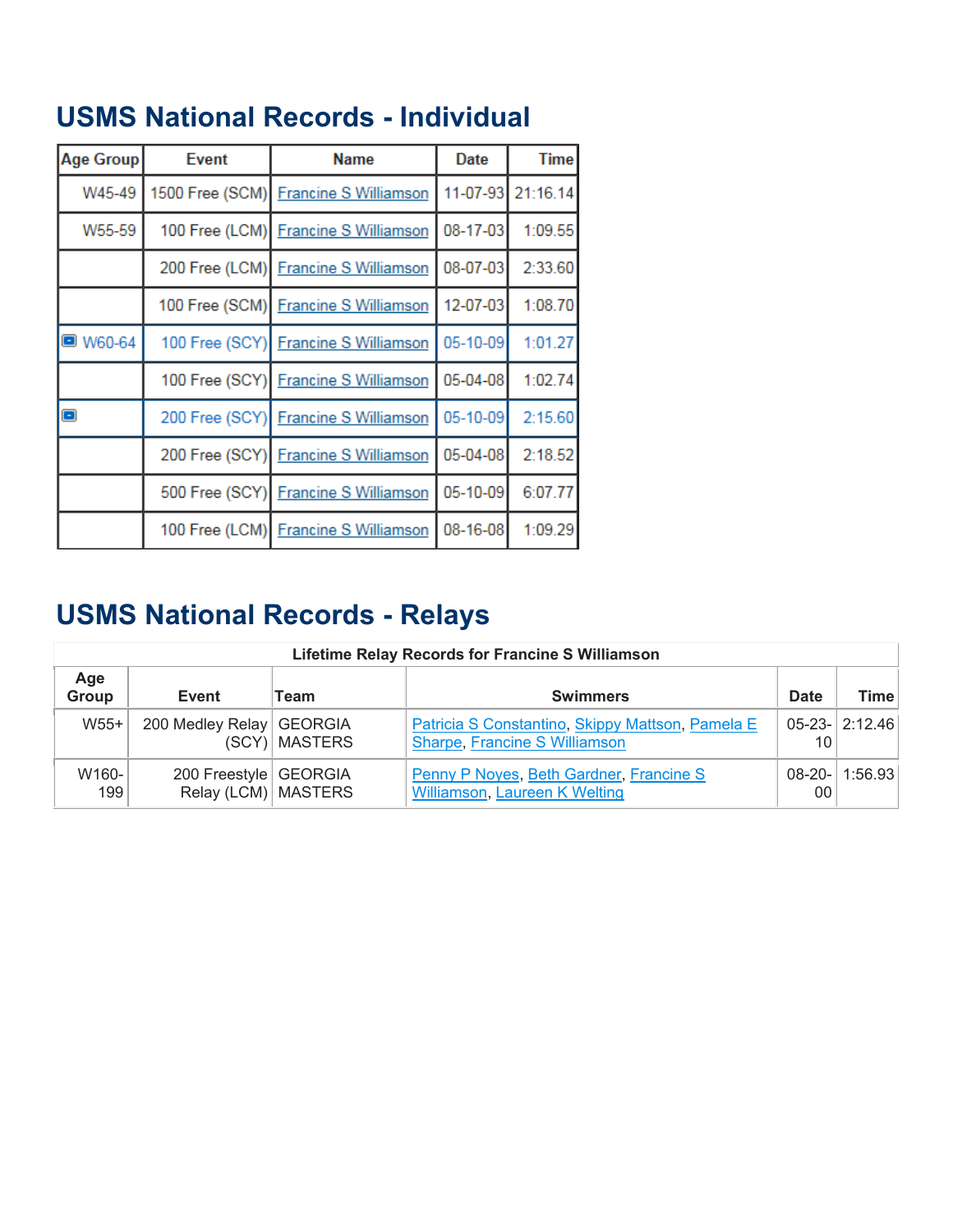# **All-American Listings for Francine S Williamson**

# **Individual All-American Listings for Francine S Williamson (14)**

Below are all recorded individual All-American achievements for Francine S Williamson.

| Year | <b>Course</b>        | Age Group Name |                       | Age | Club        | <b>LMSC</b> |
|------|----------------------|----------------|-----------------------|-----|-------------|-------------|
| 2014 | Pool (view #1 swims) | 65-69          | Francine S Williamson | 66  | <b>GAJA</b> | Georgia     |
| 2013 | Pool (view #1 swims) | 65-69          | Francine S Williamson | 65  | <b>GAJA</b> | Georgia     |
| 2009 | Pool (view #1 swims) | 60-64          | Francine S Williamson | 61  | <b>GAJA</b> | Georgia     |
| 2008 | Pool (view #1 swims) | 60-64          | Francine S Williamson | 60  | <b>GAJA</b> | Georgia     |
| 2004 | Pool (view #1 swims) | 55-59          | Francine S Williamson | 56  | <b>GAJA</b> | Georgia     |
| 2003 | Pool (view #1 swims) | 55-59          | Francine S Williamson | 55  | <b>GAJA</b> | Georgia     |
| 2000 | Pool (view #1 swims) | 50-54          | F S Williamson        | 52  | <b>GAJA</b> | Georgia     |
| 1999 | Pool (view #1 swims) | 50-54          | F Williamson          | 51  | <b>GAJA</b> | Georgia     |
| 1998 | <b>Long Distance</b> | 50-54          | Francine Williamson   | 51  | <b>GAJA</b> | Georgia     |
| 1998 | Pool (view #1 swims) | 50-54          | F.Williamson          | 51  | <b>GAJA</b> | Georgia     |
| 1998 | Pool (view #1 swims) | 50-54          | F Williamson          | 51  | <b>GAJA</b> | Georgia     |
| 1995 | Pool (view #1 swims) | 45-49          | F.Williamson          | 47  | <b>GAJA</b> | Georgia     |
| 1994 | Pool (view #1 swims) | 45-49          | Francine WILLIAMSON   | 46  | <b>GAJA</b> | Georgia     |
| 1993 | Pool (view #1 swims) | 45-49          | F.Williamson          | 46  | <b>GAJA</b> | Georgia     |

# **Relay All-American Listings for Francine S Williamson (4)**

Below are all recorded Relay All-American listings for Francine S Williamson.

| Year | <b>Course</b> | <b>Name</b>           | Age | Club        | <b>LMSC</b> |
|------|---------------|-----------------------|-----|-------------|-------------|
| 2010 | Pool          | Francine S Williamson | 62  | <b>GAJA</b> | Georgia     |
| 2003 | Pool          | F Williamson          | 55  | GAJA        | Georgia     |
| 2000 | Pool          | F S Williamson        | 52  | <b>GAJA</b> | Georgia     |
| 1999 | Pool          | Franci Williamson     | 51  | <b>GAJA</b> | Georgia     |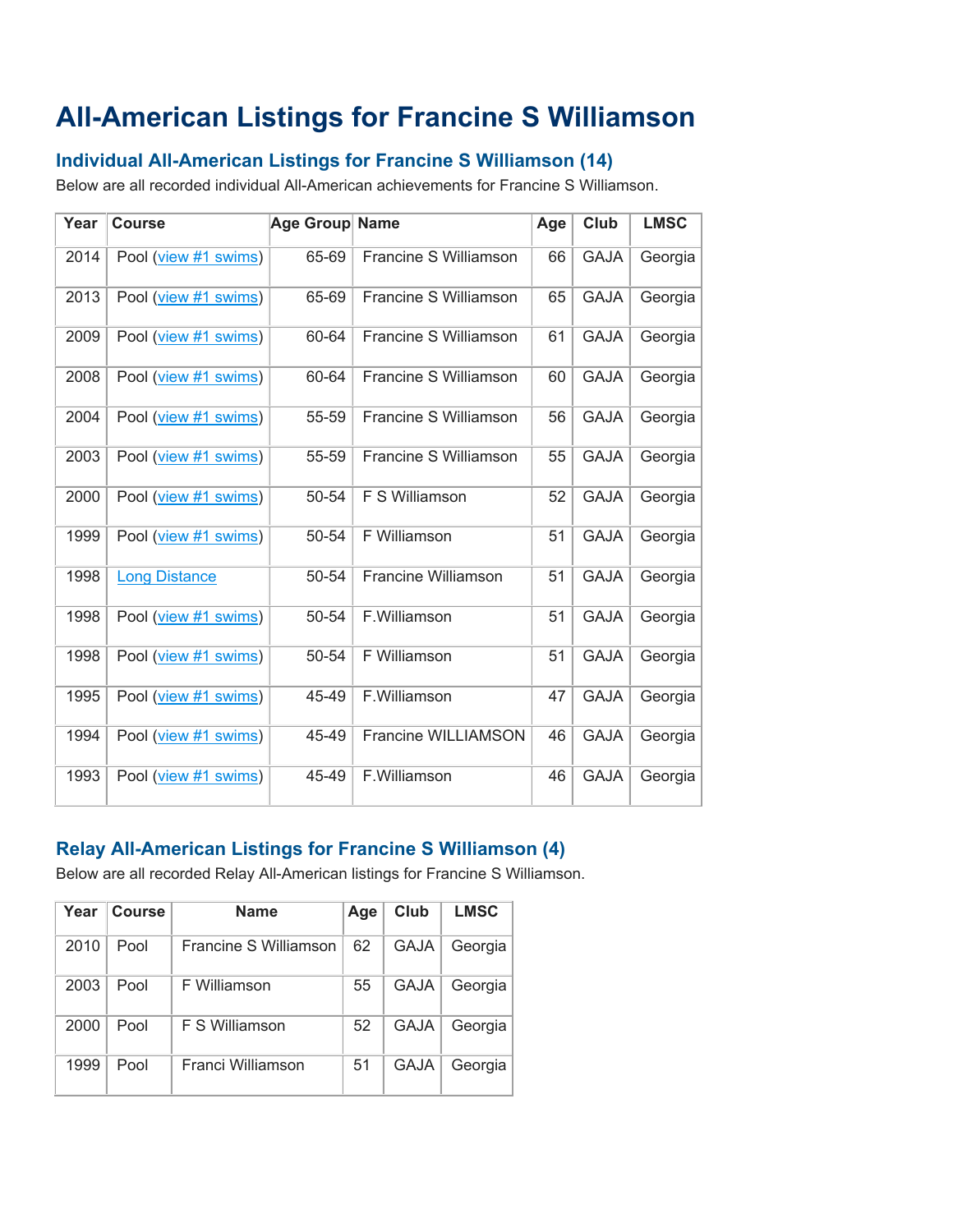# All American Rankings for Francine Williamson

Below are all recorded individual #1 swims for Francine S Williamson in 2014.

#### *2014 Long Course Meters*

| <b>Place Event</b> | <b>Name</b>                             | Age  | Club | │ LMSC                   | Time |
|--------------------|-----------------------------------------|------|------|--------------------------|------|
|                    | W65-69 100 Free   Francine S Williamson | 66 I |      | GAJA   Georgia   1:14.99 |      |
|                    | W65-69 200 Free   Francine S Williamson | 66   |      | GAJA   Georgia   2:43.64 |      |

#### *2013 Short Course Meters*

| Place Event     | <b>Name</b>                             | Age | Club        | <b>LMSC</b> | <b>Time</b> |
|-----------------|-----------------------------------------|-----|-------------|-------------|-------------|
|                 | W65-69 100 Free   Francine S Williamson | 65  | GAJA        | Georgia     | 1:12.99     |
|                 | W65-69 200 Free   Francine S Williamson | 65  | <b>GAJA</b> | Georgia     | 2:41.90     |
| W65-69 400 Free | Francine S Williamson                   | 65  | <b>GAJA</b> | Georgia     | 5:51.17     |

#### *2013 Long Course Meters*

| <b>Place Event</b> | <b>Name</b>                             | Age | Club        | <b>LMSC</b> | <b>Time</b> |
|--------------------|-----------------------------------------|-----|-------------|-------------|-------------|
| W65-69 100 Free    | Francine S Williamson                   | 65  | GAJA        | Georgia     | 1:13.42     |
|                    | W65-69 200 Free   Francine S Williamson | 65  | <b>GAJA</b> | Georgia     | 2:43.03     |
| W65-69 400 Free    | Francine S Williamson                   | 65  | <b>GAJA</b> | Georgia     | 5:50.35     |

#### *2009 Short Course Yards*

| Place Event | <b>Name</b>                             | Age  | Club          | <b>LMSC</b> | <b>Time</b>        |
|-------------|-----------------------------------------|------|---------------|-------------|--------------------|
|             | W60-64 100 Free   Francine S Williamson | 61   | GAJA          | Georgia     | 1:01.27            |
|             | W60-64 200 Free   Francine S Williamson | - 61 | GAJA          |             | Georgia $ 2:15.60$ |
|             | W60-64 500 Free   Francine S Williamson | 61   | <b>GAJA</b> I | Georgia     | 6:07.77            |

#### *2008 Long Course Meters*

| <b>Place Event</b>    | <b>Name</b>                             | ∶Aqe ∣ | Club | LMSC                | Time    |
|-----------------------|-----------------------------------------|--------|------|---------------------|---------|
| <b>W60-64 50 Free</b> | Francine S Williamson                   |        |      | 60   GAJA   Georgia | 31.91   |
|                       | W60-64 100 Free   Francine S Williamson | 60 l   |      | GAJA   Georgia      | 1:09.29 |

| <b>Place Event</b> | <b>Name</b>                             | Age $ $ | Club | <b>LMSC</b>              | <b>Time</b> |
|--------------------|-----------------------------------------|---------|------|--------------------------|-------------|
|                    | W60-64 100 Free   Francine S Williamson | 60      |      | GAJA   Georgia   1:02.74 |             |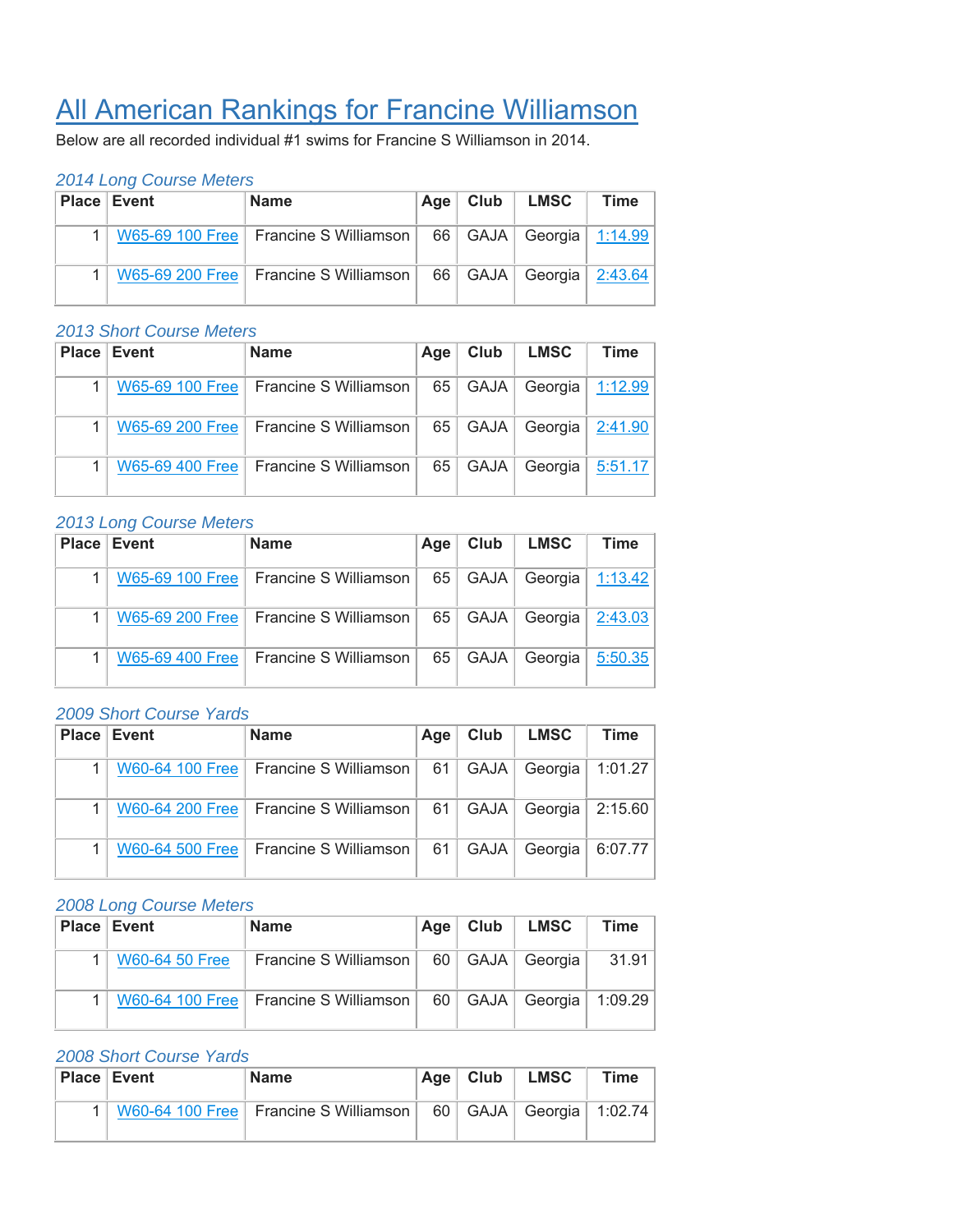|  | 1   W60-64 200 Free   Francine S Williamson   60   GAJA   Georgia   2:18.52 |  |  |
|--|-----------------------------------------------------------------------------|--|--|
|  | 1   W60-64 500 Free   Francine S Williamson   60   GAJA   Georgia   6:19.43 |  |  |

## *2004 Short Course Yards*

| <b>Place Event</b>               | <b>Name</b>    | Age | Club        | <b>LMSC</b> | Time    |
|----------------------------------|----------------|-----|-------------|-------------|---------|
| <b>W55-59 50 Free</b>            | F S Williamson | 56  | GAJA        | Georgia     | 27.87   |
| W55-59 100 Free   F S Williamson |                | 56  | GAJA        | Georgia     | 1:00.61 |
| W55-59 50 Back                   | F S Williamson | 56  | <b>GAJA</b> | Georgia     | 34.62   |

# *2003 Short Course Meters*

| <b>Place</b> | <b>Event</b>           | <b>Name</b>  | Age | Club        | <b>LMSC</b> | <b>Time</b> |
|--------------|------------------------|--------------|-----|-------------|-------------|-------------|
|              | <b>W55-59 50 Free</b>  | F Williamson | 55  | <b>GAJA</b> | Georgia     | 31.63       |
|              | W55-59 100 Free        | F Williamson | 55  | <b>GAJA</b> | Georgia     | 1:08.70     |
|              | W55-59 200 Free        | F Williamson | 55  | <b>GAJA</b> | Georgia     | 2:32.29     |
| 1            | <b>W55-59 400 Free</b> | F Williamson | 55  | <b>GAJA</b> | Georgia     | 5:22.59     |
|              | W55-59 800 Free        | F Williamson | 55  | <b>GAJA</b> | Georgia     | 11:30.56    |

# *2003 Long Course Meters*

| <b>Place</b> | <b>Event</b>          | <b>Name</b>  | Age | <b>Club</b> | <b>LMSC</b> | Time    |
|--------------|-----------------------|--------------|-----|-------------|-------------|---------|
| 1            | <b>W55-59 50 Free</b> | F Williamson | 55  | <b>GAJA</b> | Georgia     | 31.67   |
|              | W55-59 100 Free       | F Williamson | 55  | <b>GAJA</b> | Georgia     | 1:09.55 |
|              | W55-59 200 Free       | F Williamson | 55  | <b>GAJA</b> | Georgia     | 2:33.60 |
|              | W55-59 400 Free       | F Williamson | 55  | <b>GAJA</b> | Georgia     | 5:30.61 |

#### *2000 Long Course Meters*

| <b>Place Event</b> | <b>Name</b>                                   | Age $ $ | Club | <b>LMSC</b>             | <b>Time</b> |
|--------------------|-----------------------------------------------|---------|------|-------------------------|-------------|
|                    | W50-54 50 Free $\vert$ F S Williamson $\vert$ |         |      | $52$ GAJA Georgia 31.84 |             |

| <b>Place Event</b>             | <b>Name</b>                        | Age  | Club | <b>LMSC</b>    | <b>Time</b> |
|--------------------------------|------------------------------------|------|------|----------------|-------------|
| W50-54 50 Free                 | F Williamson   51   GAJA   Georgia |      |      |                | 32.01       |
| W50-54 100 Free   F Williamson |                                    | - 51 |      | GAJA   Georgia | 1:09.71     |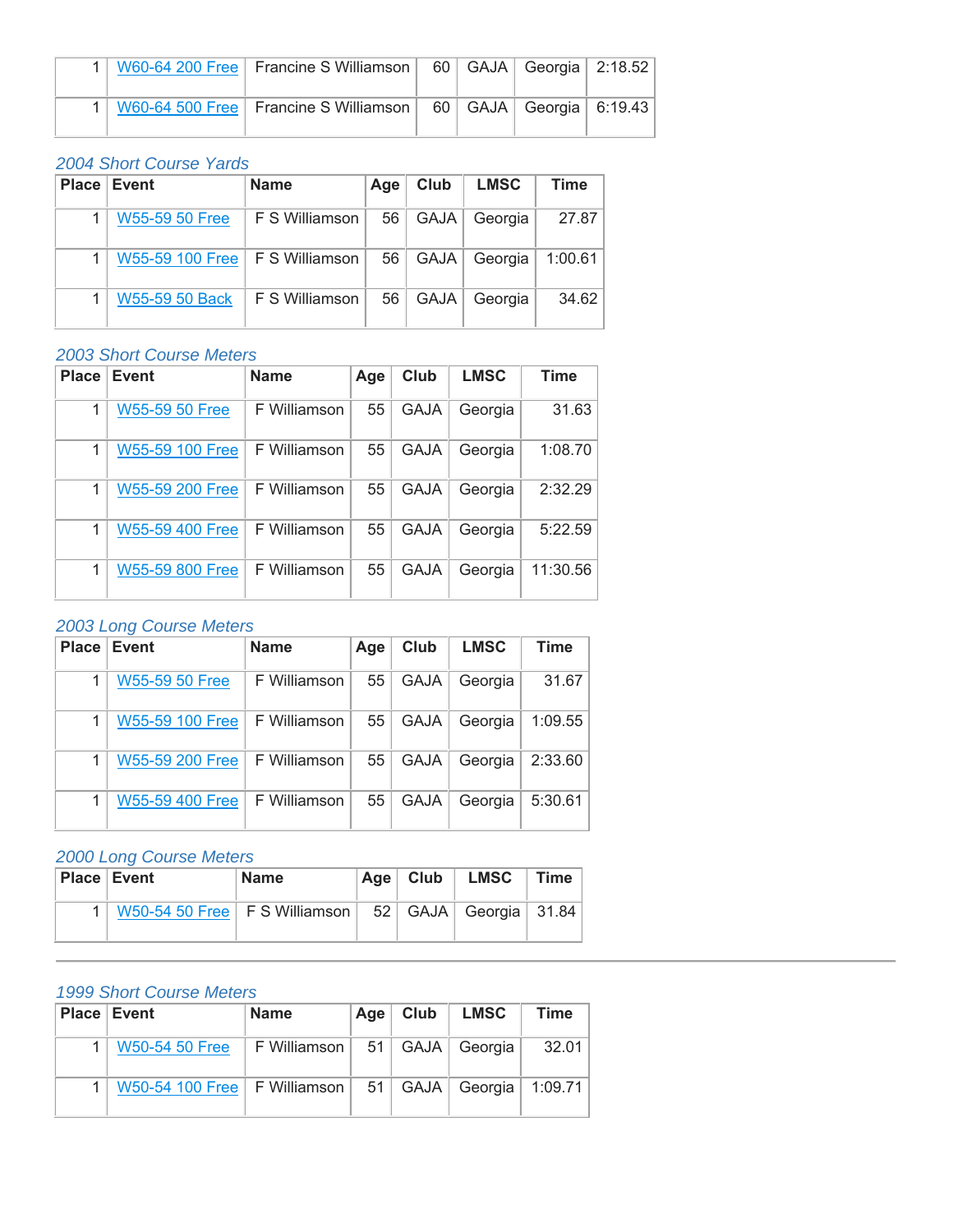| <b>Place Event</b>             | <b>Name</b>    | $Age \vert$ | $\sqrt{C}$ Club | <b>LMSC</b>              | <b>Time</b> |
|--------------------------------|----------------|-------------|-----------------|--------------------------|-------------|
| <b>W50-54 50 Free</b>          | F Williamson ∣ |             |                 | 51   GAJA   Georgia      | 32.03       |
| W50-54 100 Free   F Williamson |                | 51          |                 | GAJA   Georgia   1:10.28 |             |

#### *1999 Short Course Yards*

| <b>Place Event</b> | Name                                                                 | Age $ $ Club | $LMSC$   Time |  |
|--------------------|----------------------------------------------------------------------|--------------|---------------|--|
|                    | 1   W50-54 50 Free   Franci Williamson   51   GAJA   Georgia   28.43 |              |               |  |

#### *1999 Short Course Meters*

| <b>Place Event</b>                          | <b>Name</b> | Age | Club                             | <b>LMSC</b> | <b>Time</b> |
|---------------------------------------------|-------------|-----|----------------------------------|-------------|-------------|
| 1   W160-199 200 Medley   Franci Williamson |             |     | 51   GEORGIA   Georgia   2:18.88 |             |             |

# **1998 Long Distance All Americans**

## **WOMEN**

Age Group Swimmer **Age Club Event(s)** 

**F50-54 Francine Williamson 50 GAJA 2Mi** 

#### *1998 Short Course Meters*

| <b>Place Event</b>             | <b>Name</b>  | Age             | Club | LMSC                     | <b>Time</b> |
|--------------------------------|--------------|-----------------|------|--------------------------|-------------|
| W50-54 50 Free                 | F Williamson |                 |      | 50   GAJA   Georgia      | 32.31       |
| W50-54 100 Free   F Williamson |              | 50 <sup>1</sup> |      | GAJA   Georgia   1:12.17 |             |

#### *1998 Long Course Meters*

| <b>Place</b> | Event           | <b>Name</b>  | Age | Club        | <b>LMSC</b> | <b>Time</b> |
|--------------|-----------------|--------------|-----|-------------|-------------|-------------|
|              | W50-54 100 Free | F Williamson | 50  | <b>GAJA</b> | Georgia     | 1:10.25     |
|              | W50-54 200 Free | F Williamson | 50  | <b>GAJA</b> | Georgia     | 2:34.74     |
|              | W50-54 400 Free | F Williamson | 50  | <b>GAJA</b> | Georgia     | 5:32.69     |
|              | W50-54 800 Free | F Williamson | 50  | <b>GAJA</b> | Georgia     | 11:22.29    |

| <b>Place</b> | <b>⊩Event</b>         | <b>Name</b>  | Age | Club        | <b>LMSC</b> | Time    |
|--------------|-----------------------|--------------|-----|-------------|-------------|---------|
|              | <b>W50-54 50 Free</b> | F Williamson | 50  | <b>GAJA</b> | Georgia     | 27.82   |
|              | W50-54 100 Free       | F Williamson | 50  | <b>GAJA</b> | Georgia     | 1:00.95 |
|              | W50-54 200 Free       | F Williamson | 50  | <b>GAJA</b> | Georgia     | 2:14.09 |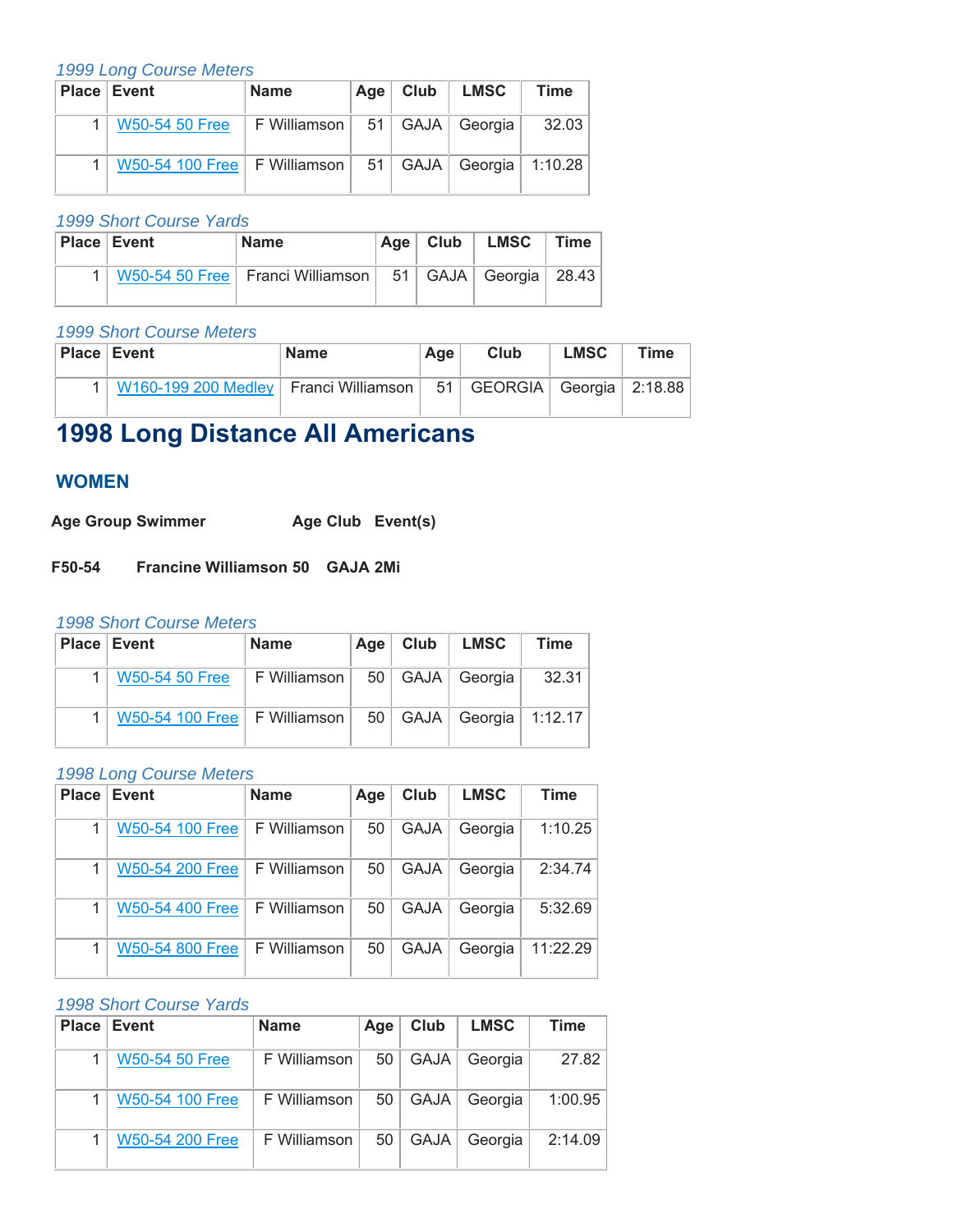| 1   W50-54 500 Free   F Williamson   50   GAJA   Georgia   6:05.19   |  |  |  |
|----------------------------------------------------------------------|--|--|--|
| 1   W50-54 1000 Free   F Williamson   50   GAJA   Georgia   12:32.79 |  |  |  |

*1995 Short Course Meters*

| <b>Place Event</b> |                                                             | <b>Name</b> | $Age \vert$ | Club | <b>LMSC</b> | <b>Time</b> |
|--------------------|-------------------------------------------------------------|-------------|-------------|------|-------------|-------------|
|                    | W45-49 50 Free   F Williamson   47   GAJA   Georgia   31.01 |             |             |      |             |             |

#### *1994 Short Course Meters*

| <b>Place Event</b>             | Name        | Aqe | Club | <b>LMSC</b>         | Time                           |
|--------------------------------|-------------|-----|------|---------------------|--------------------------------|
| W45-49 100 Free                | F Wiliamson |     |      | 46   GAJA   Georgia | 1:09.25                        |
| W45-49 1500 Free   F Wiliamson |             |     |      |                     | 46   GAJA   Georgia   21:42.20 |

#### *1994 Long Course Meters*

| <b>Place Event</b>                           | <b>Name</b>    | Age | Club | <b>LMSC</b> | Time    |
|----------------------------------------------|----------------|-----|------|-------------|---------|
| W45-49 50 Free                               | F Williamson I | 46  | GAJA | Georgia     | 30.64   |
| W45-49 100 Free $\vert$ F Williamson $\vert$ |                | 46  | GAJA | Georgia     | 1:07.95 |

#### *1993 Short Course Meters*

| <b>Place Event</b>              | <b>Name</b>  | Age <sub>  </sub> | Club | LMSC                | Time                           |
|---------------------------------|--------------|-------------------|------|---------------------|--------------------------------|
| W45-49 100 Free                 | F Williamson |                   |      | 46   GAJA   Georgia | 1:07.92                        |
| W45-49 1500 Free   F Williamson |              |                   |      |                     | 46   GAJA   Georgia   21:16.14 |

| <b>Place Event</b>                                             | <b>Name</b> | Age $ $ | Club   LMSC | Time  |
|----------------------------------------------------------------|-------------|---------|-------------|-------|
| W45-49 100 Free   F Williamson   45   GAJA   Georgia           |             |         |             | 59.13 |
| W45-49 500 Free   F Williamson   45   GAJA   Georgia   5:57.07 |             |         |             |       |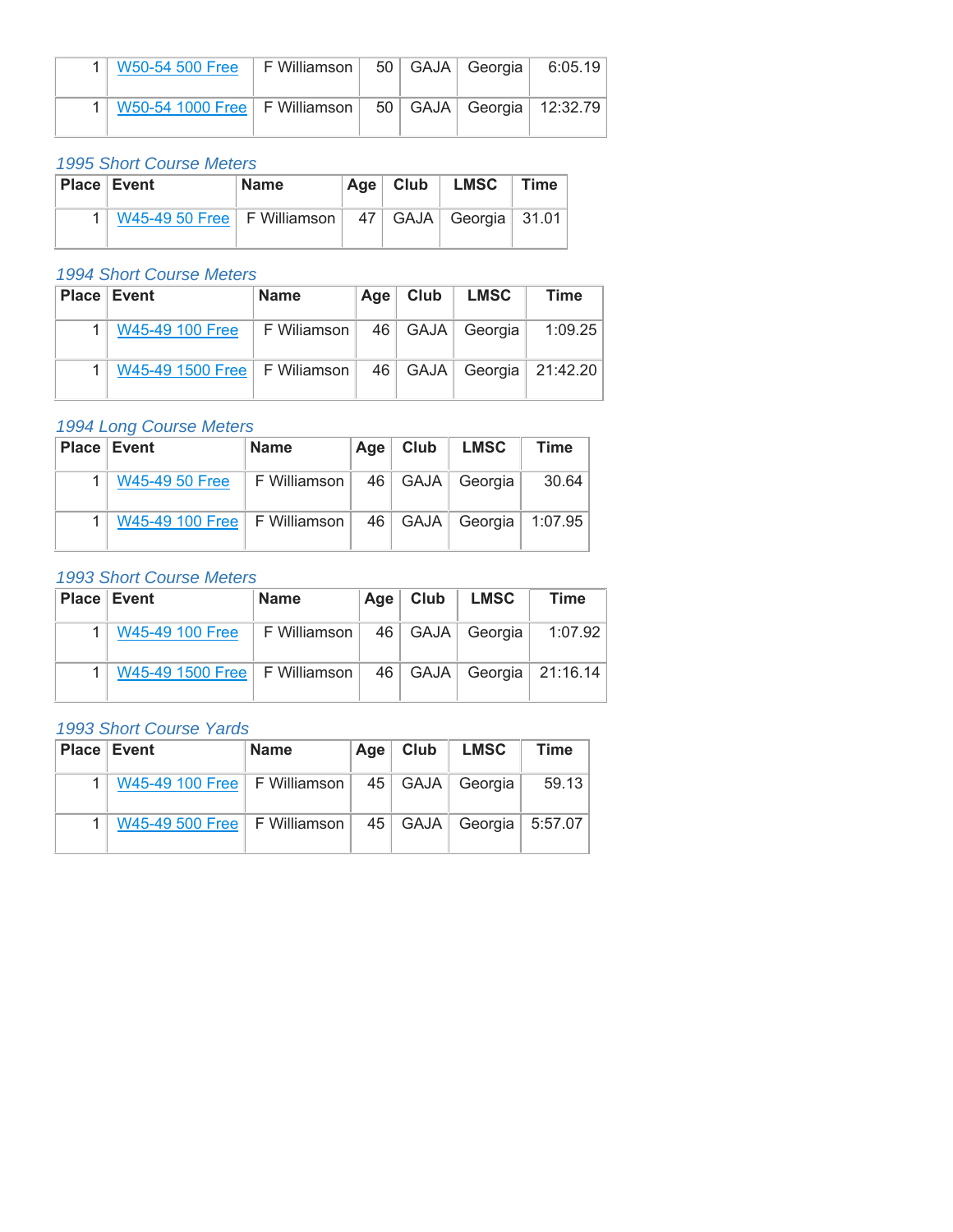# USMS Top 10 Swims by Francine S Williamson (299)

Below are all recorded individual Top 10 achievements for Francine S Williamson since 1971.

#### *2014 Long Course Meters*

| <b>Place</b> | <b>Event</b>             | <b>Name</b>           | Age | Club        | <b>LMSC</b> | <b>Time</b> |
|--------------|--------------------------|-----------------------|-----|-------------|-------------|-------------|
| 3            | <b>W65-69 50 Free</b>    | Francine S Williamson | 66  | <b>GAJA</b> | Georgia     | 34.06       |
| 1            | W65-69 100 Free          | Francine S Williamson | 66  | <b>GAJA</b> | Georgia     | 1:14.99     |
| 1            | W65-69 200 Free          | Francine S Williamson | 66  | <b>GAJA</b> | Georgia     | 2:43.64     |
| 4            | <b>W65-69 400 Free</b>   | Francine S Williamson | 66  | <b>GAJA</b> | Georgia     | 6:03.80     |
| 3            | W65-69 800 Free          | Francine S Williamson | 66  | <b>GAJA</b> | Georgia     | 12:13.10    |
| 4            | <b>W65-69 100 Breast</b> | Francine S Williamson | 66  | <b>GAJA</b> | Georgia     | 1:42.99     |

#### *2013 Short Course Meters*

| <b>Place</b> | <b>Event</b>            | <b>Name</b>           | Age | Club        | <b>LMSC</b> | <b>Time</b> |
|--------------|-------------------------|-----------------------|-----|-------------|-------------|-------------|
| 3            | <b>W65-69 50 Free</b>   | Francine S Williamson | 65  | <b>GAJA</b> | Georgia     | 33.37       |
| 1            | W65-69 100 Free         | Francine S Williamson | 65  | <b>GAJA</b> | Georgia     | 1:12.99     |
| 1            | W65-69 200 Free         | Francine S Williamson | 65  | <b>GAJA</b> | Georgia     | 2:41.90     |
| 1            | W65-69 400 Free         | Francine S Williamson | 65  | <b>GAJA</b> | Georgia     | 5:51.17     |
| 3            | <b>W65-69 50 Breast</b> | Francine S Williamson | 65  | <b>GAJA</b> | Georgia     | 45.96       |
| 4            | W65-69 100 IM           | Francine S Williamson | 65  | <b>GAJA</b> | Georgia     | 1:31.12     |

#### *2013 Long Course Meters*

| <b>Place</b> | <b>Event</b>            | <b>Name</b>           | Age | Club        | <b>LMSC</b> | <b>Time</b> |
|--------------|-------------------------|-----------------------|-----|-------------|-------------|-------------|
| 3            | <b>W65-69 50 Free</b>   | Francine S Williamson | 65  | <b>GAJA</b> | Georgia     | 33.58       |
| 1            | W65-69 100 Free         | Francine S Williamson | 65  | <b>GAJA</b> | Georgia     | 1:13.42     |
| 1            | W65-69 200 Free         | Francine S Williamson | 65  | <b>GAJA</b> | Georgia     | 2:43.03     |
| 1            | W65-69 400 Free         | Francine S Williamson | 65  | <b>GAJA</b> | Georgia     | 5:50.35     |
| 6            | <b>W65-69 50 Breast</b> | Francine S Williamson | 65  | <b>GAJA</b> | Georgia     | 48.88       |
| 3            | W65-69 100 Breast       | Francine S Williamson | 65  | <b>GAJA</b> | Georgia     | 1:42.50     |

| <b>Place Event</b> | <b>Name</b> | $\vert$ Age $\vert$ Club $\vert$ | <b>LMSC</b> | <b>Time</b> |
|--------------------|-------------|----------------------------------|-------------|-------------|
|                    |             |                                  |             |             |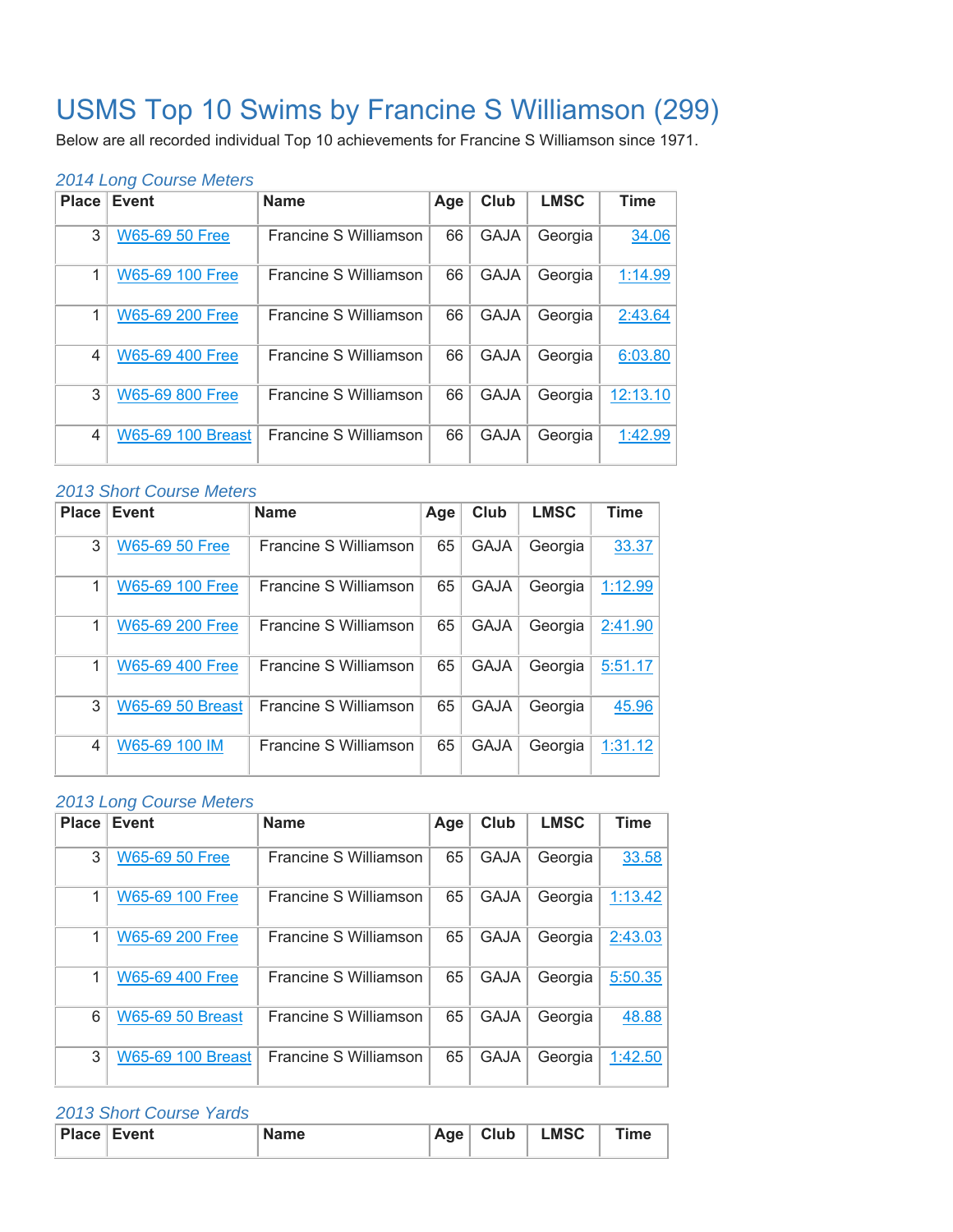| 3              | <b>W65-69 50 Free</b>   | Francine S Williamson | 65 | <b>GAJA</b> | Georgia | 29.88   |
|----------------|-------------------------|-----------------------|----|-------------|---------|---------|
| $\mathfrak{p}$ | W65-69 100 Free         | Francine S Williamson | 65 | <b>GAJA</b> | Georgia | 1:05.85 |
| 4              | W65-69 200 Free         | Francine S Williamson | 65 | <b>GAJA</b> | Georgia | 2:29.56 |
| 5              | <b>W65-69 50 Breast</b> | Francine S Williamson | 65 | <b>GAJA</b> | Georgia | 41.48   |
| 3              | W65-69 100 Breast       | Francine S Williamson | 65 | <b>GAJA</b> | Georgia | 1:29.34 |
| 4              | W65-69 100 IM           | Francine S Williamson | 65 | <b>GAJA</b> | Georgia | 1:21.45 |

| <b>Place</b> | <b>Event</b>             | <b>Name</b>           | Age | Club        | <b>LMSC</b> | Time    |
|--------------|--------------------------|-----------------------|-----|-------------|-------------|---------|
| 2            | <b>W60-64 50 Free</b>    | Francine S Williamson | 63  | <b>GAJA</b> | Georgia     | 33.56   |
| 4            | W60-64 100 Free          | Francine S Williamson | 63  | <b>GAJA</b> | Georgia     | 1:14.00 |
| 5            | W60-64 200 Free          | Francine S Williamson | 63  | <b>GAJA</b> | Georgia     | 2:46.69 |
| 5            | <b>W60-64 50 Breast</b>  | Francine S Williamson | 63  | <b>GAJA</b> | Georgia     | 46.14   |
| 3            | <b>W60-64 100 Breast</b> | Francine S Williamson | 63  | <b>GAJA</b> | Georgia     | 1:42.47 |

# *2010 Long Course Meters*

| <b>Place</b>  | Event                    | <b>Name</b>           | Age | Club        | <b>LMSC</b> | <b>Time</b> |
|---------------|--------------------------|-----------------------|-----|-------------|-------------|-------------|
| $\mathcal{P}$ | <b>W60-64 50 Free</b>    | Francine S Williamson | 62  | <b>GAJA</b> | Georgia     | 32.59       |
| 2             | W60-64 100 Free          | Francine S Williamson | 62  | <b>GAJA</b> | Georgia     | 1:13.16     |
| 3             | W60-64 200 Free          | Francine S Williamson | 62  | <b>GAJA</b> | Georgia     | 2:42.83     |
| 4             | <b>W60-64 50 Breast</b>  | Francine S Williamson | 62  | <b>GAJA</b> | Georgia     | 44.60       |
| 3             | <b>W60-64 100 Breast</b> | Francine S Williamson | 62  | <b>GAJA</b> | Georgia     | 1:40.41     |
| 4             | <b>W60-64 200 Breast</b> | Francine S Williamson | 62  | <b>GAJA</b> | Georgia     | 3:44.20     |

| Place          | Event                    | <b>Name</b>           | Age | Club        | <b>LMSC</b> | Time    |
|----------------|--------------------------|-----------------------|-----|-------------|-------------|---------|
| 2              | <b>W60-64 50 Free</b>    | Francine S Williamson | 62  | <b>GAJA</b> | Georgia     | 28.48   |
| $\overline{2}$ | W60-64 100 Free          | Francine S Williamson | 62  | <b>GAJA</b> | Georgia     | 1:02.73 |
| $\mathfrak{p}$ | <b>W60-64 200 Free</b>   | Francine S Williamson | 62  | <b>GAJA</b> | Georgia     | 2:18.75 |
| 3              | <b>W60-64 50 Breast</b>  | Francine S Williamson | 62  | <b>GAJA</b> | Georgia     | 37.79   |
| $\mathfrak{p}$ | <b>W60-64 100 Breast</b> | Francine S Williamson | 62  | <b>GAJA</b> | Georgia     | 1:23.95 |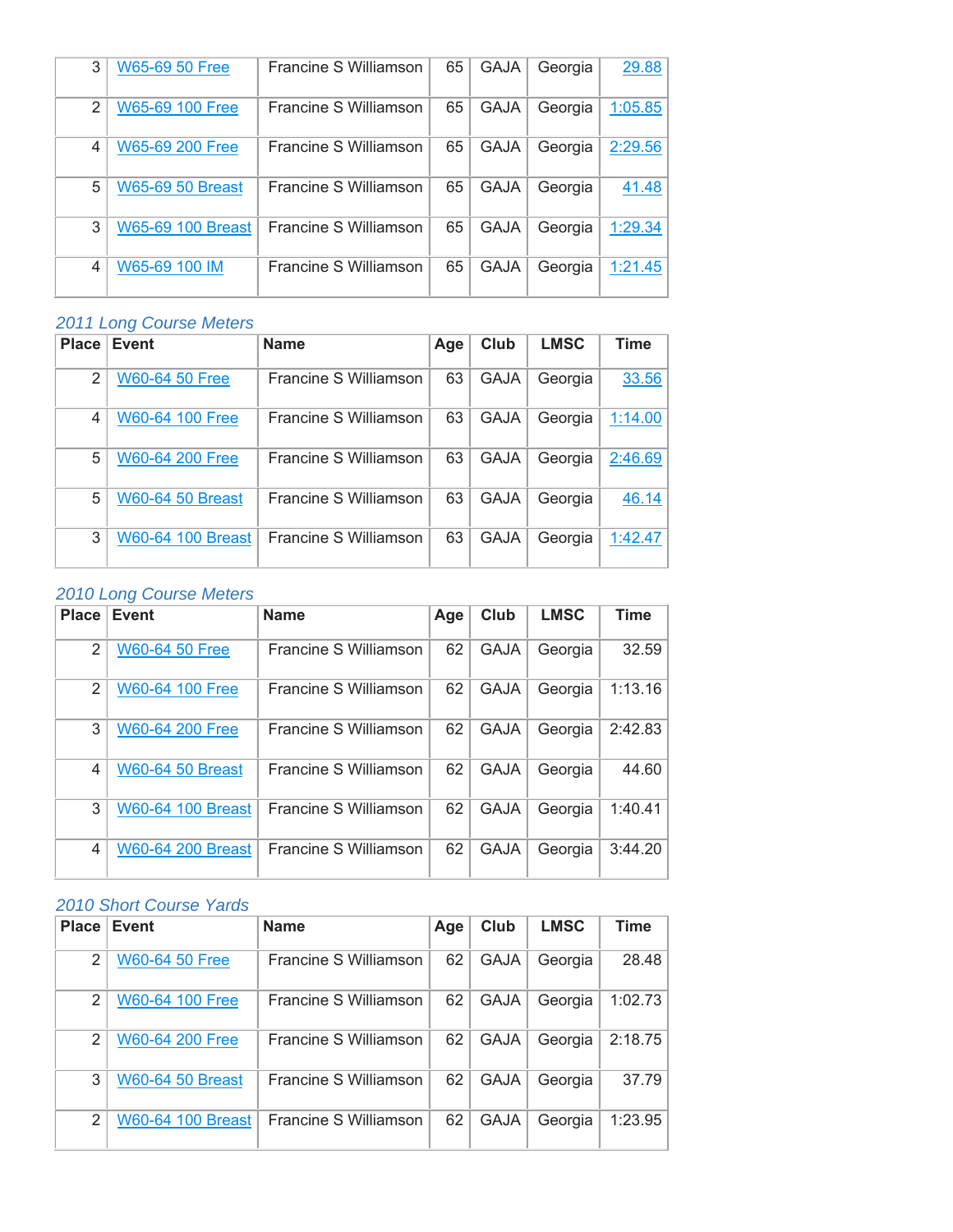## *2009 Short Course Yards*

| <b>Place</b>  | <b>Event</b>            | <b>Name</b>           | Age | Club        | <b>LMSC</b> | <b>Time</b> |
|---------------|-------------------------|-----------------------|-----|-------------|-------------|-------------|
| $\mathcal{P}$ | <b>W60-64 50 Free</b>   | Francine S Williamson | 61  | <b>GAJA</b> | Georgia     | 28.61       |
| 1             | W60-64 100 Free         | Francine S Williamson | 61  | <b>GAJA</b> | Georgia     | 1:01.27     |
| 1             | <b>W60-64 200 Free</b>  | Francine S Williamson | 61  | <b>GAJA</b> | Georgia     | 2:15.60     |
| 1             | W60-64 500 Free         | Francine S Williamson | 61  | <b>GAJA</b> | Georgia     | 6:07.77     |
| 2             | <b>W60-64 50 Breast</b> | Francine S Williamson | 61  | <b>GAJA</b> | Georgia     | 37.72       |
| 10            | W60-64 100 IM           | Francine Williamson   | 61  | <b>GAJA</b> | Georgia     | 1:22.09     |

# *2008 Long Course Meters*

| <b>Place</b>  | Event                 | <b>Name</b>           | Age | Club        | <b>LMSC</b> | Time    |
|---------------|-----------------------|-----------------------|-----|-------------|-------------|---------|
|               | <b>W60-64 50 Free</b> | Francine S Williamson | 60  | <b>GAJA</b> | Georgia     | 31.91   |
|               | W60-64 100 Free       | Francine S Williamson | 60  | <b>GAJA</b> | Georgia     | 1:09.29 |
| 2             | W60-64 200 Free       | Francine S Williamson | 60  | <b>GAJA</b> | Georgia     | 2:37.91 |
| $\mathcal{P}$ | W60-64 400 Free       | Francine S Williamson | 60  | <b>GAJA</b> | Georgia     | 5:33.08 |
| 3             | <b>W60-64 50 Back</b> | Francine Williamson   | 60  | <b>GAJA</b> | Georgia     | 41.58   |

## *2008 Short Course Yards*

| <b>Place</b> | <b>Event</b>            | <b>Name</b>                | Age | Club        | <b>LMSC</b> | <b>Time</b> |
|--------------|-------------------------|----------------------------|-----|-------------|-------------|-------------|
| 2            | <b>W60-64 50 Free</b>   | Francine S Williamson      | 60  | <b>GAJA</b> | Georgia     | 28.38       |
| 1            | W60-64 100 Free         | Francine S Williamson      | 60  | <b>GAJA</b> | Georgia     | 1:02.74     |
| 1            | <b>W60-64 200 Free</b>  | Francine S Williamson      | 60  | <b>GAJA</b> | Georgia     | 2:18.52     |
| 1            | <b>W60-64 500 Free</b>  | Francine S Williamson      | 60  | <b>GAJA</b> | Georgia     | 6:19.43     |
| 4            | <b>W60-64 50 Breast</b> | <b>Francine Williamson</b> | 60  | <b>GAJA</b> | Georgia     | 39.48       |
| 3            | W60-64 100 Breast       | Francine S Williamson      | 60  | <b>GAJA</b> | Georgia     | 1:24.33     |

| <b>Place</b> | Event                 | <b>Name</b>           | Age | Club        | <b>LMSC</b> | Time    |
|--------------|-----------------------|-----------------------|-----|-------------|-------------|---------|
| 2            | <b>W55-59 50 Free</b> | Francine S Williamson | 57  | <b>GAJA</b> | Georgia     | 28.14   |
| 2            | W55-59 100 Free       | Francine S Williamson | 57  | <b>GAJA</b> | Georgia     | 1:01.54 |
| 3            | W55-59 200 Free       | Francine S Williamson | 57  | <b>GAJA</b> | Georgia     | 2:15.53 |
| 3            | W55-59 500 Free       | Francine S Williamson | 57  | <b>GAJA</b> | Georgia     | 6:12.34 |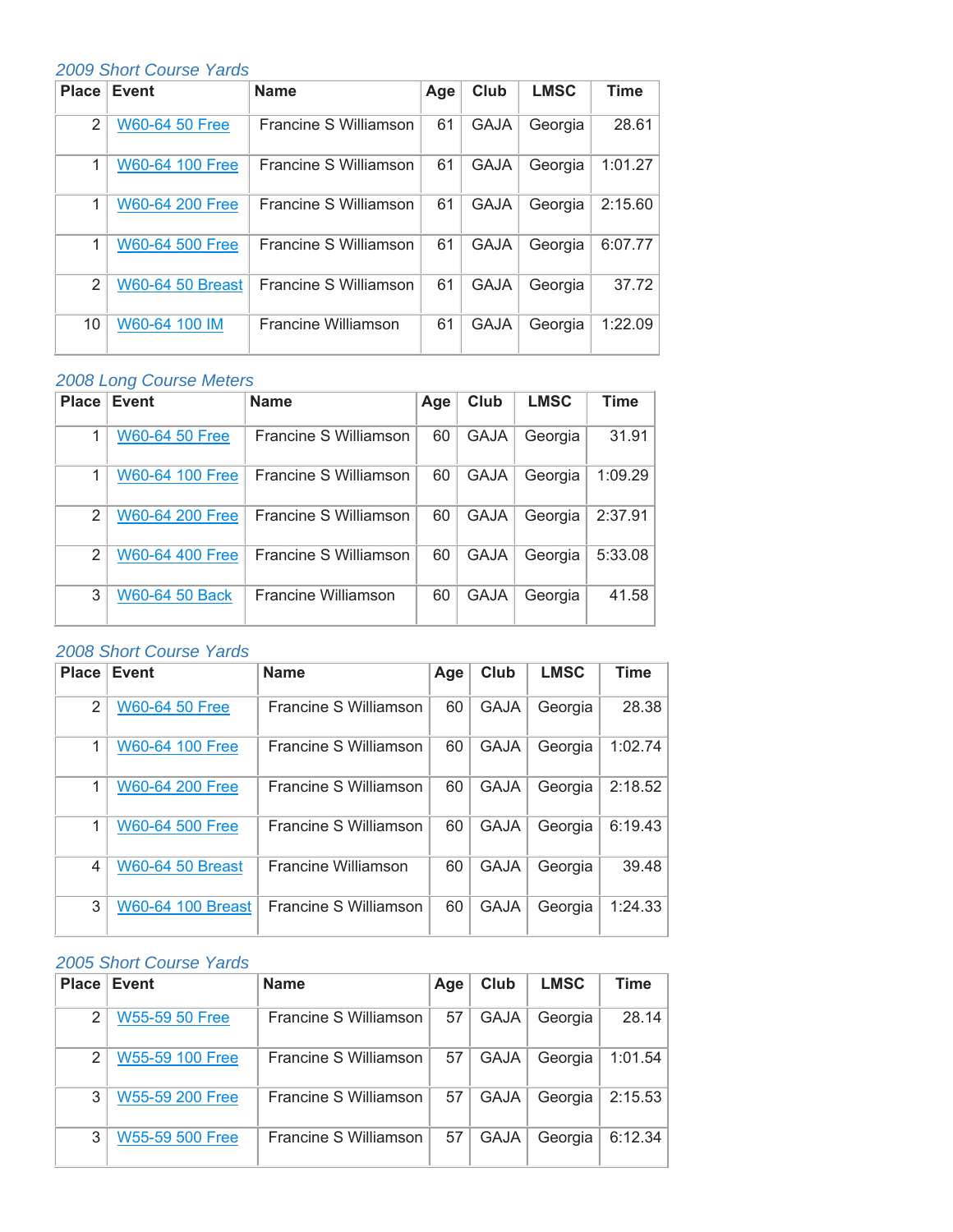| 2              | W55-59 100 Back         | Francine S Williamson | 57 | <b>GAJA</b> | Georgia | 1:17.00 |
|----------------|-------------------------|-----------------------|----|-------------|---------|---------|
| 4              | <b>W55-59 50 Breast</b> | Francine S Williamson | 57 | <b>GAJA</b> | Georgia | 38.02   |
| 3              | W55-59 100 Breast       | Francine S Williamson | 57 | <b>GAJA</b> | Georgia | 1:22.37 |
| 6              | W55-59 100 IM           | Francine S Williamson | 57 | <b>GAJA</b> | Georgia | 1:15.68 |
| $\overline{4}$ | W55-59 200 IM           | Francine S Williamson | 57 | <b>GAJA</b> | Georgia | 2:45.01 |

| <b>Place</b>   | Event                   | <b>Name</b>    | Age | Club        | <b>LMSC</b> | Time    |
|----------------|-------------------------|----------------|-----|-------------|-------------|---------|
| $\overline{2}$ | <b>W55-59 50 Free</b>   | F S Williamson | 56  | <b>GAJA</b> | Georgia     | 32.00   |
| 2              | <b>W55-59 100 Free</b>  | F S Williamson | 56  | <b>GAJA</b> | Georgia     | 1:09.85 |
| 2              | <b>W55-59 200 Free</b>  | F S Williamson | 56  | <b>GAJA</b> | Georgia     | 2:33.18 |
| 3              | <b>W55-59 400 Free</b>  | F Williamson   | 56  | <b>GAJA</b> | Georgia     | 5:37.24 |
| 5              | <b>W55-59 50 Back</b>   | F S Williamson | 56  | <b>GAJA</b> | Georgia     | 40.30   |
| 9              | <b>W55-59 50 Breast</b> | F Williamson   | 56  | <b>GAJA</b> | Georgia     | 46.26   |

# *2004 Short Course Yards*

| <b>Place</b>   | <b>Event</b>             | <b>Name</b>           | Age | Club        | <b>LMSC</b> | <b>Time</b> |
|----------------|--------------------------|-----------------------|-----|-------------|-------------|-------------|
| 1              | W55-59 50 Free           | <b>F S Williamson</b> | 56  | <b>GAJA</b> | Georgia     | 27.87       |
| 1              | W55-59 100 Free          | <b>F S Williamson</b> | 56  | <b>GAJA</b> | Georgia     | 1:00.61     |
| $\overline{2}$ | W55-59 200 Free          | <b>F S Williamson</b> | 56  | <b>GAJA</b> | Georgia     | 2:14.03     |
| $\overline{2}$ | W55-59 500 Free          | F S Williamson        | 56  | <b>GAJA</b> | Georgia     | 6:10.49     |
| 1              | W55-59 50 Back           | <b>F S Williamson</b> | 56  | <b>GAJA</b> | Georgia     | 34.62       |
| 2              | W55-59 100 Back          | F Williamson          | 55  | <b>GAJA</b> | Georgia     | 1:17.85     |
| 5              | <b>W55-59 50 Breast</b>  | F Williamson          | 55  | <b>GAJA</b> | Georgia     | 38.05       |
| 4              | <b>W55-59 100 Breast</b> | F Williamson          | 55  | <b>GAJA</b> | Georgia     | 1:23.03     |
| 9              | W55-59 100 IM            | F Williamson          | 55  | <b>GAJA</b> | Georgia     | 1:18.50     |
| $\overline{2}$ | W55-59 200 IM            | <b>F S Williamson</b> | 56  | GAJA        | Georgia     | 2:41.96     |

| <b>Place Event</b> | <b>Name</b>    | Age | Club | <b>LMSC</b>         | <b>Time</b> |
|--------------------|----------------|-----|------|---------------------|-------------|
| W55-59 50 Free     | F Williamson I |     |      | 55   GAJA   Georgia | 31.63       |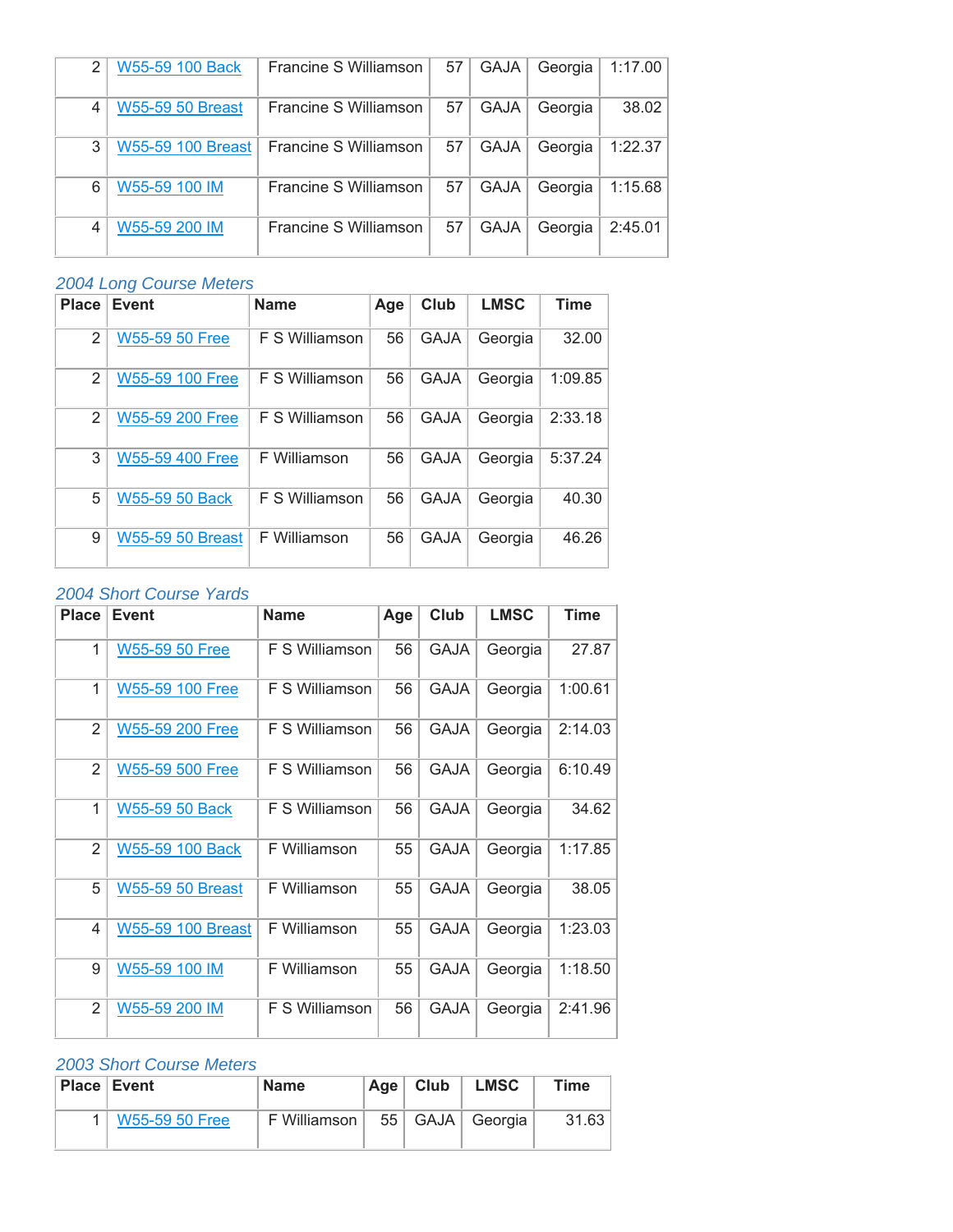| 1              | W55-59 100 Free          | F Williamson | 55 | <b>GAJA</b> | Georgia | 1:08.70  |
|----------------|--------------------------|--------------|----|-------------|---------|----------|
| 1              | W55-59 200 Free          | F Williamson | 55 | <b>GAJA</b> | Georgia | 2:32.29  |
| 1              | W55-59 400 Free          | F Williamson | 55 | <b>GAJA</b> | Georgia | 5:22.59  |
| 1              | W55-59 800 Free          | F Williamson | 55 | GAJA        | Georgia | 11:30.56 |
| 2              | W55-59 1500 Free         | F Williamson | 55 | GAJA        | Georgia | 22:07.35 |
| $\mathfrak{p}$ | W55-59 50 Back           | F Williamson | 55 | <b>GAJA</b> | Georgia | 41.12    |
| 3              | W55-59 100 Back          | F Williamson | 55 | GAJA        | Georgia | 1:29.11  |
| 4              | <b>W55-59 200 Breast</b> | F Williamson | 55 | <b>GAJA</b> | Georgia | 3:24.88  |
| 3              | W55-59 50 Fly            | F Williamson | 55 | GAJA        | Georgia | 38.73    |

| <b>Place</b> | <b>Event</b>            | <b>Name</b>  | Age | Club        | <b>LMSC</b> | <b>Time</b> |
|--------------|-------------------------|--------------|-----|-------------|-------------|-------------|
| 1            | <b>W55-59 50 Free</b>   | F Williamson | 55  | <b>GAJA</b> | Georgia     | 31.67       |
| 1            | W55-59 100 Free         | F Williamson | 55  | <b>GAJA</b> | Georgia     | 1:09.55     |
| 1            | W55-59 200 Free         | F Williamson | 55  | <b>GAJA</b> | Georgia     | 2:33.60     |
| 1            | <b>W55-59 400 Free</b>  | F Williamson | 55  | <b>GAJA</b> | Georgia     | 5:30.61     |
| 9            | <b>W55-59 50 Back</b>   | F Williamson | 55  | <b>GAJA</b> | Georgia     | 44.84       |
| 4            | <b>W55-59 50 Breast</b> | F Williamson | 55  | <b>GAJA</b> | Georgia     | 43.03       |

## *2003 Short Course Yards*

|                 | <b>Place Event</b>               | <b>Name</b>    | $Age \vert$ | Club | LMSC                     | <b>Time</b> |
|-----------------|----------------------------------|----------------|-------------|------|--------------------------|-------------|
| 9               | W50-54 100 Free                  | F Williamson ∣ | - 54        |      | GAJA   Georgia   1:02.72 |             |
| 10 <sup>1</sup> | W50-54 100 Breast   F Williamson |                | $54 \mid$   |      | GAJA   Georgia   1:23.82 |             |

| <b>Place</b>   | <b>Event</b>             | <b>Name</b>  | Age | Club        | <b>LMSC</b> | <b>Time</b> |
|----------------|--------------------------|--------------|-----|-------------|-------------|-------------|
| 5              | W50-54 50 Free           | F Williamson | 54  | <b>GAJA</b> | Georgia     | 31.23       |
| 4              | W50-54 100 Free          | F Williamson | 54  | <b>GAJA</b> | Georgia     | 1:10.98     |
| $\overline{4}$ | <b>W50-54 200 Free</b>   | F Williamson | 54  | <b>GAJA</b> | Georgia     | 2:30.29     |
| 6              | <b>W50-54 50 Breast</b>  | F Williamson | 54  | <b>GAJA</b> | Georgia     | 42.25       |
| 7              | <b>W50-54 100 Breast</b> | F Williamson | 54  | <b>GAJA</b> | Georgia     | 1:35.36     |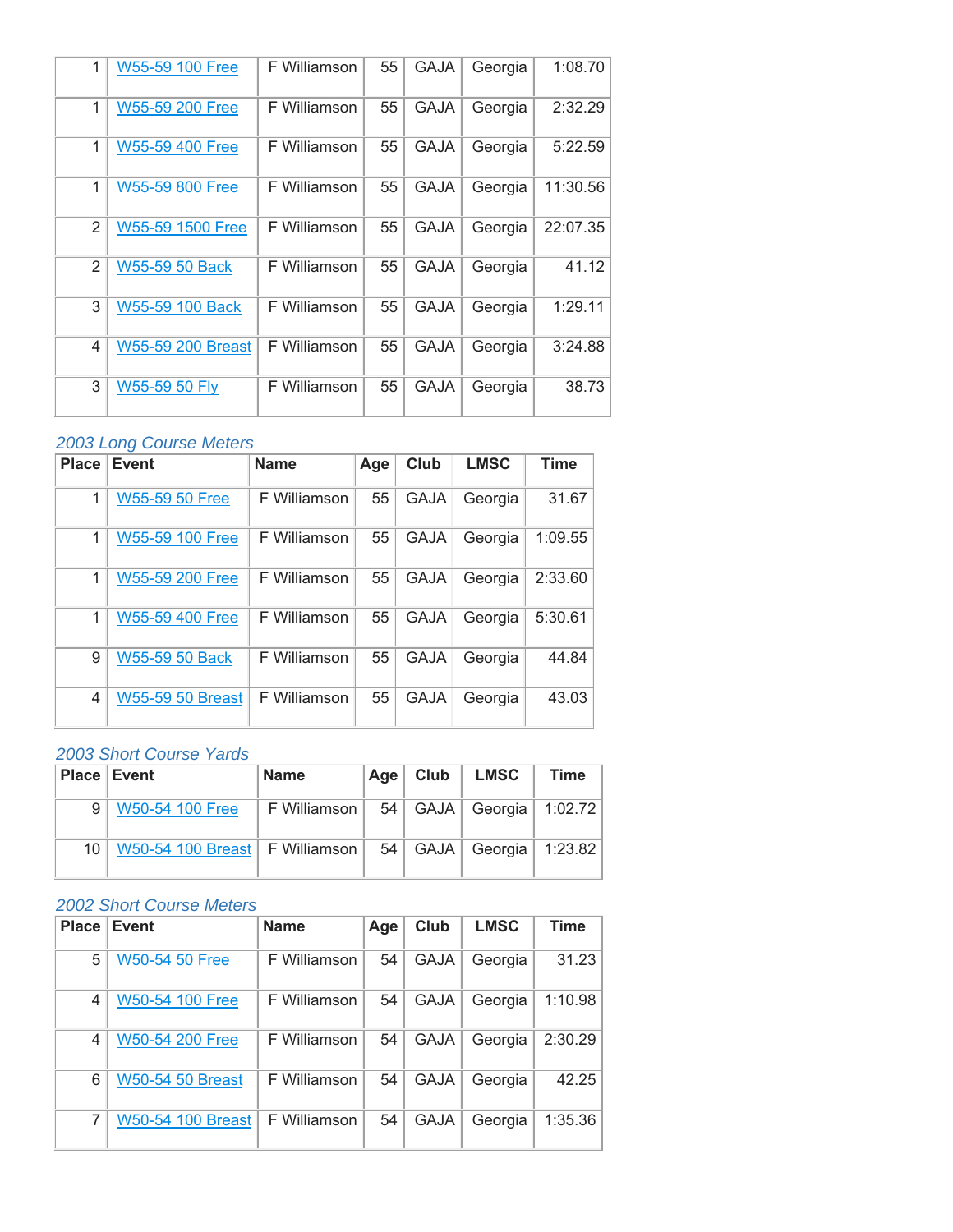| W50-54 100 IM     | F Williamson L |  | 54   GAJA   Georgia   1:23.67 |  |
|-------------------|----------------|--|-------------------------------|--|
| 5   W50-54 200 IM | F Williamson I |  | 54   GAJA   Georgia   3:05.42 |  |

| <b>Place</b> | <b>Event</b>             | <b>Name</b>  | Age | Club        | <b>LMSC</b> | <b>Time</b> |
|--------------|--------------------------|--------------|-----|-------------|-------------|-------------|
| 6            | <b>W50-54 50 Free</b>    | F Williamson | 54  | <b>GAJA</b> | Georgia     | 30.99       |
| 5            | W50-54 100 Free          | F Williamson | 54  | <b>GAJA</b> | Georgia     | 1:08.95     |
| 6            | W50-54 200 Free          | F Williamson | 54  | <b>GAJA</b> | Georgia     | 2:32.79     |
| 7            | <b>W50-54 400 Free</b>   | F Williamson | 54  | <b>GAJA</b> | Georgia     | 5:24.38     |
| 9            | <b>W50-54 50 Breast</b>  | F Williamson | 54  | <b>GAJA</b> | Georgia     | 44.73       |
| 4            | <b>W50-54 100 Breast</b> | F Williamson | 54  | <b>GAJA</b> | Georgia     | 1:33.80     |

#### *2001 Short Course Meters*

| <b>Place</b> | <b>Event</b>             | <b>Name</b>  | Age | Club        | <b>LMSC</b> | <b>Time</b> |
|--------------|--------------------------|--------------|-----|-------------|-------------|-------------|
| 5            | W50-54 50 Free           | F Williamson | 53  | <b>GAJA</b> | Georgia     | 31.93       |
| 7            | W50-54 100 Free          | F Williamson | 53  | <b>GAJA</b> | Georgia     | 1:10.38     |
| 6            | W50-54 200 Free          | F Williamson | 53  | <b>GAJA</b> | Georgia     | 2:36.69     |
| 6            | W50-54 400 Free          | F Williamson | 53  | GAJA        | Georgia     | 5:44.48     |
| 10           | W50-54 100 Back          | F Williamson | 53  | <b>GAJA</b> | Georgia     | 1:27.85     |
| 7            | <b>W50-54 50 Breast</b>  | F Williamson | 53  | <b>GAJA</b> | Georgia     | 43.38       |
| 6            | <b>W50-54 100 Breast</b> | F Williamson | 53  | <b>GAJA</b> | Georgia     | 1:33.87     |
| 6            | <b>W50-54 200 Breast</b> | F Williamson | 53  | <b>GAJA</b> | Georgia     | 3:23.25     |
| 9            | W50-54 50 Fly            | F Williamson | 53  | GAJA        | Georgia     | 38.88       |

#### *2001 Long Course Meters*

|   | <b>Place Event</b>                                             | <b>Name</b> | Age $ $ | Club   LMSC | <b>Time</b> |
|---|----------------------------------------------------------------|-------------|---------|-------------|-------------|
| 6 | W50-54 100 Free   F Williamson   53   GAJA   Georgia   1:13.55 |             |         |             |             |
| 9 | W50-54 200 Free   F Williamson   53   GAJA   Georgia   2:39.96 |             |         |             |             |

| <b>Place Event</b> | <b>Name</b>    | Age | Club | <b>LMSC</b>         | <b>Time</b> |
|--------------------|----------------|-----|------|---------------------|-------------|
| W50-54 50 Free     | F Williamson ∣ |     |      | 52   GAJA   Georgia | 32.31       |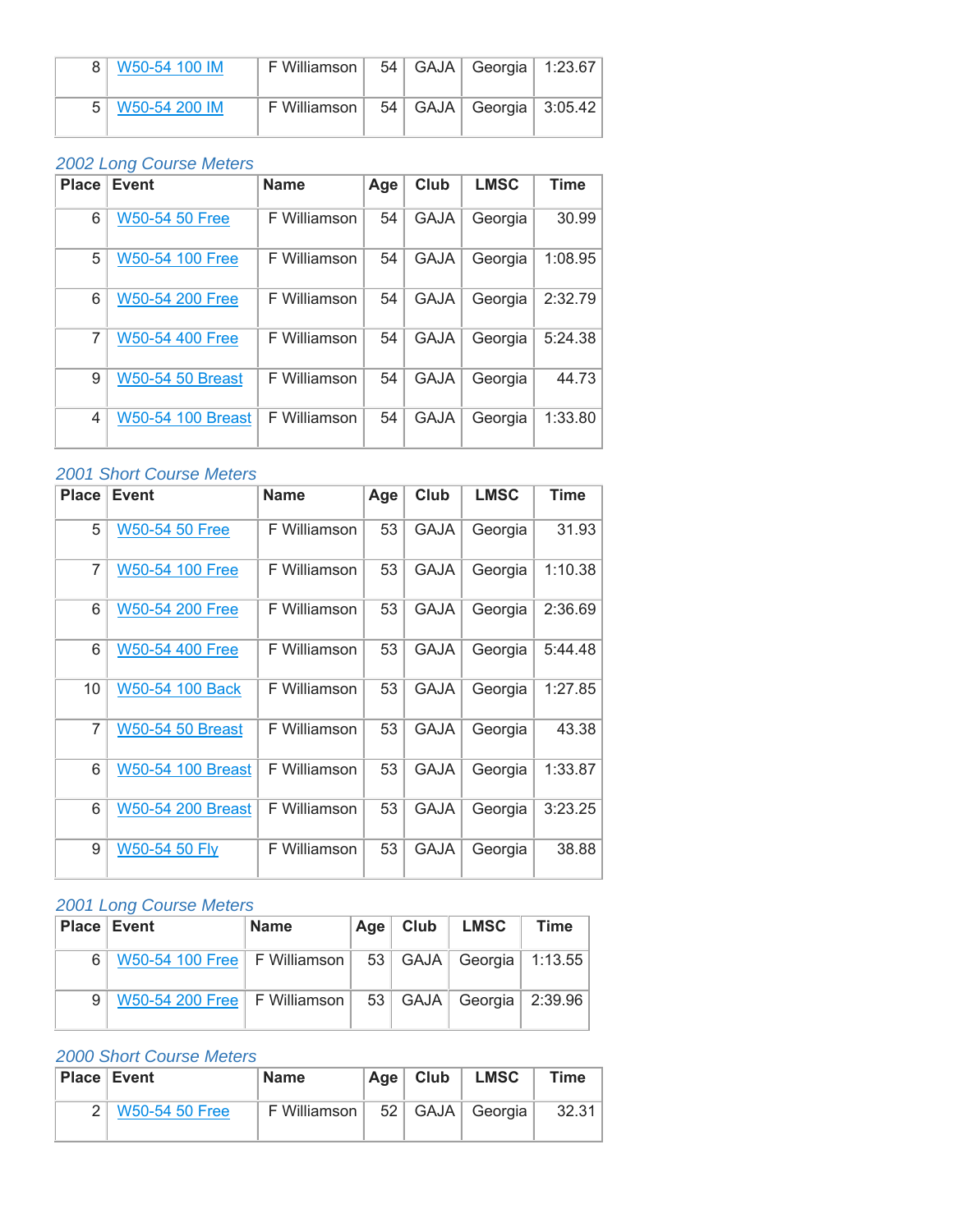| 2 | W50-54 100 Free          | F Williamson | 52 | <b>GAJA</b> | Georgia | 1:10.60 |
|---|--------------------------|--------------|----|-------------|---------|---------|
| 5 | <b>W50-54 200 Free</b>   | F Williamson | 52 | <b>GAJA</b> | Georgia | 2:39.32 |
| 8 | <b>W50-54 50 Back</b>    | F Williamson | 52 | <b>GAJA</b> | Georgia | 41.19   |
| 3 | W50-54 100 Back          | F Williamson | 52 | <b>GAJA</b> | Georgia | 1:29.21 |
| 9 | <b>W50-54 100 Breast</b> | F Williamson | 52 | <b>GAJA</b> | Georgia | 1:36.49 |
| 6 | <b>W50-54 200 Breast</b> | F Williamson | 52 | <b>GAJA</b> | Georgia | 3:26.78 |
| 7 | W50-54 100 IM            | F Williamson | 52 | <b>GAJA</b> | Georgia | 1:25.87 |

|   | <b>Place Event</b>    | <b>Name</b>           | Age | Club        | <b>LMSC</b> | Time    |
|---|-----------------------|-----------------------|-----|-------------|-------------|---------|
|   | <b>W50-54 50 Free</b> | F S Williamson        | 52  | <b>GAJA</b> | Georgia     | 31.84   |
| 3 | W50-54 100 Free       | F S Williamson        | 52  | <b>GAJA</b> | Georgia     | 1:10.38 |
| 3 | W50-54 200 Free       | <b>F S Williamson</b> | 52  | <b>GAJA</b> | Georgia     | 2:36.57 |
| 6 | W50-54 100 Breast     | F S Williamson        | 52  | <b>GAJA</b> | Georgia     | 1:36.53 |

# *2000 Short Course Yards*

| <b>Place</b>   | <b>Event</b>             | <b>Name</b>  | Age | Club        | <b>LMSC</b> | Time    |
|----------------|--------------------------|--------------|-----|-------------|-------------|---------|
| 4              | <b>W50-54 50 Free</b>    | F Williamson | 52  | <b>GAJA</b> | Georgia     | 28.06   |
| $\mathfrak{p}$ | W50-54 100 Free          | F Williamson | 52  | <b>GAJA</b> | Georgia     | 1:01.60 |
| 5              | <b>W50-54 50 Breast</b>  | F Williamson | 52  | <b>GAJA</b> | Georgia     | 37.97   |
| 6              | <b>W50-54 200 Breast</b> | F Williamson | 52  | <b>GAJA</b> | Georgia     | 3:01.71 |
| 4              | W50-54 100 IM            | F Williamson | 52  | <b>GAJA</b> | Georgia     | 1:14.86 |

| <b>Place</b> | <b>Event</b>             | <b>Name</b>  | Age | Club        | <b>LMSC</b> | <b>Time</b> |
|--------------|--------------------------|--------------|-----|-------------|-------------|-------------|
| 1            | <b>W50-54 50 Free</b>    | F Williamson | 51  | <b>GAJA</b> | Georgia     | 32.01       |
| 1            | <b>W50-54 100 Free</b>   | F Williamson | 51  | <b>GAJA</b> | Georgia     | 1:09.71     |
| 3            | <b>W50-54 400 Free</b>   | F Williamson | 51  | <b>GAJA</b> | Georgia     | 5:35.86     |
| 4            | W50-54 50 Back           | F Williamson | 51  | <b>GAJA</b> | Georgia     | 40.93       |
| 3            | <b>W50-54 50 Breast</b>  | F Williamson | 51  | <b>GAJA</b> | Georgia     | 43.13       |
| 4            | <b>W50-54 100 Breast</b> | F Williamson | 51  | <b>GAJA</b> | Georgia     | 1:33.65     |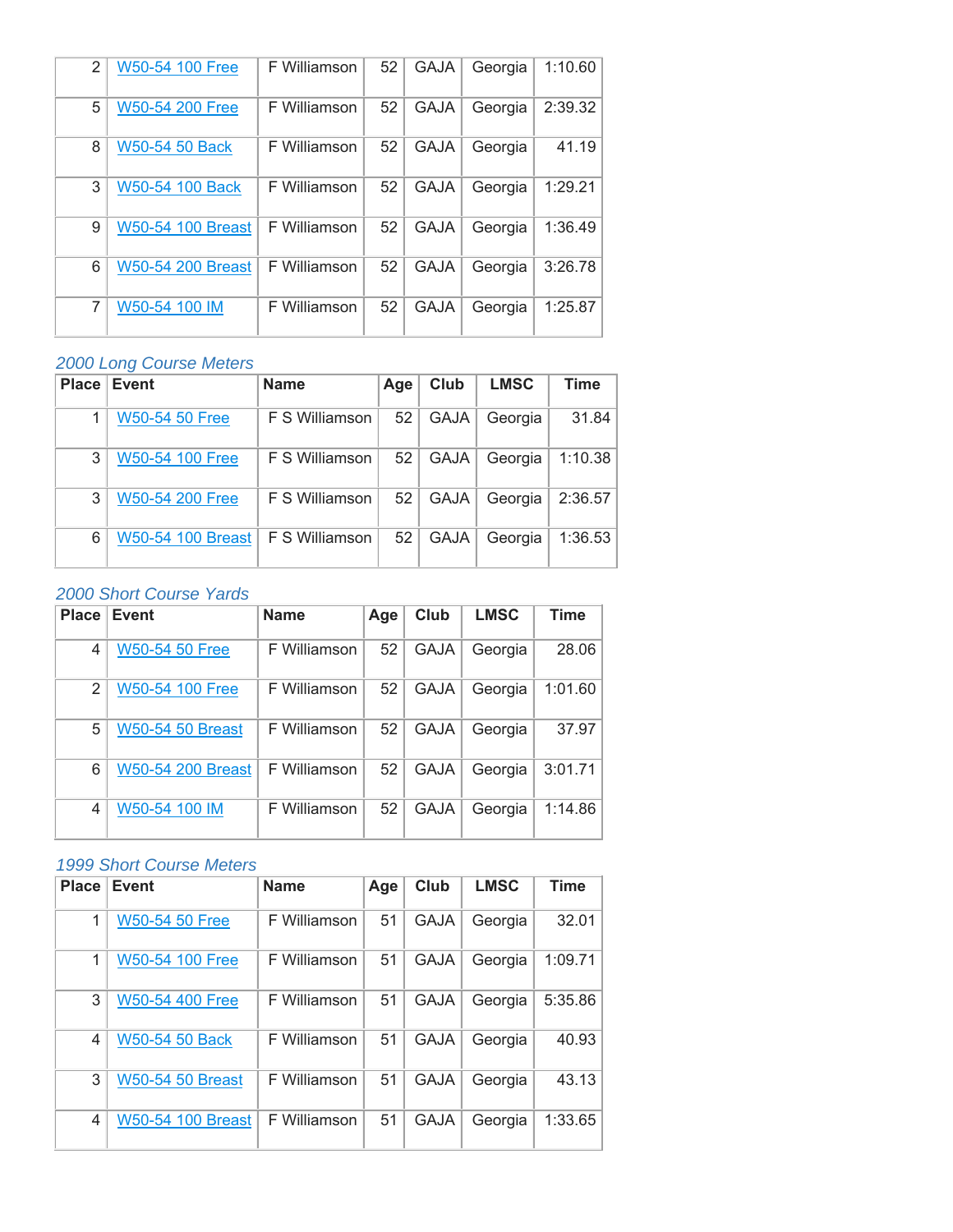| 5   W50-54 200 Breast   F Williamson   51   GAJA   Georgia   3:24.84 |                                              |  |  |
|----------------------------------------------------------------------|----------------------------------------------|--|--|
| 2   W50-54 100 IM                                                    | F Williamson   51   GAJA   Georgia   1:26.07 |  |  |

| <b>Place</b>   | <b>Event</b>             | Name              | Age | Club        | <b>LMSC</b> | Time     |
|----------------|--------------------------|-------------------|-----|-------------|-------------|----------|
| 1              | <b>W50-54 50 Free</b>    | F Williamson      | 51  | <b>GAJA</b> | Georgia     | 32.03    |
| 1              | W50-54 100 Free          | F Williamson      | 51  | <b>GAJA</b> | Georgia     | 1:10.28  |
| $\overline{2}$ | W50-54 200 Free          | F Williamson      | 51  | <b>GAJA</b> | Georgia     | 2:35.64  |
| 3              | W50-54 400 Free          | F Williamson      | 51  | <b>GAJA</b> | Georgia     | 5:28.96  |
| 3              | W50-54 800 Free          | F Williamson      | 51  | <b>GAJA</b> | Georgia     | 11:29.41 |
| 9              | <b>W50-54 50 Breast</b>  | Franci Williamson | 51  | <b>GAJA</b> | Georgia     | 45.69    |
| 3              | <b>W50-54 100 Breast</b> | F Williamson      | 51  | <b>GAJA</b> | Georgia     | 1:36.75  |
| 10             | W50-54 50 Fly            | Franci Williamson | 51  | <b>GAJA</b> | Georgia     | 40.58    |

# *1999 Short Course Yards*

| <b>Place</b> | <b>Event</b>           | <b>Name</b>       | Age | Club        | <b>LMSC</b> | <b>Time</b> |
|--------------|------------------------|-------------------|-----|-------------|-------------|-------------|
| 1            | <b>W50-54 50 Free</b>  | Franci Williamson | 51  | <b>GAJA</b> | Georgia     | 28.43       |
| 2            | W50-54 100 Free        | Franci Williamson | 51  | <b>GAJA</b> | Georgia     | 1:01.75     |
| 3            | <b>W50-54 200 Free</b> | Franci Williamson | 51  | <b>GAJA</b> | Georgia     | 2:16.21     |
| 3            | <b>W50-54 500 Free</b> | Franci Williamson | 51  | <b>GAJA</b> | Georgia     | 6:14.01     |
| 3            | W50-54 1000 Free       | Franci Williamson | 51  | <b>GAJA</b> | Georgia     | 12:47.84    |
| 5            | W50-54 100 IM          | Franci Williamson | 51  | <b>GAJA</b> | Georgia     | 1:14.60     |

| <b>Place</b>  | <b>Event</b>             | <b>Name</b>  | Age | Club        | <b>LMSC</b> | <b>Time</b> |
|---------------|--------------------------|--------------|-----|-------------|-------------|-------------|
| 1             | <b>W50-54 50 Free</b>    | F Williamson | 50  | <b>GAJA</b> | Georgia     | 32.31       |
| 1             | W50-54 100 Free          | F Williamson | 50  | <b>GAJA</b> | Georgia     | 1:12.17     |
| $\mathcal{P}$ | W50-54 1500 Free         | F Williamson | 50  | <b>GAJA</b> | Georgia     | 22:11.01    |
| 4             | <b>W50-54 50 Breast</b>  | F Williamson | 50  | <b>GAJA</b> | Georgia     | 44.56       |
| 4             | <b>W50-54 100 Breast</b> | F Williamson | 50  | <b>GAJA</b> | Georgia     | 1:37.75     |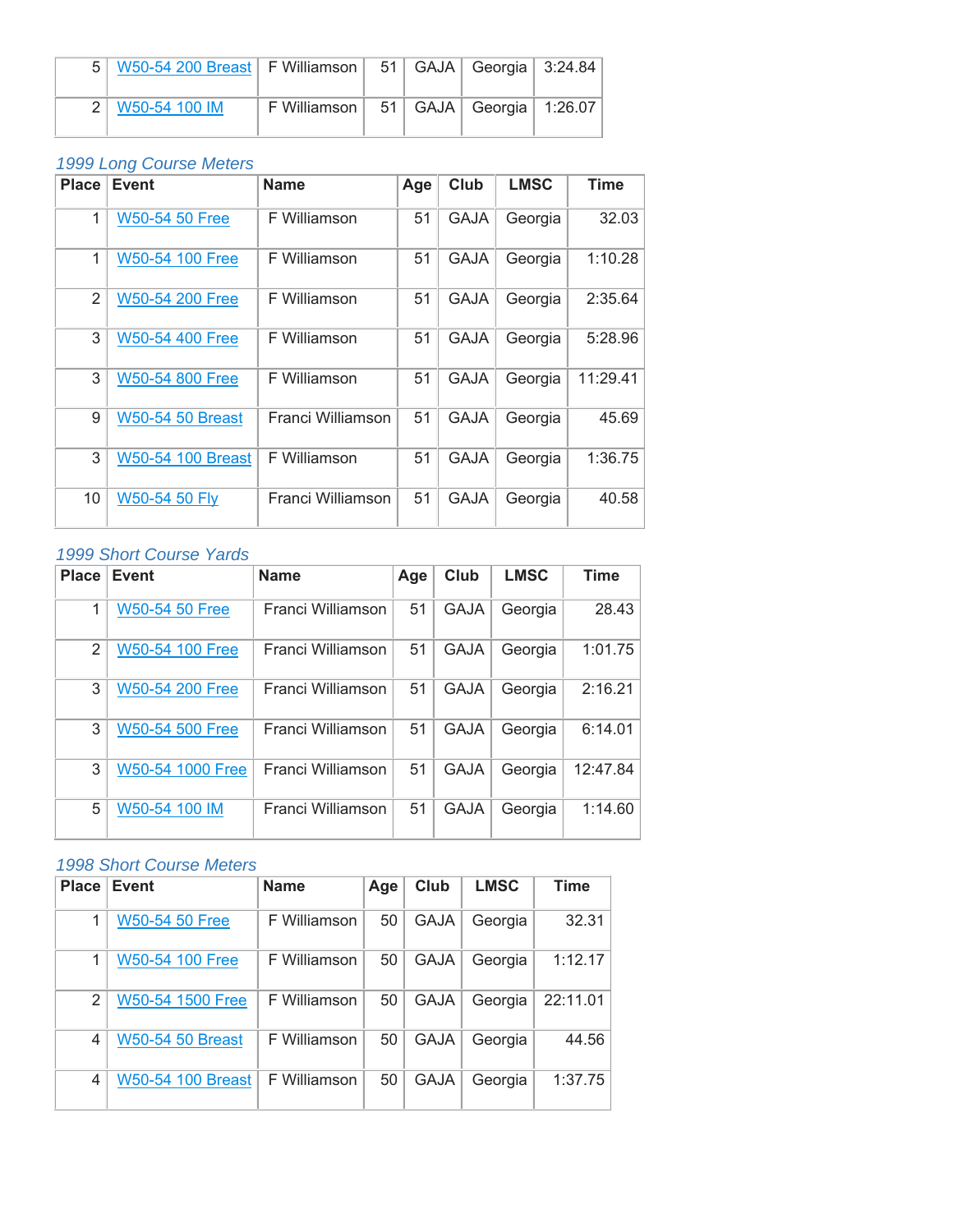| <b>Place</b> | Event                    | <b>Name</b>  | Age | Club        | <b>LMSC</b> | <b>Time</b> |
|--------------|--------------------------|--------------|-----|-------------|-------------|-------------|
| 2            | <b>W50-54 50 Free</b>    | F Williamson | 50  | <b>GAJA</b> | Georgia     | 32.60       |
| 1            | W50-54 100 Free          | F Williamson | 50  | <b>GAJA</b> | Georgia     | 1:10.25     |
| 1            | W50-54 200 Free          | F Williamson | 50  | <b>GAJA</b> | Georgia     | 2:34.74     |
| 1            | W50-54 400 Free          | F Williamson | 50  | <b>GAJA</b> | Georgia     | 5:32.69     |
| 1            | W50-54 800 Free          | F Williamson | 50  | <b>GAJA</b> | Georgia     | 11:22.29    |
| 8            | <b>W50-54 100 Breast</b> | F Williamson | 50  | <b>GAJA</b> | Georgia     | 1:39.33     |
| 3            | W50-54 200 IM            | F Williamson | 50  | <b>GAJA</b> | Georgia     | 3:06.26     |

# *1998 Short Course Yards*

| <b>Place</b> | <b>Event</b>           | <b>Name</b>  | Age | Club        | <b>LMSC</b> | <b>Time</b> |
|--------------|------------------------|--------------|-----|-------------|-------------|-------------|
| 1            | <b>W50-54 50 Free</b>  | F Williamson | 50  | <b>GAJA</b> | Georgia     | 27.82       |
| $\mathbf{1}$ | W50-54 100 Free        | F Williamson | 50  | <b>GAJA</b> | Georgia     | 1:00.95     |
| 1            | W50-54 200 Free        | F Williamson | 50  | <b>GAJA</b> | Georgia     | 2:14.09     |
| 1            | <b>W50-54 500 Free</b> | F Williamson | 50  | <b>GAJA</b> | Georgia     | 6:05.19     |
| 1            | W50-54 1000 Free       | F Williamson | 50  | <b>GAJA</b> | Georgia     | 12:32.79    |
| 5            | W50-54 50 Back         | F Williamson | 50  | <b>GAJA</b> | Georgia     | 36.13       |
| 8            | W50-54 50 Fly          | F Williamson | 50  | <b>GAJA</b> | Georgia     | 33.29       |
| 3            | W50-54 100 Fly         | F Williamson | 50  | <b>GAJA</b> | Georgia     | 1:15.33     |
| 6            | W50-54 100 IM          | F Williamson | 50  | <b>GAJA</b> | Georgia     | 1:16.02     |

# *1997 Long Course Meters*

| <b>Place</b> | <b>Event</b>     | <b>Name</b>  | Age | Club        | <b>LMSC</b> | <b>Time</b> |
|--------------|------------------|--------------|-----|-------------|-------------|-------------|
| 3            | W45-49 50 Free   | F Williamson | 49  | <b>GAJA</b> | Georgia     | 31.41       |
| 4            | W45-49 100 Free  | F Williamson | 49  | <b>GAJA</b> | Georgia     | 1:08.42     |
| 5            | W45-49 200 Free  | F Williamson | 49  | <b>GAJA</b> | Georgia     | 2:34.26     |
| 5            | W45-49 400 Free  | F Williamson | 49  | <b>GAJA</b> | Georgia     | 5:30.23     |
| 10           | W45-49 800 Free  | F Williamson | 49  | <b>GAJA</b> | Georgia     | 11:28.64    |
| 6            | W45-49 1500 Free | F Williamson | 49  | <b>GAJA</b> | Georgia     | 21:48.63    |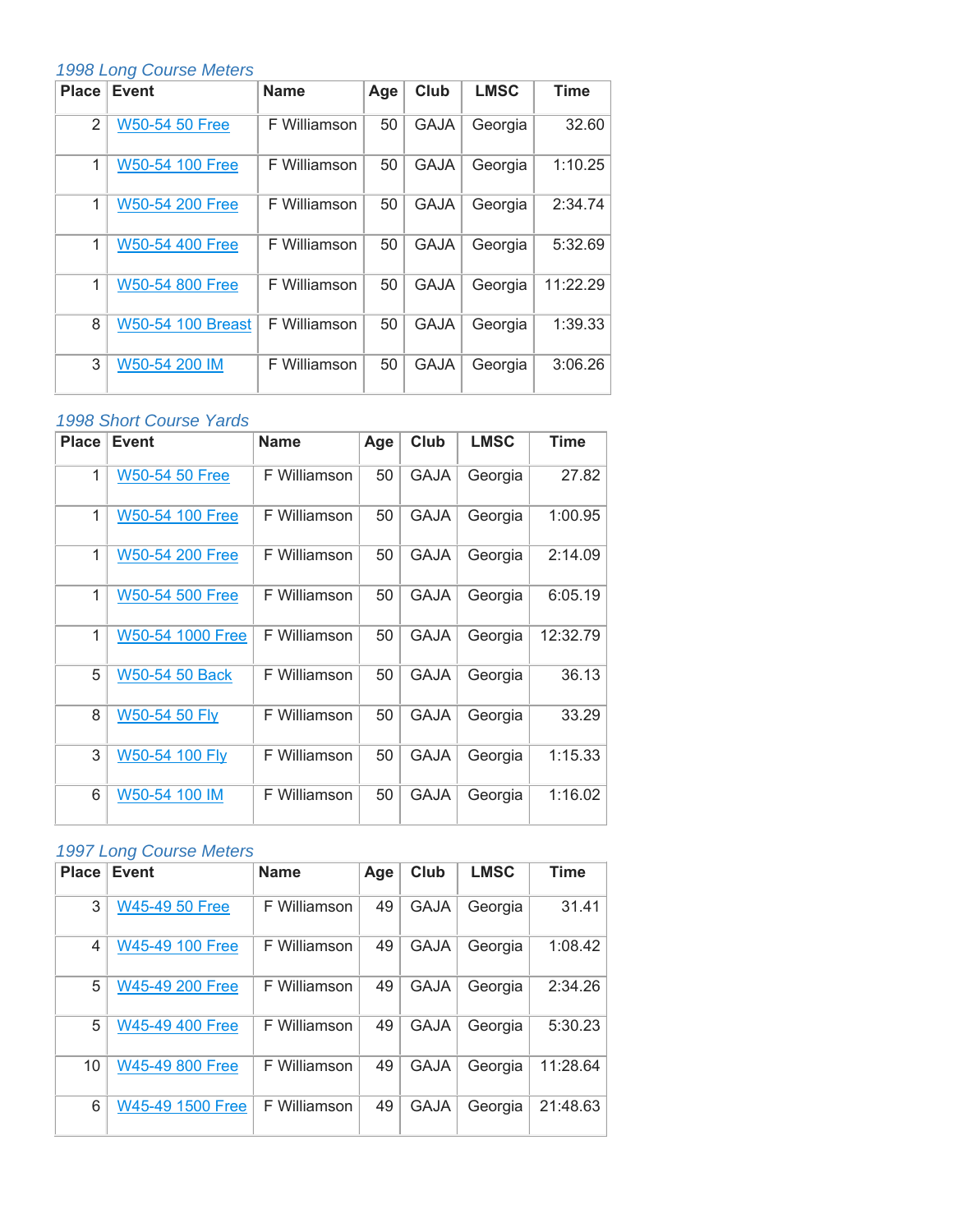## *1996 Short Course Meters*

| <b>Place</b> | <b>Event</b>             | <b>Name</b>  | Age | Club        | <b>LMSC</b> | <b>Time</b> |
|--------------|--------------------------|--------------|-----|-------------|-------------|-------------|
| 4            | W45-49 50 Free           | F Williamson | 48  | <b>GAJA</b> | Georgia     | 31.46       |
| 5            | W45-49 100 Free          | F Williamson | 48  | <b>GAJA</b> | Georgia     | 1:09.36     |
| 3            | W45-49 200 Free          | F Williamson | 48  | <b>GAJA</b> | Georgia     | 2:33.52     |
| 5            | W45-49 400 Free          | F Williamson | 48  | <b>GAJA</b> | Georgia     | 5:31.48     |
| 6            | <b>W45-49 50 Breast</b>  | F Williamson | 48  | <b>GAJA</b> | Georgia     | 43.28       |
| 5            | <b>W45-49 100 Breast</b> | F Williamson | 48  | <b>GAJA</b> | Georgia     | 1:35.73     |

## *1996 Short Course Yards*

| <b>Place</b> | Event                 | <b>Name</b>  | Age | Club        | <b>LMSC</b> | <b>Time</b> |
|--------------|-----------------------|--------------|-----|-------------|-------------|-------------|
| 2            | <b>W45-49 50 Free</b> | F Williamson | 48  | <b>GAJA</b> | Georgia     | 28.18       |
| 6            | W45-49 100 Free       | F Williamson | 48  | <b>GAJA</b> | Georgia     | 1:02.08     |
| 4            | W45-49 200 Free       | F Williamson | 48  | <b>GAJA</b> | Georgia     | 2:15.06     |
| 8            | W45-49 500 Free       | F Williamson | 48  | <b>GAJA</b> | Georgia     | 6:15.61     |

# *1995 Short Course Meters*

| Place <sup>®</sup> | Event                                        | <b>Name</b>  | Age | Club | <b>LMSC</b> | Time    |
|--------------------|----------------------------------------------|--------------|-----|------|-------------|---------|
|                    | W45-49 50 Free                               | F Williamson | 47  | GAJA | Georgia     | 31.01   |
| 3                  | W45-49 200 Free $\vert$ F Williamson $\vert$ |              | 47  | GAJA | Georgia     | 2:34.30 |
| 5                  | W45-49 400 IM                                | F Willaimson | 47  | GAJA | Georgia     | 6:37.37 |

#### *1995 Long Course Meters*

| <b>Place</b> | <b>Event</b>          | <b>Name</b>  | Age | Club        | <b>LMSC</b> | <b>Time</b> |
|--------------|-----------------------|--------------|-----|-------------|-------------|-------------|
| 2            | <b>W45-49 50 Free</b> | F Williamson | 47  | <b>GAJA</b> | Georgia     | 31.96       |
| 2            | W45-49 100 Free       | F Williamson | 47  | <b>GAJA</b> | Georgia     | 1:08.04     |
| 3            | W45-49 200 Free       | F Williamson | 47  | <b>GAJA</b> | Georgia     | 2:32.08     |
| 3            | W45-49 400 Free       | F Williamson | 47  | <b>GAJA</b> | Georgia     | 5:30.80     |
| 3            | W45-49 800 Free       | F Williamson | 47  | <b>GAJA</b> | Georgia     | 11:24.17    |
| 5            | W45-49 50 Fly         | F Williamson | 47  | <b>GAJA</b> | Georgia     | 36.96       |

| <b>Place Event</b> | <b>Name</b> | ⊹Age ⊧ | Club | <b>LMSC</b> | ™e |
|--------------------|-------------|--------|------|-------------|----|
|                    |             |        |      |             |    |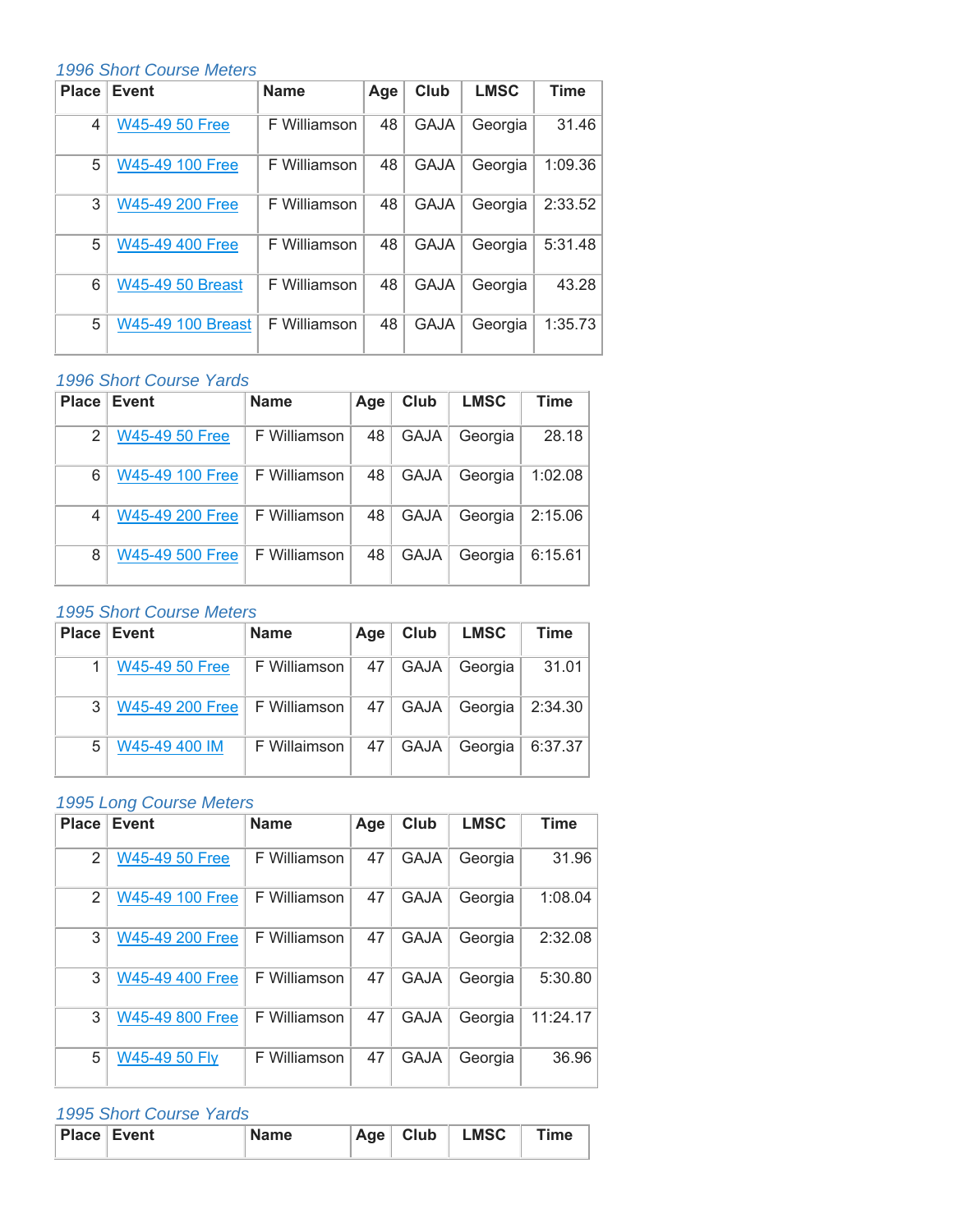|    | W45-49 100 Free   F Williamson   47   GAJA   Georgia   1:01.03 |                                              |  |  |
|----|----------------------------------------------------------------|----------------------------------------------|--|--|
|    | W45-49 500 Free   F Williamson   47   GAJA   Georgia   6:06.69 |                                              |  |  |
| 10 | W45-49 200 IM                                                  | F Williamson   47   GAJA   Georgia   2:41.66 |  |  |

# *1994 Short Course Meters*

| <b>Place Event</b>               | <b>Name</b> | $Age \parallel$ | Club | LMSC                      | <b>Time</b> |
|----------------------------------|-------------|-----------------|------|---------------------------|-------------|
| W45-49 100 Free                  | F Wiliamson |                 |      | 46   GAJA   Georgia       | 1:09.25     |
| $W45-49$ 1500 Free   F Wiliamson |             | 46              |      | GAJA   Georgia   21:42.20 |             |

# *1994 Long Course Meters*

| <b>Place</b> | <b>Event</b>          | <b>Name</b>  | Age | Club        | <b>LMSC</b> | <b>Time</b> |
|--------------|-----------------------|--------------|-----|-------------|-------------|-------------|
| 1            | <b>W45-49 50 Free</b> | F Williamson | 46  | <b>GAJA</b> | Georgia     | 30.64       |
| 1            | W45-49 100 Free       | F Williamson | 46  | <b>GAJA</b> | Georgia     | 1:07.95     |
| 3            | W45-49 200 Free       | F Williamson | 46  | <b>GAJA</b> | Georgia     | 2:31.35     |
| 3            | W45-49 400 Free       | F Williamson | 46  | <b>GAJA</b> | Georgia     | 5:24.92     |
| 3            | W45-49 50 Fly         | F Williamson | 46  | <b>GAJA</b> | Georgia     | 36.96       |
| 4            | W45-49 200 IM         | F Williamson | 46  | <b>GAJA</b> | Georgia     | 3:06.09     |

#### *1994 Short Course Yards*

| <b>Place</b>  | Event            | <b>Name</b>  | Age | Club        | <b>LMSC</b> | <b>Time</b> |
|---------------|------------------|--------------|-----|-------------|-------------|-------------|
| $\mathcal{P}$ | W45-49 50 Free   | F Williamson | 46  | <b>GAJA</b> | Georgia     | 27.35       |
| $\mathcal{P}$ | W45-49 100 Free  | F Williamson | 46  | <b>GAJA</b> | Georgia     | 1:00.01     |
| 3             | W45-49 200 Free  | F Williamson | 46  | <b>GAJA</b> | Georgia     | 2:13.07     |
| 3             | W45-49 500 Free  | F Williamson | 46  | <b>GAJA</b> | Georgia     | 6:03.98     |
| 2             | W45-49 1000 Free | F Williamson | 46  | <b>GAJA</b> | Georgia     | 12:33.95    |

# *1993 Short Course Meters*

|   | <b>Place Event</b> | <b>Name</b>  | Age | Club        | <b>LMSC</b> | <b>Time</b> |
|---|--------------------|--------------|-----|-------------|-------------|-------------|
|   | W45-49 100 Free    | F Williamson | 46  | GAJA        | Georgia     | 1:07.92     |
|   | W45-49 1500 Free   | F Williamson | 46  | GAJA        | Georgia     | 21:16.14    |
| 6 | W45-49 100 IM      | F Williamson | 46  | <b>GAJA</b> | Georgia     | 1:23.72     |

#### *1993 Long Course Meters*

| <b>Place Event</b> | <b>Name</b> | ∣ Age ' | Club | <b>LMSC</b> | $\mathsf{Time}$ |
|--------------------|-------------|---------|------|-------------|-----------------|
|                    |             |         |      |             |                 |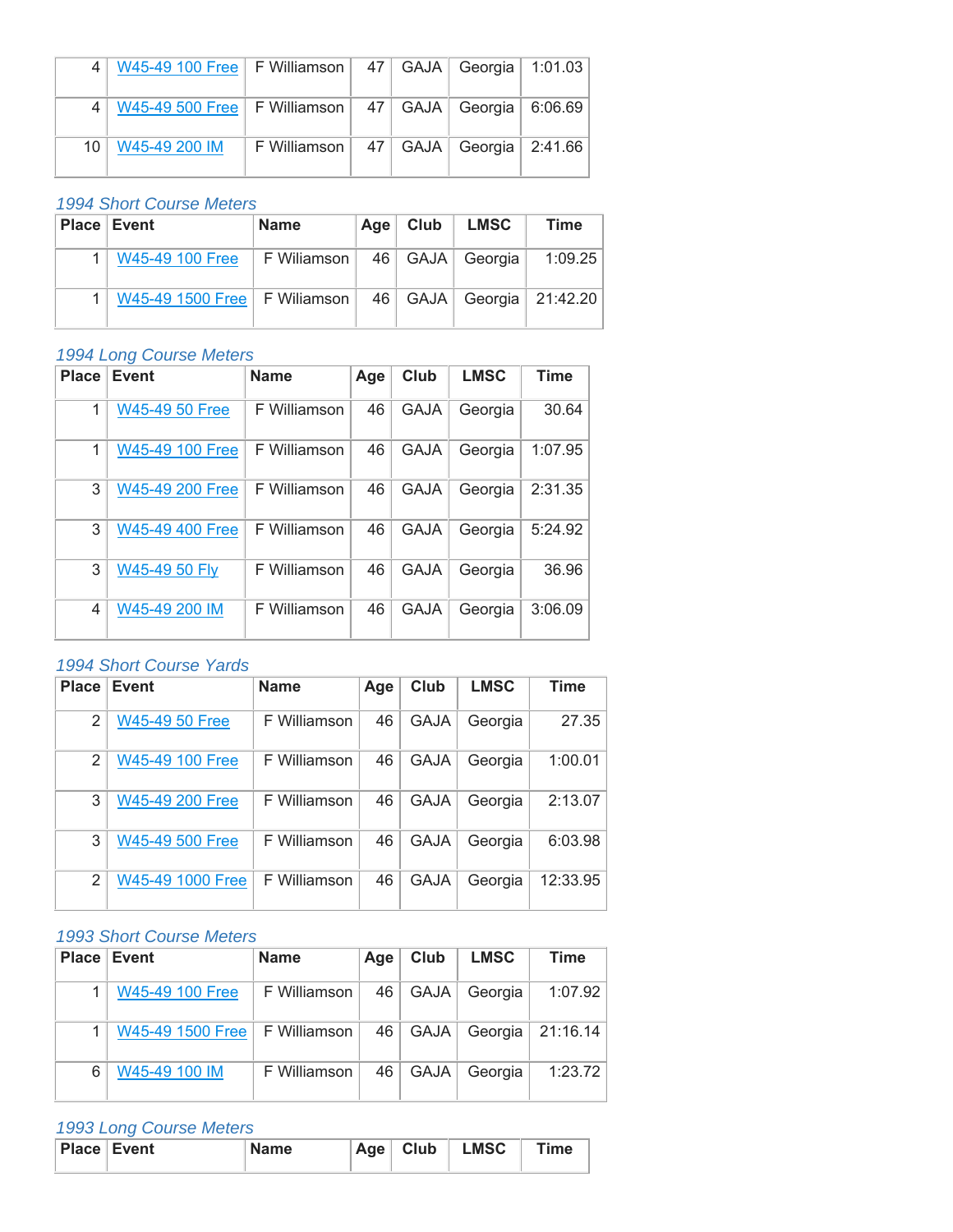| 4 | W45-49 50 Free  | F Williamson | 45 | <b>GAJA</b> | Georgia | 31.31   |
|---|-----------------|--------------|----|-------------|---------|---------|
| 3 | W45-49 100 Free | F Williamson | 45 | <b>GAJA</b> | Georgia | 1:09.61 |
| 5 | W45-49 200 Free | F Williamson | 45 | <b>GAJA</b> | Georgia | 2:36.92 |
| 3 | W45-49 400 Free | F Williamson | 45 | <b>GAJA</b> | Georgia | 5:29.72 |
| 5 | W45-49 50 Back  | F Williamson | 45 | <b>GAJA</b> | Georgia | 41.02   |
| 9 | W45-49 50 Fly   | F Williamson | 45 | <b>GAJA</b> | Georgia | 37.93   |

# *1993 Short Course Yards*

| <b>Place</b>   | Event                 | <b>Name</b>  | Age | Club        | <b>LMSC</b> | <b>Time</b> |
|----------------|-----------------------|--------------|-----|-------------|-------------|-------------|
| $\overline{2}$ | <b>W45-49 50 Free</b> | F Williamson | 45  | <b>GAJA</b> | Georgia     | 27.32       |
| 1              | W45-49 100 Free       | F Williamson | 45  | <b>GAJA</b> | Georgia     | 59.13       |
| $\overline{2}$ | W45-49 200 Free       | F Williamson | 45  | <b>GAJA</b> | Georgia     | 2:11.77     |
| 1              | W45-49 500 Free       | F Williamson | 45  | <b>GAJA</b> | Georgia     | 5:57.07     |
| $\overline{2}$ | W45-49 1000 Free      | F Williamson | 45  | <b>GAJA</b> | Georgia     | 12:26.74    |
| $\mathfrak{p}$ | W45-49 1650 Free      | F Williamson | 45  | <b>GAJA</b> | Georgia     | 20:51.87    |
| 10             | W45-49 50 Fly         | F Williamson | 45  | <b>GAJA</b> | Georgia     | 32.96       |
| $\overline{2}$ | W45-49 200 Fly        | F Williamson | 45  | <b>GAJA</b> | Georgia     | 2:42.14     |
| 10             | W45-49 200 IM         | F Williamson | 45  | <b>GAJA</b> | Georgia     | 2:48.18     |

# *1992 Long Course Meters*

| Place          | <b>Event</b>          | <b>Name</b>           | Age | Club        | <b>LMSC</b> | <b>Time</b> |
|----------------|-----------------------|-----------------------|-----|-------------|-------------|-------------|
| $\mathfrak{p}$ | <b>W40-44 50 Free</b> | Francine S Williamson | 44  | <b>GAKW</b> | Georgia     | 30.47       |
| 7              | W40-44 100 Free       | Francine S Williamson | 44  | <b>GAKW</b> | Georgia     | 1:09.27     |
| 5              | W40-44 200 Free       | Francine S Williamson | 44  | <b>GAKW</b> | Georgia     | 2:29.49     |
| 10             | W40-44 800 Free       | Francine S Williamson | 44  | <b>GAKW</b> | Georgia     | 11:26.26    |
| 10             | W40-44 100 Fly        | Francine S Williamson | 44  | <b>GAKW</b> | Georgia     | 1:22.30     |

| <b>Place Event</b> |                 | <b>Name</b>           | Age | Club      | <b>LMSC</b> | Time    |
|--------------------|-----------------|-----------------------|-----|-----------|-------------|---------|
|                    | W40-44 50 Free  | Francine S Williamson |     | 44   GAKW | Georgia     | 27.24   |
|                    | W40-44 100 Free | Francine S Williamson |     | $44$ GAKW | Georgia     | 1:00.06 |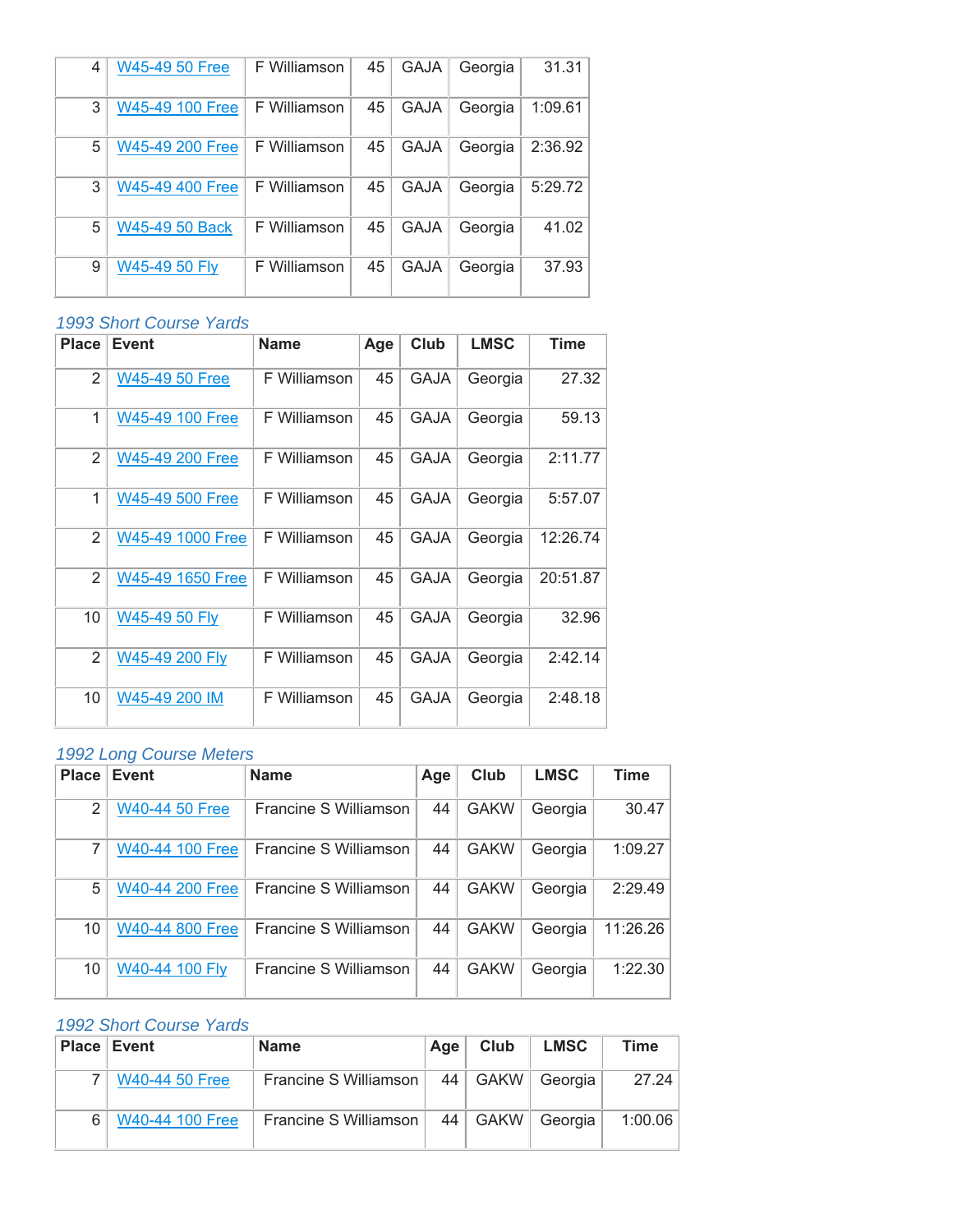| 6  | W40-44 200 Free  | Francine S Williamson |    | 44   GAKW | Georgia | 2:11.89  |
|----|------------------|-----------------------|----|-----------|---------|----------|
|    | W40-44 500 Free  | Francine S Williamson |    | $44$ GAKW | Georgia | 6:01.48  |
|    | W40-44 1650 Free | Francine S Williamson |    | 44   GAKW | Georgia | 20:53.48 |
| 10 | W40-44 400 IM    | Francine S Williamson | 44 | GAKW      | Georgia | 5:51.41  |

| Place | Event                 | <b>Name</b>           | Age | Club        | <b>LMSC</b> | <b>Time</b> |
|-------|-----------------------|-----------------------|-----|-------------|-------------|-------------|
| 4     | <b>W40-44 50 Free</b> | Francine S Williamson | 43  | <b>GAKW</b> | Georgia     | 30.74       |
| 4     | W40-44 100 Free       | Francine S Williamson | 43  | <b>GAKW</b> | Georgia     | 1:08.01     |
| 7     | W40-44 200 Free       | Francine S Williamson | 43  | <b>GAKW</b> | Georgia     | 2:34.08     |
| 8     | W40-44 100 Fly        | Francine S Williamson | 43  | <b>GAKW</b> | Georgia     | 1:23.96     |
| 10    | W40-44 200 IM         | Francine S Williamson | 43  | <b>GAKW</b> | Georgia     | 3:03.47     |

# *1991 Short Course Yards*

| <b>Place</b>   | <b>Event</b>           | <b>Name</b>           | Age | Club        | <b>LMSC</b> | <b>Time</b> |
|----------------|------------------------|-----------------------|-----|-------------|-------------|-------------|
| $\overline{4}$ | <b>W40-44 50 Free</b>  | Francine S Williamson | 43  | <b>GAKW</b> | Georgia     | 27.14       |
| 5              | W40-44 100 Free        | Francine S Williamson | 43  | <b>GAKW</b> | Georgia     | 1:00.11     |
| 6              | <b>W40-44 200 Free</b> | Francine S Williamson | 43  | <b>GAKW</b> | Georgia     | 2:11.05     |
| 5              | W40-44 500 Free        | Francine S Williamson | 43  | <b>GAKW</b> | Georgia     | 6:02.23     |
| $\overline{4}$ | W40-44 1000 Free       | Francine S Williamson | 43  | <b>GAKW</b> | Georgia     | 12:33.41    |
| 6              | W40-44 400 IM          | Francine S Williamson | 43  | <b>GAKW</b> | Georgia     | 5:38.77     |

# *1990 Long Course Meters*

| <b>Place</b>   | <b>Event</b>            | <b>Name</b>           | Age | Club        | <b>LMSC</b> | <b>Time</b> |
|----------------|-------------------------|-----------------------|-----|-------------|-------------|-------------|
| 5              | <b>W40-44 50 Free</b>   | Francine S Williamson | 42  | <b>GAKW</b> | Georgia     | 31.74       |
| 3              | W40-44 100 Free         | Francine S Williamson | 42  | <b>GAKW</b> | Georgia     | 1:09.20     |
| 3              | W40-44 200 Free         | Francine S Williamson | 42  | <b>GAKW</b> | Georgia     | 2:32.48     |
| $\overline{7}$ | <b>W40-44 400 Free</b>  | Francine S Williamson | 42  | <b>GAKW</b> | Georgia     | 5:32.53     |
| 9              | <b>W40-44 50 Breast</b> | Francine S Williamson | 42  | <b>GAKW</b> | Georgia     | 43.17       |
| 5              | W40-44 100 Fly          | Francine S Williamson | 42  | <b>GAKW</b> | Georgia     | 1:22.95     |
| 6              | W40-44 200 IM           | Francine S Williamson | 42  | <b>GAKW</b> | Georgia     | 3:03.48     |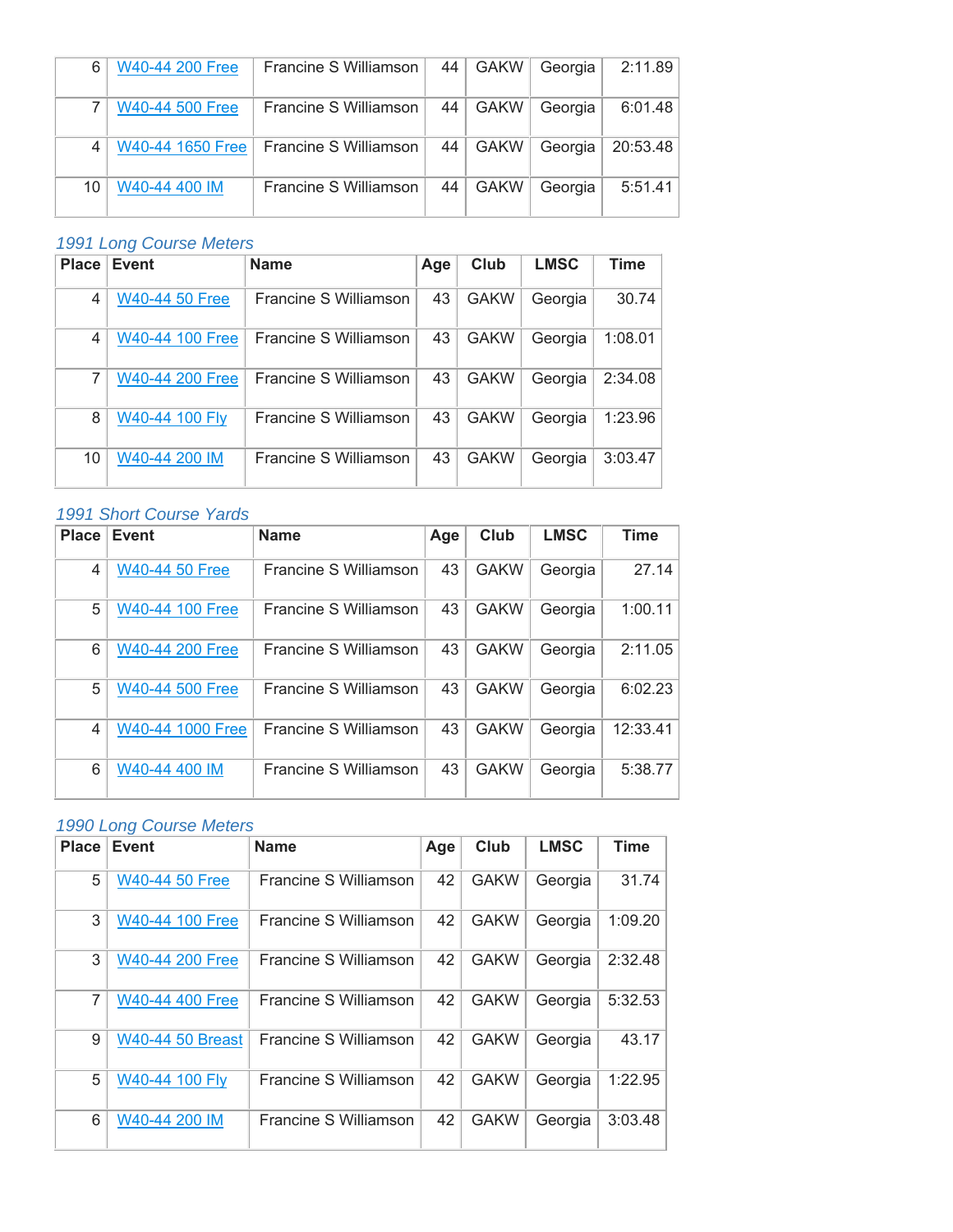| 7   W40-44 400 IM | Francine S Williamson   42   GAKW   Georgia   6:41.82 |  |  |
|-------------------|-------------------------------------------------------|--|--|
|                   |                                                       |  |  |

# *1990 Short Course Yards*

| <b>Place</b> | Event                 | <b>Name</b>           | Age | Club        | <b>LMSC</b> | <b>Time</b> |
|--------------|-----------------------|-----------------------|-----|-------------|-------------|-------------|
| 7            | <b>W40-44 50 Free</b> | Francine S Williamson | 42  | <b>GAKW</b> | Georgia     | 27.79       |
| 8            | W40-44 100 Free       | Francine S Williamson | 42  | <b>GAKW</b> | Georgia     | 1:01.22     |
| 4            | W40-44 200 Free       | Francine S Williamson | 42  | <b>GAKW</b> | Georgia     | 2:12.52     |
| 5            | W40-44 500 Free       | Francine S Williamson | 42  | <b>GAKW</b> | Georgia     | 6:00.80     |
| 8            | W40-44 200 Fly        | Francine S Williamson | 42  | <b>GAKW</b> | Georgia     | 2:44.34     |
| 3            | W40-44 400 IM         | Francine S Williamson | 42  | <b>GAKW</b> | Georgia     | 5:38.74     |

#### *1989 Short Course Meters*

| Place | Event                 | <b>Name</b>           | Age | Club        | <b>LMSC</b> | <b>Time</b> |
|-------|-----------------------|-----------------------|-----|-------------|-------------|-------------|
| 8     | <b>W40-44 50 Free</b> | Francine S Williamson | 41  | <b>GAKW</b> | Georgia     | 31.58       |
| 4     | W40-44 100 Free       | Francine S Williamson | 41  | <b>GAKW</b> | Georgia     | 1:09.20     |
| 9     | W40-44 50 Breast      | Francine S Williamson | 41  | <b>GAKW</b> | Georgia     | 42.62       |
| 9     | W40-44 200 IM         | Francine S Williamson | 41  | <b>GAKW</b> | Georgia     | 3:02.60     |

## *1989 Long Course Meters*

| <b>Place</b> | <b>Event</b>             | <b>Name</b>           | Age | Club        | <b>LMSC</b> | <b>Time</b> |
|--------------|--------------------------|-----------------------|-----|-------------|-------------|-------------|
| 5            | <b>W40-44 50 Free</b>    | Francine S Williamson | 41  | <b>GAKW</b> | Georgia     | 30.98       |
| 6            | W40-44 100 Free          | Francine S Williamson | 41  | <b>GAKW</b> | Georgia     | 1:11.23     |
| 7            | W40-44 200 Free          | Francine S Williamson | 41  | <b>GAKW</b> | Georgia     | 2:39.12     |
| 7            | <b>W40-44 50 Breast</b>  | Francine S Williamson | 41  | <b>GAKW</b> | Georgia     | 43.20       |
| 9            | <b>W40-44 100 Breast</b> | Francine S Williamson | 41  | <b>GAKW</b> | Georgia     | 1:36.19     |
| 8            | W40-44 100 Fly           | Francine S Williamson | 41  | <b>GAKW</b> | Georgia     | 1:24.30     |

| Place | Event          | <b>Name</b>                               | Age | Club        | <b>LMSC</b> | <b>Time</b>       |
|-------|----------------|-------------------------------------------|-----|-------------|-------------|-------------------|
| 9     |                | W40-44 100 Breast   Francine S Williamson | 41  | <b>GAKW</b> |             | Georgia   1:20.35 |
| 6     |                | W40-44 200 Breast   Francine S Williamson | 41  | <b>GAKW</b> |             | Georgia   2:57.18 |
| 6     | W40-44 200 Fly | Francine S Williamson                     | 41  | <b>GAKW</b> | Georgia     | 2:43.59           |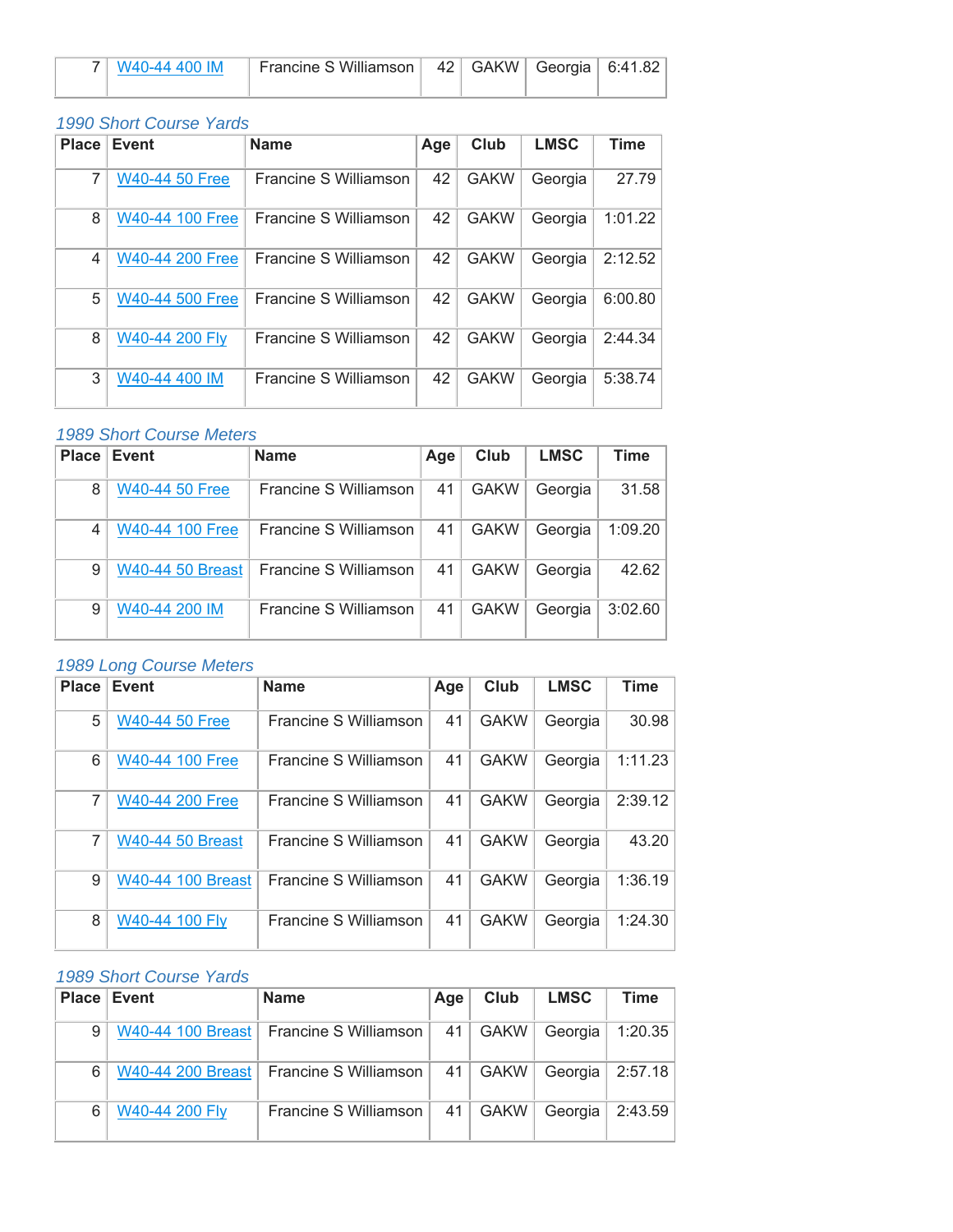| W40-44 100 IM | Francine S Williamson   41 |            | GAKW | Georgia   1:11.93   |         |
|---------------|----------------------------|------------|------|---------------------|---------|
| W40-44 200 IM | Francine S Williamson      | 41         | GAKW | Georgia   $2:37.26$ |         |
| W40-44 400 IM | Francine S Williamson      | $41 \vert$ | GAKW | Georgia             | 5:42.69 |

#### *1988 Short Course Meters*

| Place | <b>Event</b>             | <b>Name</b>           | Age | Club        | <b>LMSC</b> | Time    |
|-------|--------------------------|-----------------------|-----|-------------|-------------|---------|
| 6     | W40-44 400 Free          | Francine S Williamson | 40  | <b>GAKW</b> | Georgia     | 5:57.07 |
| 8     | <b>W40-44 100 Breast</b> | Francine S Williamson | 40  | <b>GAKW</b> | Georgia     | 1:37.00 |
| 7     | W40-44 100 IM            | Francine S Williamson | 40  | <b>GAKW</b> | Georgia     | 1:25.80 |
| 4     | W40-44 200 IM            | Francine S Williamson | 40  | <b>GAKW</b> | Georgia     | 3:10.84 |

# USMS Top 10 Relay Swims by Francine S Williamson (53)

Below are all recorded relay Top 10 achievements for Francine S Williamson since 1971.

#### *2014 Long Course Meters*

| <b>Place Event</b> | <b>Name</b>                                    | $Aqe$ Club | <b>LMSC</b>                   | <b>Time</b> |
|--------------------|------------------------------------------------|------------|-------------------------------|-------------|
|                    | 10   W200-239 200 Free   Francine S Williamson |            | 66   GAJA   Georgia   2:12.69 |             |

#### *2013 Short Course Meters*

| <b>Place Event</b> | <b>Name</b>                               | Age | Club      | <b>LMSC</b>                   | Time |
|--------------------|-------------------------------------------|-----|-----------|-------------------------------|------|
|                    | W240-279 200 Free   Francine S Williamson |     |           | 65   GAJA   Georgia   2:24.56 |      |
| X280-319 200 Free  | Francine S Williamson I                   |     | 65   GAJA | Georgia $ 2:33.73 $           |      |

#### *2013 Long Course Meters*

|                 | <b>Place Event</b> | <b>Name</b>                               | Age $ $ | Club | <b>LMSC</b>                     | <b>Time</b> |
|-----------------|--------------------|-------------------------------------------|---------|------|---------------------------------|-------------|
| 10 <sup>1</sup> |                    | W200-239 200 Free   Francine S Williamson |         |      | 65   GAJA   Georgia   $2:12.09$ |             |

#### *2011 Long Course Meters*

|   | <b>Place Event</b>  | <b>Name</b>           | Age | Club        | <b>LMSC</b> | Time                |
|---|---------------------|-----------------------|-----|-------------|-------------|---------------------|
| 3 | W200-239 200 Free   | Francine S Williamson | 63  | <b>GAJA</b> |             | Georgia $ 2:14.69 $ |
| 5 | X240-279 200 Free   | Francine S Williamson | 63  | GAJA        | Georgia     | 2:14.69             |
| 3 | W240-279 200 Medley | Francine S Williamson | 63  | <b>GAJA</b> | Georgia     | 2:57.36             |

# *2010 Long Course Meters*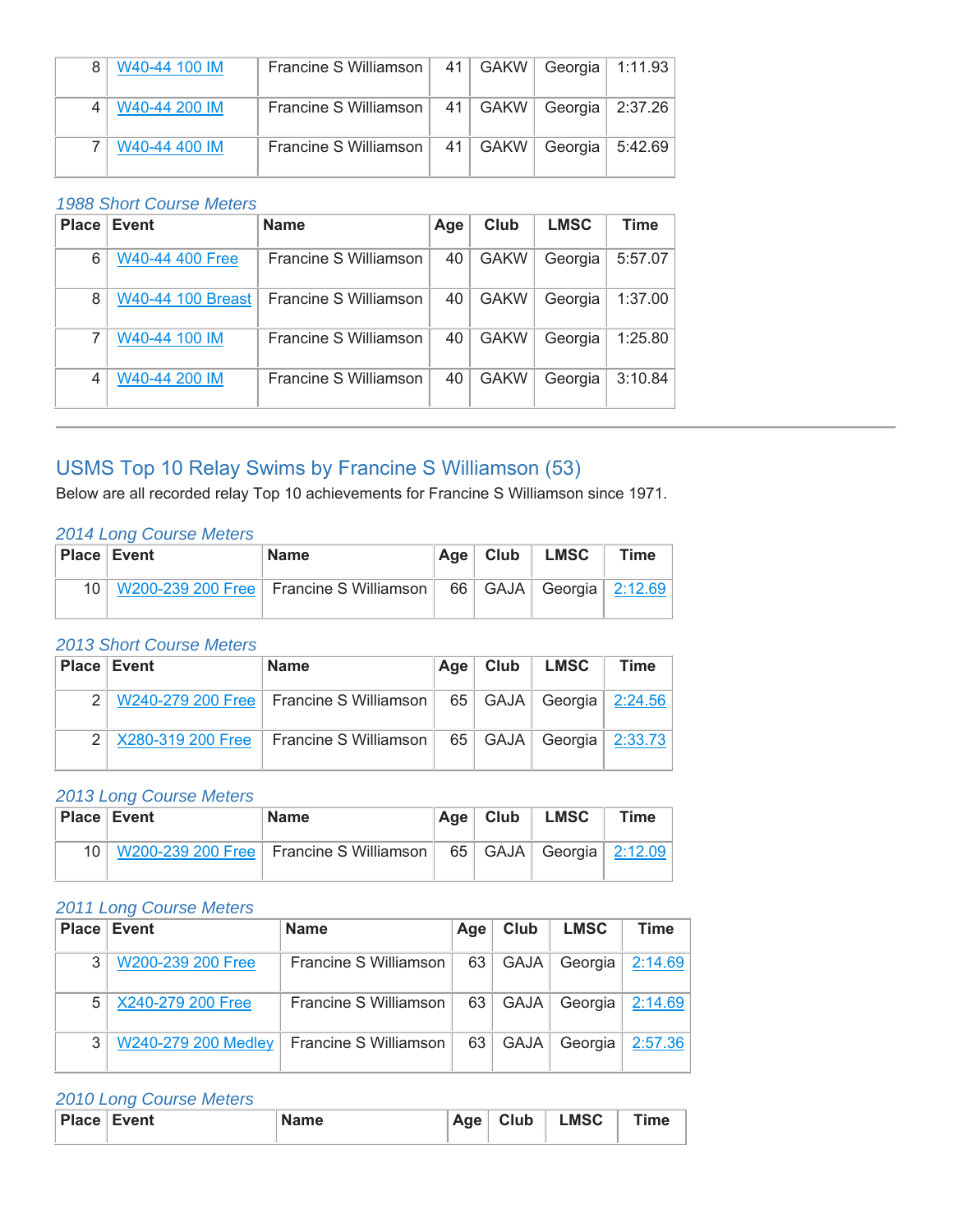| 7   W160-199 200 Free | Francine S Williamson                                                         |  | 62   GAJA   Georgia   2:10.32 |  |
|-----------------------|-------------------------------------------------------------------------------|--|-------------------------------|--|
|                       | 8 X240-279 200 Medley   Francine S Williamson   62   GAJA   Georgia   2:39.43 |  |                               |  |

#### *2010 Short Course Yards*

|   | <b>Place Event</b>     | <b>Name</b>           | Age | Club        | <b>LMSC</b> | Time    |
|---|------------------------|-----------------------|-----|-------------|-------------|---------|
| 2 | W55+ 200 Free          | Francine S Williamson | 62  | <b>GAJA</b> | Georgia     | 1:55.49 |
| 3 | X55+200 Free           | Francine S Williamson | 62  | <b>GAJA</b> | Georgia     | 1:47.30 |
|   | <b>W55+ 200 Medley</b> | Francine S Williamson | 62  | <b>GAJA</b> | Georgia     | 2:12.46 |

#### *2008 Long Course Meters*

| <b>Place Event</b> | <b>Name</b>                                                                 | Age | Club | LMSC                          | Time |
|--------------------|-----------------------------------------------------------------------------|-----|------|-------------------------------|------|
|                    | W200-239 200 Medley   Francine S Williamson   60   GAJA   Georgia   2:37.45 |     |      |                               |      |
| W240-279 200 Free  | Francine S Williamson                                                       |     |      | 60   GAJA   Georgia   2:32.13 |      |

#### *2004 Long Course Meters*

|               | <b>Place Event</b>                        | <b>Name</b>    | Age | Club        | <b>LMSC</b> | Time    |
|---------------|-------------------------------------------|----------------|-----|-------------|-------------|---------|
| 3             | W200-239 200 Free                         | F S Williamson | 56  | <b>GAJA</b> | Georgia     | 2:15.14 |
| $\mathcal{P}$ | W200-239 200 Medley $\mid$ F S Williamson |                | 56  | <b>GAJA</b> | Georgia     | 2:30.73 |
| 3             | X200-239 200 Medley                       | F S Williamson | 56  | <b>GAJA</b> | Georgia     | 2:15.95 |

## *2003 Short Course Meters*

| <b>Place</b> | Event               | <b>Name</b>  | Age | Club        | <b>LMSC</b> | <b>Time</b> |
|--------------|---------------------|--------------|-----|-------------|-------------|-------------|
| 5            | W200-239 200 Free   | F Williamson | 55  | <b>GAJA</b> | Georgia     | 2:36.32     |
|              | W200-239 800 Free   | F Williamson | 55  | <b>GAJA</b> | Georgia     | 12:33.95    |
| 3            | X200-239 800 Free   | F Williamson | 55  | <b>GAJA</b> | Georgia     | 11:39.80    |
| 5            | W200-239 400 Medley | F Williamson | 55  | <b>GAJA</b> | Georgia     | 6:38.03     |

# *2003 Long Course Meters*

|               | <b>Place Event</b>  | <b>Name</b>  | Age | Club        | <b>LMSC</b> | Time    |
|---------------|---------------------|--------------|-----|-------------|-------------|---------|
| 10            | W120-159 200 Free   | F Williamson | 55  | <b>GAJA</b> | Georgia     | 2:15.55 |
| $\mathcal{P}$ | X200-239 400 Medley | F Williamson | 55  | GAJA        | Georgia     | 5:56.09 |
| 9             | X240-279 200 Free   | F Williamson | 55  | <b>GAJA</b> | Georgia     | 2:39.49 |

| Place<br>⊺Event | <b>Name</b> | Age | Club | <b>_MSC</b> | Time |
|-----------------|-------------|-----|------|-------------|------|
|                 |             |     |      |             |      |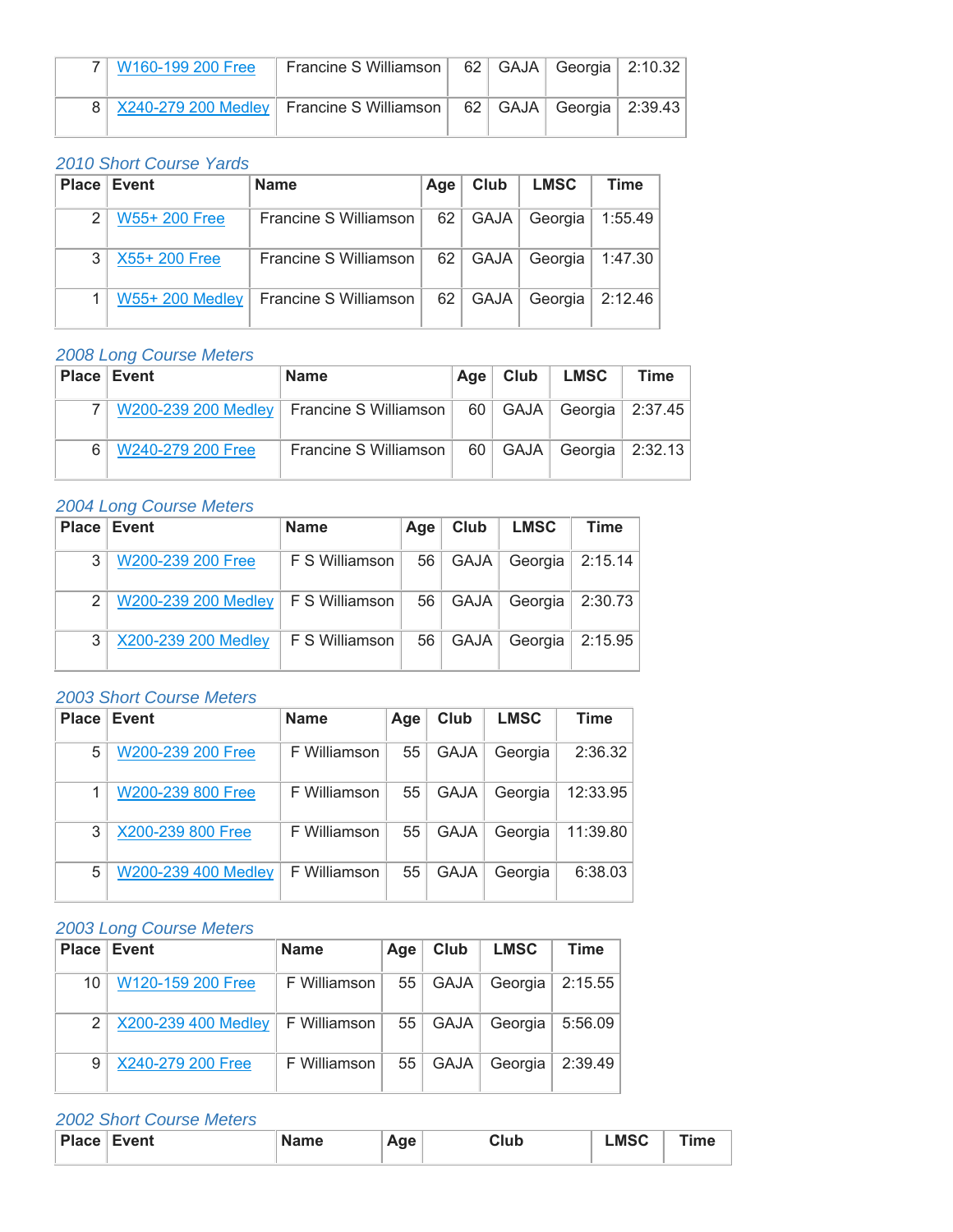| 6 X200-239 200 Free                                                             | ∣ F Williamson I | 54   GEORGIA MASTERS   Georgia   2:11.17 |  |
|---------------------------------------------------------------------------------|------------------|------------------------------------------|--|
| 2 X200-239 200 Medley   F Williamson   54   GEORGIA MASTERS   Georgia   2:19.20 |                  |                                          |  |

|                | <b>Place Event</b>    | <b>Name</b>  | Age | Club        | <b>LMSC</b>    | Time    |
|----------------|-----------------------|--------------|-----|-------------|----------------|---------|
| 10             | W120-159 200 Free     | F Williamson | 54  | GAJA        | Georgia ∣      | 2:09.86 |
| $\overline{4}$ | X160-199 200 Medley   | F Williamson | 54  |             | GAJA   Georgia | 2:11.46 |
|                | $X160-199$ 400 Medley | F Williamson | 54  | <b>GAJA</b> | Georgia        | 6:02.65 |

# *2000 Short Course Meters*

|                | <b>Place Event</b>                 | <b>Name</b>    | Age | Club                 | <b>LMSC</b> | <b>Time</b>       |
|----------------|------------------------------------|----------------|-----|----------------------|-------------|-------------------|
| 6              | W160-199 200 Free                  | F Williamson I |     | 52   GEORGIA MASTERS | Georgia     | 2:07.27           |
| 2 <sup>1</sup> | W160-199 200 Medley   F Williamson |                |     | 52   GEORGIA MASTERS | Georgia     | 2:22.61           |
| 3              | X200-239 200 Free                  | F Williamson   |     | 52   GEORGIA MASTERS |             | Georgia   2:11.27 |

#### *2000 Long Course Meters*

|                | <b>Place Event</b>                                                                                   | <b>Name</b><br>Age                            |  | $Club$   LMSC | Time |
|----------------|------------------------------------------------------------------------------------------------------|-----------------------------------------------|--|---------------|------|
|                | W160-199 200 Free                                                                                    | FS Williamson   52   GAJA   Georgia   1:56.93 |  |               |      |
| 6 <sup>1</sup> | $\mid$ X240-279 200 Medley $\mid$ F S Williamson $\mid$ 52 $\mid$ GAJA $\mid$ Georgia $\mid$ 2:44.13 |                                               |  |               |      |

#### *2000 Short Course Yards*

| <b>Place Event</b>                                                | <b>Name</b> | Age $ $ | Club | <b>LMSC</b> | <b>Time</b> |
|-------------------------------------------------------------------|-------------|---------|------|-------------|-------------|
| $2$ $X45+200$ Free   F Williamson   52   GAJA   Georgia   1:40.49 |             |         |      |             |             |

#### *1999 Short Course Meters*

| Place         | Event               | <b>Name</b>       | Age        | Club           | <b>LMSC</b> | Time    |
|---------------|---------------------|-------------------|------------|----------------|-------------|---------|
|               | W160-199 200 Free   | Franci Williamson | $51 \vert$ | <b>GEORGIA</b> | Georgia     | 2:19.80 |
|               | W160-199 200 Medley | Franci Williamson | $51 \mid$  | <b>GEORGIA</b> | Georgia     | 2:18.88 |
| $\mathcal{P}$ | X240-279 200 Free   | Franci Williamson | 51         | <b>GEORGIA</b> | Georgia     | 2:26.02 |

# *1999 Long Course Meters*

|               | <b>Place Event</b>  | <b>Name</b>  | Age | Club        | <b>LMSC</b> | <b>Time</b> |
|---------------|---------------------|--------------|-----|-------------|-------------|-------------|
| $\mathcal{P}$ | X160-199 200 Free   | F Williamson | 51  | GAJA        | Georgia     | 1:52.32     |
| 3             | W160-199 200 Medley | F Williamson | 51  | GAJA        | Georgia     | 2:21.36     |
|               | X160-199 200 Medley | F Williamson | 51  | <b>GAJA</b> | Georgia     | 2:08.79     |